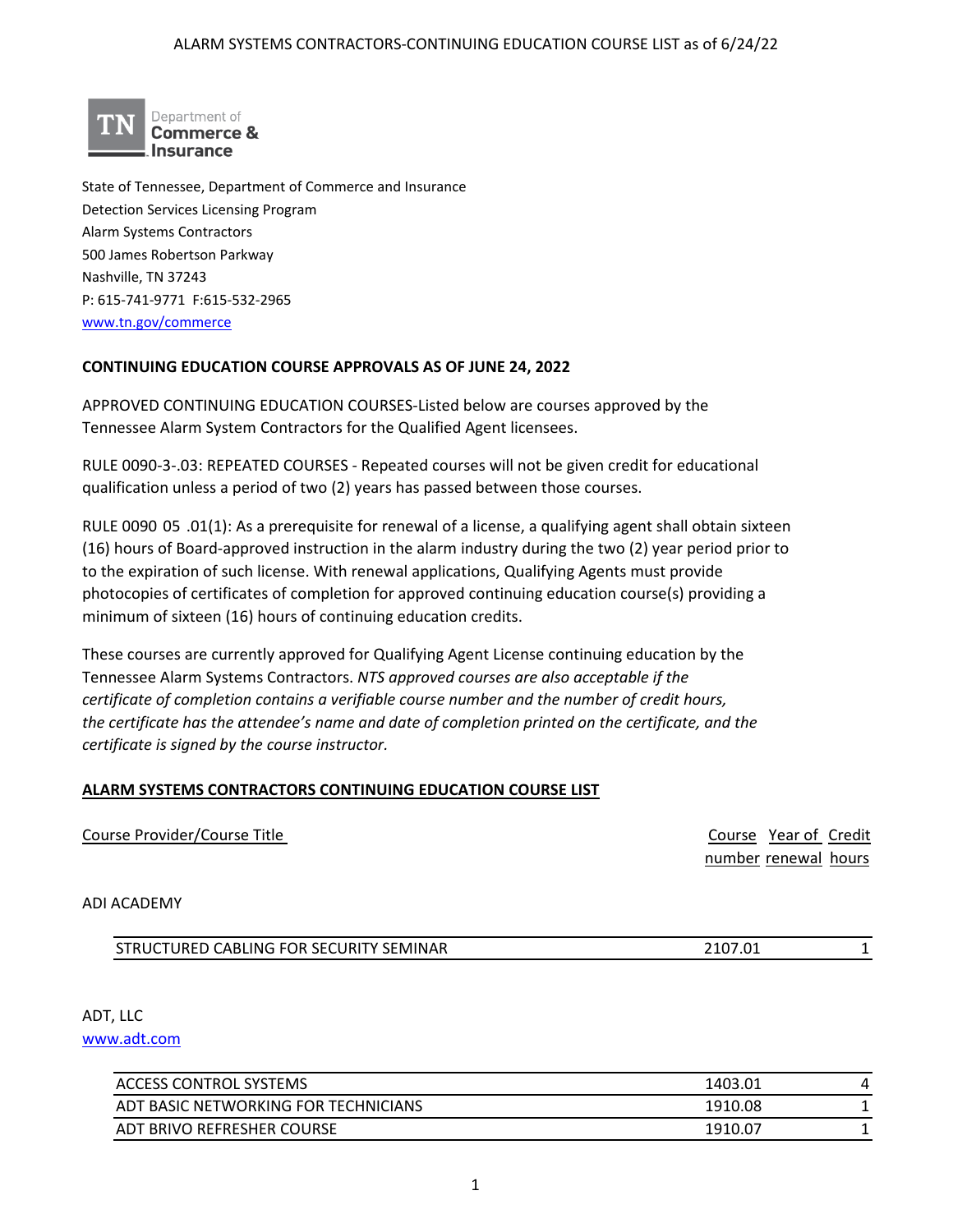| ADT CLOUD STORAGE SOLUTIONS TRAINING          | 1910.06 | 1              |
|-----------------------------------------------|---------|----------------|
| ADT PULSE NANO TRAINING                       | 1910.01 | 1              |
| ADT INTERACTIVE CONDUIT BENDING COURSE        | 1910.05 | $\overline{c}$ |
| ADT ROYAL BLUE EXPERIENCE                     | 1910.16 | 1              |
| ADT TECHNICAL UNIVERSITY CURRICULUM           | 1910.14 | 15             |
| ADT TOTAL SECURITY FOR SMALL BUSINESS         | 1910.13 | 3              |
| ADT VIDEO VERIFICATION TRAINING               | 1910.11 | 1              |
| AMAZON ALEXA INTERGRATION TRAINING            | 1910.10 | $\mathbf{1}$   |
| ASCO SURGE PROTECTION TRAINING                | 1910.15 | 1              |
| BASIC ALARM TECHNOLOGY AND INDUSTRY STANDARDS | 1403.02 | 4              |
| <b>BASIC ELECTRICITY AND TROUBLESHOOTING</b>  | 1910.09 | $\overline{2}$ |
| <b>BASIC ELECTRONICS</b>                      | 1403.03 | 8              |
| <b>CCTV SYSTEMS</b>                           | 1403.04 | 4              |
| ELECTRICAL SAFETY AND MULTIMETERS             | 1910.04 | 2              |
| <b>FALSE ALARM REDUCTION</b>                  | 1403.05 | 4              |
| FIRE ALARM INSPECTION AND TESTING             | 1403.06 | 4              |
| <b>FIRE ALARM SYSTEMS</b>                     | 1403.07 | 8              |
| INOVONICS PRODUCT TRAINING                    | 1910.03 | 2              |
| <b>MOTION DETECTORS TRAINING</b>              | 1910.02 | 2              |
| NICET PREPARATION TRAINING CURRICULUM         | 1910.17 | $\overline{7}$ |
| RESIDENTIAL FIRE ALARM SYSTEMS                | 1403.08 | 4              |
| <b>SAFETY</b>                                 | 1403.09 | $\overline{c}$ |
| SPACE DETECTION DEVICES                       | 1403.10 | 4              |
| UL 681 STANDARDS FOR SAFETY                   | 1910.12 | 3              |

### AIPHONE CORP

[www.aiphone.com](http://www.aiphone.com/)

| ADI- COMBINED AIPHONE INTERCOM PRESENTATION | 1808.02 |  |
|---------------------------------------------|---------|--|
| SECURITY & COMMUNICATION WITH INTERCOM      | 1902.06 |  |

## ALARM.COM INC

[www.alarm.com](http://www.alarm.com/)

| ACCESS CONTROL FULL INTRODUCTION                    | 2102.01 |      | 1.5            |
|-----------------------------------------------------|---------|------|----------------|
| ADC NEW INDUSTRY PRODUCTS AND SERVICES              | 2205.03 | 2022 | -1             |
| ADVANCED AUTOMATION & ENERGY 401                    | 1704.56 |      | $\overline{2}$ |
| ADVANCED VIDEO AS A SERVICE 401                     | 1704.57 |      | $\overline{4}$ |
| ALARM.COM ACCESS CONTROL                            | 2205.01 | 2022 | 3              |
| ALARM.COM BEYOND SECURITY                           | 2205.04 | 2022 | $\overline{1}$ |
| ALARM.COM DOORBELL CAMERA                           | 1706.76 | 2021 | 1              |
| ALARM.COM DOORBELL CAMERA 301                       | 1704.50 |      | $\mathbf{1}$   |
| ALARM.COM DOORBELL INSTALLATION INSTRUCTIONAL VIDEO | 2206.13 | 2022 | 0.5            |
| ALARM.COM FOR BUSINESS OVERVIEW                     | 2205.02 | 2022 | 1.5            |
| ALARM.COM RESIDENTIAL SALES TRAINING                | 2206.05 | 2022 | 1.5            |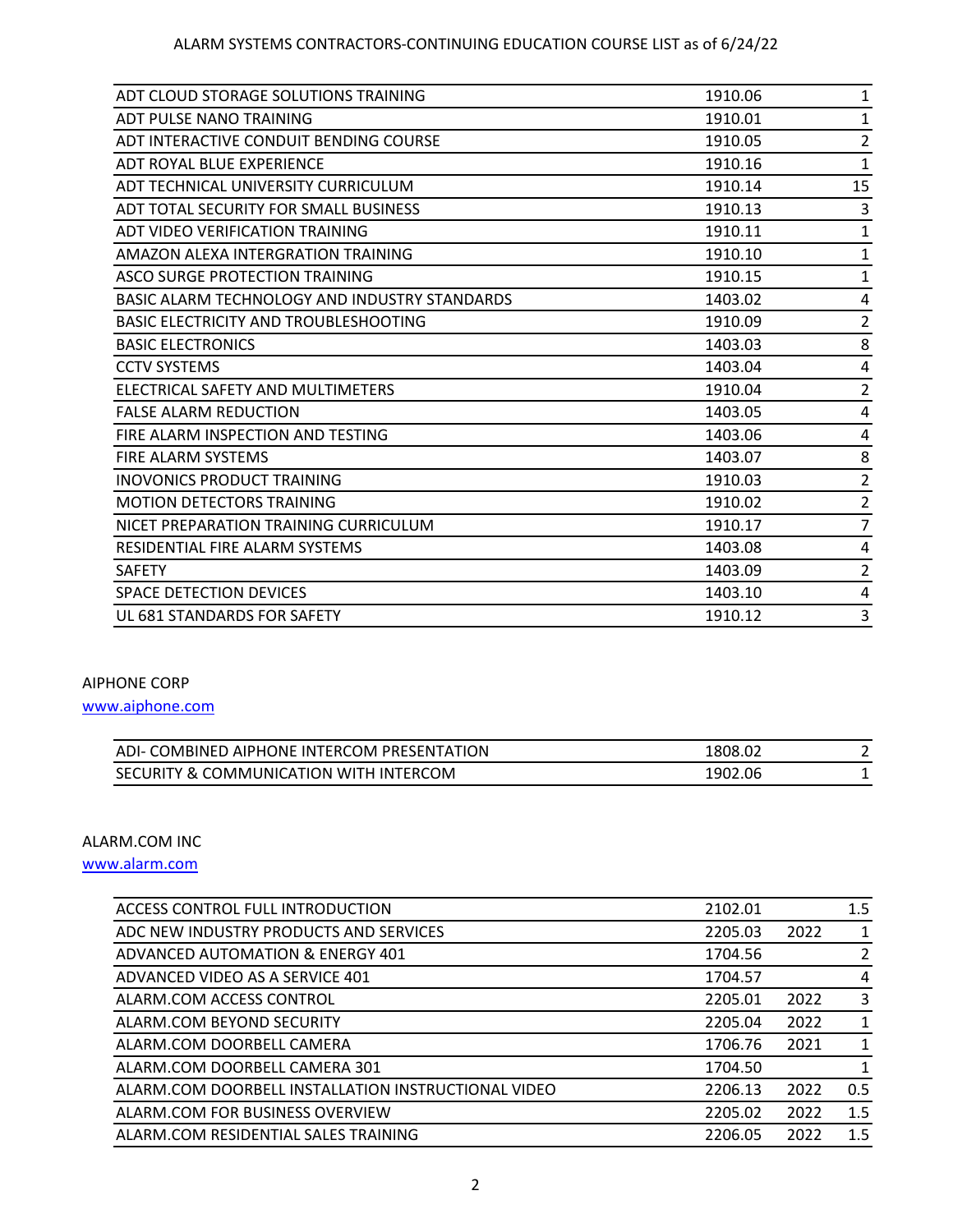| ALARM.COM SMART THERMOSTAT INSTALLATION                        | 1704.54 | 2021 | 1              |
|----------------------------------------------------------------|---------|------|----------------|
| ALARM.COM VIDEO INSTRUCTIONAL                                  | 2102.02 |      | $\mathbf{1}$   |
| <b>AUTOMATION &amp; ENERGY</b>                                 | 1706.71 |      | $\mathbf{1}$   |
| <b>AUTOMATION &amp; ENERY 301</b>                              | 1704.51 | 2021 | $\overline{2}$ |
| <b>CENTRAL STATION INTEGRATIONS</b>                            | 2205.05 | 2022 | $\mathbf{1}$   |
| <b>CUSTOMER ENGAGEMENT &amp; UPSELL 201</b>                    | 1704.58 |      | 1              |
| <b>CUSTOMER WEBSITE AND APP</b>                                | 2205.06 | 2022 | 1.5            |
| <b>CUSTOMER WEBSITE INSTRUCTIONAL VIDEO</b>                    | 2102.03 |      | 0.5            |
| <b>EMPOWERING TECHNICIANS</b>                                  | 2206.03 | 2022 | $\mathbf{1}$   |
| ENHANCING BUSINESS VIDEO SOLUTIONS                             | 2206.01 | 2202 | 1              |
| ENHANCING HOMEOWNER VIDEO SOLUTIONS                            | 2206.02 | 2022 | $\mathbf{1}$   |
| <b>GROWTH &amp; PRODUCTIVITY SERVICES 201</b>                  | 1704.59 |      | 1.25           |
| <b>INSTALLER TOOLS 201</b>                                     | 1706.72 |      | 1              |
| <b>INSTALLER TOOLS 301</b>                                     | 1704.52 |      | $\mathbf{1}$   |
| INTERACTIVE SERVICES & IMAGE SENSOR 301                        | 1704.53 |      | $\mathbf{1}$   |
| INTERACTIVE SERVICES & IMAGE SENSOR                            | 1706.73 | 2021 | $\mathbf{1}$   |
| KNOW BEFORE YOU GO                                             | 2206.06 | 2022 | 3              |
| LEAD WITH ALARM.COM                                            | 2206.04 | 2022 | $\mathbf{1}$   |
| MARKETING RESOURCES AND SUPPORT TOOLS                          | 2206.07 | 2022 | $\mathbf{1}$   |
| MOBILE TECH INSTRUCTIONAL VIDEO                                | 2102.04 |      | $\mathbf{1}$   |
| PRODUCT OVERVIEW 201                                           | 1704.60 |      | $\mathbf{1}$   |
| REFRESH YOUR SELLING SKILLS 201                                | 1704.61 |      | $\overline{2}$ |
| REMOTE TROUBLESHOOTING INSTRUCTIONAL VIDEO                     | 2102.05 |      | 0.5            |
| RESIDENTIAL & BUSINESS ACTIVITY ANALYTICS                      | 2206.12 | 2022 | 1              |
| SELLING SMARTER BUSINESS SOLUTIONS 201                         | 1704.62 |      | 1.25           |
| SMART BUSINESS SELLING SKILLS                                  | 2206.09 | 2022 | $\mathbf{1}$   |
| SMART BUSINESS TRIFECTA                                        | 2206.10 | 2022 | $\mathbf{1}$   |
| SMART RESIDENTIAL SELLING SKILLS                               | 2206.08 | 2022 | 1.5            |
| SMART THERMOSTAT INSTALLATION 201                              | 1706.70 |      | 1              |
| SMARTER BUSINESS SOLUTIONS GROWTH AND PRODUCTIVITY SERVICE 201 | 1704.63 |      | $\mathbf{1}$   |
| SMARTER BUSINESS SOLUTIONS PRODUCT OVERVIEW 201                | 1704.64 |      | $\mathbf{1}$   |
| SMARTER BUSINESS SOLUTIONS STATE OF THE MARKET 201             | 1704.65 |      | $\mathbf{1}$   |
| SMARTER RESIDENTIAL SOLUTION PRODUCT OVERVIEW                  | 2206.11 | 2022 | 1.5            |
| SYSTEM ENHANCEMENT MODULE (SEM)                                | 1706.74 | 2021 | $\mathbf{1}$   |
| SYSTEM ENHANCEMENT POWERSERIES DUAL PATH                       | 2102.06 |      | 0.5            |
| <b>VIDEO AS A SERVICE</b>                                      | 1706.75 | 2021 | $\mathbf{1}$   |
| VIDEO AS SERVICE 301                                           | 1704.55 |      | $\mathbf{1}$   |
| Z-WAVE INSTRUCTIONAL VIDEOS                                    | 2102.07 |      | 0.5            |

### ALARM MONITORING SERVICES, INC

| BUILD REVENUE WITH TOOLS YOU ALREADY HAVE       | 1801.04 |  |
|-------------------------------------------------|---------|--|
| BUILDING YOUR REVENUE WITH VIDEO (NTS-15-4513)  | 2001.03 |  |
| EMPLOYEES CAN MAKE OR BREAK A BUSINESS          | 1908.12 |  |
| ETHICS FOR LIFE SAFETY & SECURITY PROFESSIONALS | 2002.10 |  |
| FALSE ALARM REDUCTION FOR INSTALLERS AND OWNERS | 1801.05 |  |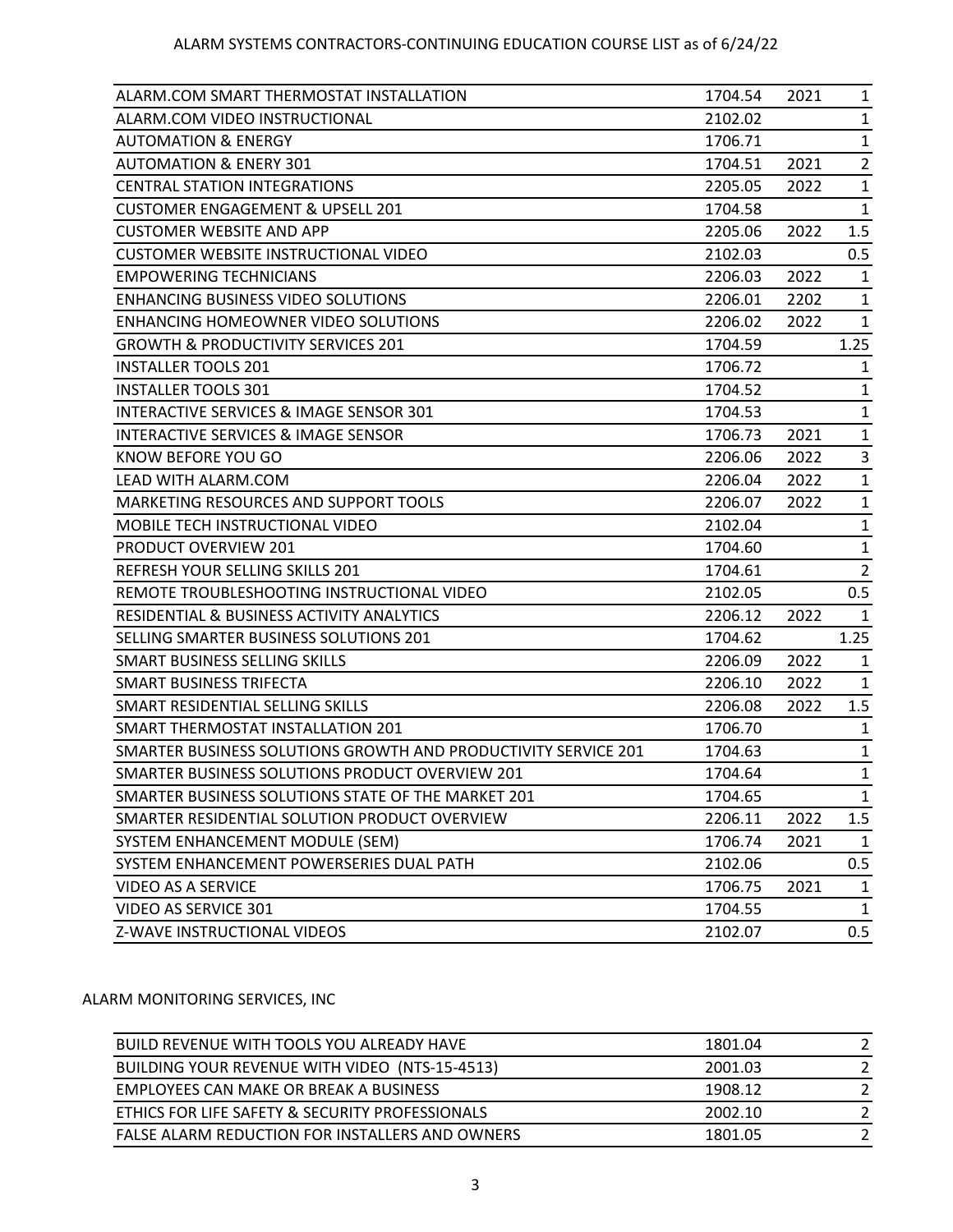| HOW TO COMMUNICATE WITH YOUR CENTRAL STATION (NTS-13-3742) | 2001.02         |  |
|------------------------------------------------------------|-----------------|--|
| MARKETING & ADVERTISING FOR ALL EMPLOYEES                  | 2012.01         |  |
| <b>MARKETING IN THE 21ST CENTURY</b>                       | 2202.01<br>2022 |  |
| TOPICS RARELY DISCUSSED IN ELECTRONIC SECURITY             | 2022<br>2202.02 |  |
| WOULD YOUR BUSINESS SURVIVE IF                             | 2012.02         |  |

ALIBI SECURITY

[www.alibisecurity.com](http://www.alibisecurity.com/)

| ANALOG/HD-TVI TRAINING          | 1808.07 |     |
|---------------------------------|---------|-----|
| <b>IP/NETWORK TRAINING</b>      | 1808.08 |     |
| TRANSMISSION / WIRELESS NETWORK | 1808.09 | 4.5 |

#### ALTRONIX

[www.altronix.com](http://www.altronix.com/)

| INNOVATIVE TECHNIQUE FOR DEPLOYING POWER & NETWORK INFRASTRUCTURE | 1810.02 |  |
|-------------------------------------------------------------------|---------|--|
| METHOD FOR DEPLOYING POE IN MISSION CRITICAL SYSTEMS              | 2001.01 |  |
| POWER OVER THE ETHERNET (PoE) WHAT IT IS & HOW DOES IT WORK       | 1810.01 |  |

## AMG / UNIVIEW TECH

[www.amgrep.com](http://www.amgrep.com/)

| ADVANCED TECHNOLOGY VIDEO-HIGH DEFINITION SURVELLANCE SHOOTOUT:   |         |      |                |
|-------------------------------------------------------------------|---------|------|----------------|
| A COMPARATIVE GUIDE TO HIGH DEFINITION ANALOG & IP SURVEILLANCE   | 1701.01 |      | 2              |
| ADVANCED TECHNOLOGY VIDEO-                                        |         |      |                |
| IP SECURITY DEPLOYMENT TRAINING & APPLICATIONS                    | 1506.04 |      | $\overline{2}$ |
| ADVANCED TECHNOLOGY VIDEO-REMOVING THE ROCKET SCIENCE FROM HIGH   |         |      |                |
| <b>DEFINITION VIDEO SURVEILLANCE</b>                              | 1606.65 |      | 2              |
| AVALAN WIRELESS INTRODUCTION TO WIRELESS DESIGN & DEPLOYMENT IN   |         |      |                |
| SECURITY & IP VIDEO APPLICATIONS                                  | 1409.01 |      | $\overline{2}$ |
| BIG BROTHER SURVEILLANCE AND THE FUTURE!!!                        | 2112.02 | 2022 | $\overline{2}$ |
| BODY TEMPERATURE MEASUREMENT SOLUTIONS & DEPLOYMENT               | 2006.03 |      | $\overline{2}$ |
| COMPETITIVE ADVANTAGES OF NEW VIDEO TECHNOLOGIES                  | 1806.03 |      | $\overline{2}$ |
| ETHERWAN SYSTEMS, INC.-ADVANCED SWITCH DESIGN FOR IP SURVEILLANCE | 1506.05 |      | 2              |
| <b>GEM ELECTONICS - CONNECT TO SUCCESS</b>                        | 1506.06 |      | $\overline{2}$ |
| HDCCTV: THE ALTERNATIVE NON-IP APPROACH TO HIGH RESOLUTION VIDEO  | 1102.01 |      | $\overline{2}$ |
| <b>IMPACT OF PHYSICS ON SURVEILLANCE</b>                          | 1911.02 |      | $\overline{2}$ |
| INTRODUCTION TO MIRCOM TX3 SYSTEMS (LEVEL I)                      | 2112.01 | 2022 | 2              |
| MACURO - ADVANCED GSA DETECTION DESIGN & DEPLOYMENT               | 1506.07 |      | 2              |
| MACURO - INTRODUCTION TO GAS & CARBON MONOXIDE DETECTION FOR USE  |         |      |                |
| WITH FIRE & SECURITY SYSTEMS                                      | 1506.08 |      | 2              |
| MINUTEMANUPS- UNINTERRUPTABLE POWER SUPLIES 101: BACKUP POWER     |         |      |                |
| DESIGN & DEPLOYMENT FOR SURVEILLANCE, ACCESS CONTROL &            |         |      |                |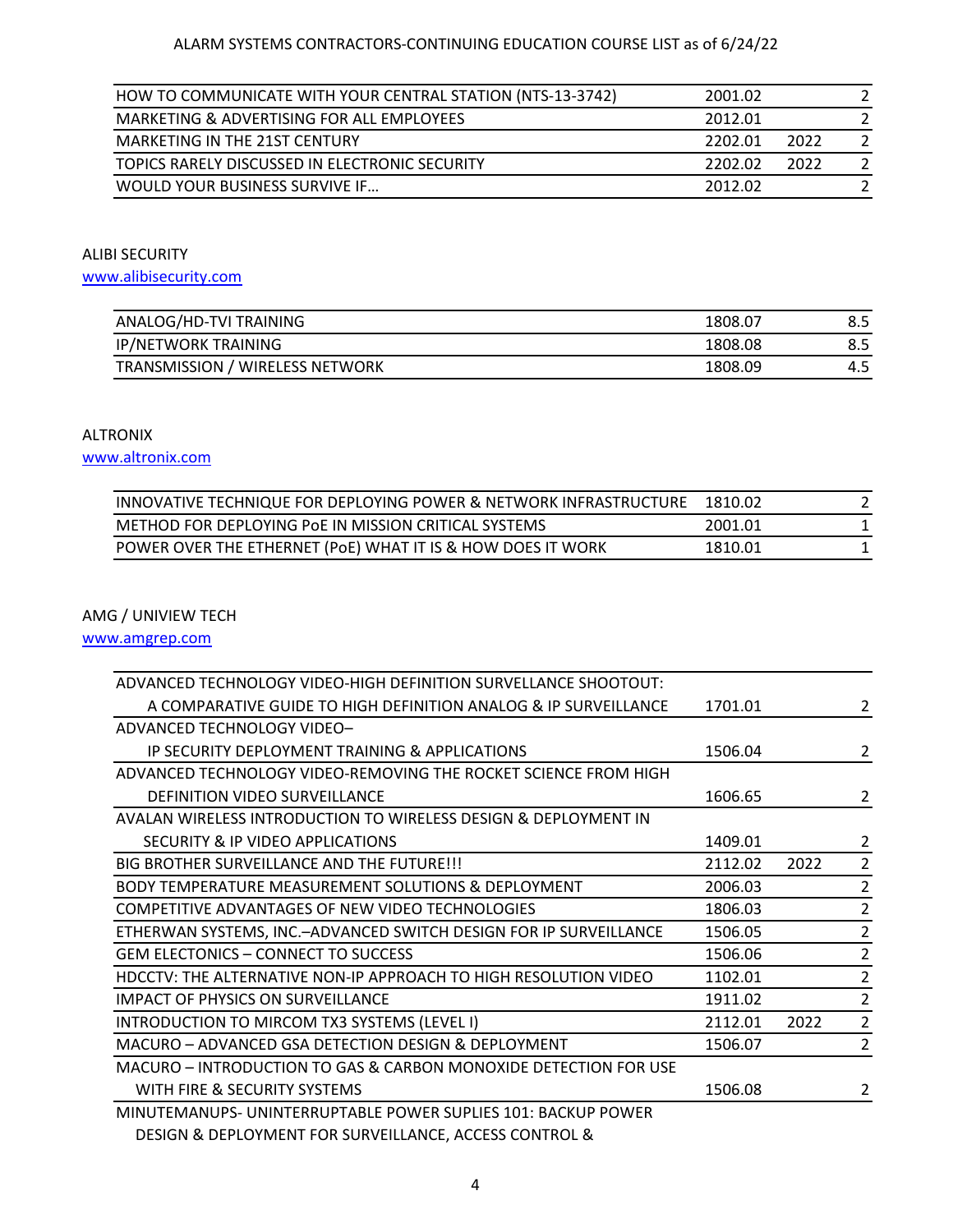|  |  | INTRUSION MARKETS |  |
|--|--|-------------------|--|
|  |  |                   |  |

| <b>INTRUSION MARKETS</b>                            | 1409.02 |  |
|-----------------------------------------------------|---------|--|
| RECENT TRENDS IN SURVEILLANCE VIDEO                 | 2107.02 |  |
| READ THE SPECIFICATIONS BEFORE INSTALLATION         | 2012.03 |  |
| SURVEILLANCE & SECURITY BACKUP POWER DESIGN         | 1902.02 |  |
| SURVEILLANCE IN AN END TO END WORLD                 | 2012.04 |  |
| SYNERGISTIC TELEPHONE ENTRY & ACCESS CONTROL PRIMER | 1911.01 |  |
| THE EFFECTS OF NEW TECHNOLOGIES ON SURVEILLANCE     | 1902.01 |  |

### @ HOME PREP – A DIVISION OF STAUTZENBERGER COLLEGE

## [www.athomeprep.com](http://www.athomeprep.com/)

### ASSA ABLOY

[www.hwpco.com](http://www.hwpco.com/)

| ACCESS CONTROL FOR THE SMALL BUSINESS                            | 1710.17 | 2              |
|------------------------------------------------------------------|---------|----------------|
| ACCESS CONTROL FOR THE SMALL OPENINGS                            | 1710.18 | $\overline{2}$ |
| ACCESS CONTROL HARDWARE SELECTION                                | 1710.11 | $\overline{2}$ |
| ADAMS RITE STOREFRONT PRODUCT APPLICATIONS                       | 1710.08 | 2              |
| ADAMS RITE STOREFRONT PRODUCTS MECHANICAL TO ELECTRONIC UPGRADE  | 1710.07 | 4              |
| ADVANCED ELECTRONIC SYSTEMS WIRING AND BASIC TROUBLESHOOTING     | 1710.02 | 4              |
| ADVANCED TECHNICAL PRODUCT TROUBLESHOOTING                       | 1710.15 | 4              |
| APERIO PRODUCT AND APPLICATIONS                                  | 1710.16 | $\overline{2}$ |
| BASIC LOW VOLTAGE ELECTRICITY FOR INSTALLERS - NEW AND IMPORVED  | 1710.01 | 4              |
| COMMON CODE: LAWS & COMMON SENSE OF FIRE RATED OPENINGS-DESIGNED |         |                |
| <b>FOR CODE OFFICIALS</b>                                        | 1710.13 | 4              |
| ELECTRIC STRIKE INSTALLATION                                     | 1710.04 | 3              |
| HES ELECTRIC STRIKE AND PRODUCT APPLICATIONS                     | 1710.09 | 2              |
| <b>HES INTEGRATED PRODUCTS</b>                                   | 1710.19 | 2              |
| LEVEL 3- ELECTRONIC CIRCUITS, WIRING DIAGRAMS & SYSTEM DESIGN    | 1710.03 | 4              |
| <b>MAGNETIC LOCK SYSTEM INSTALLATION</b>                         | 1710.06 | 4              |
| SECURITRON STATE OF THE ART SMART PRODUCT APPLICATIONS           | 1710.10 | 4              |
| <b>SITE SURVEY</b>                                               | 1710.05 | 2              |
| MAGLOCK: THE GOOD, THE BAD AND THE UGLY                          | 1710.12 | $\overline{2}$ |
| WHAT'S ON THE OUTSIDE THAT COUNTS                                | 1710.14 | 2              |
|                                                                  |         |                |

## AXIS COMMUNICATIONS, INC

| DISCOVER AXIS BODY WORN SOLUTIONS                          | 2107.03 |  |
|------------------------------------------------------------|---------|--|
| DISCOVER AXIS NETWORK AUDIO SOLUTIONS                      | 2006.01 |  |
| INTEGRATING IP SECURITY SOLUTIONS FOR SAFER SCHOOLS        | 1808.03 |  |
| MAXIMIZE SECURITY SOLUTIONS WITH RMR OPPORTUNITIES         | 1908.07 |  |
| MOVE BEYOND THE TYPICAL SECURITY SALE TO GROW YOUR REVENUE | 2108.06 |  |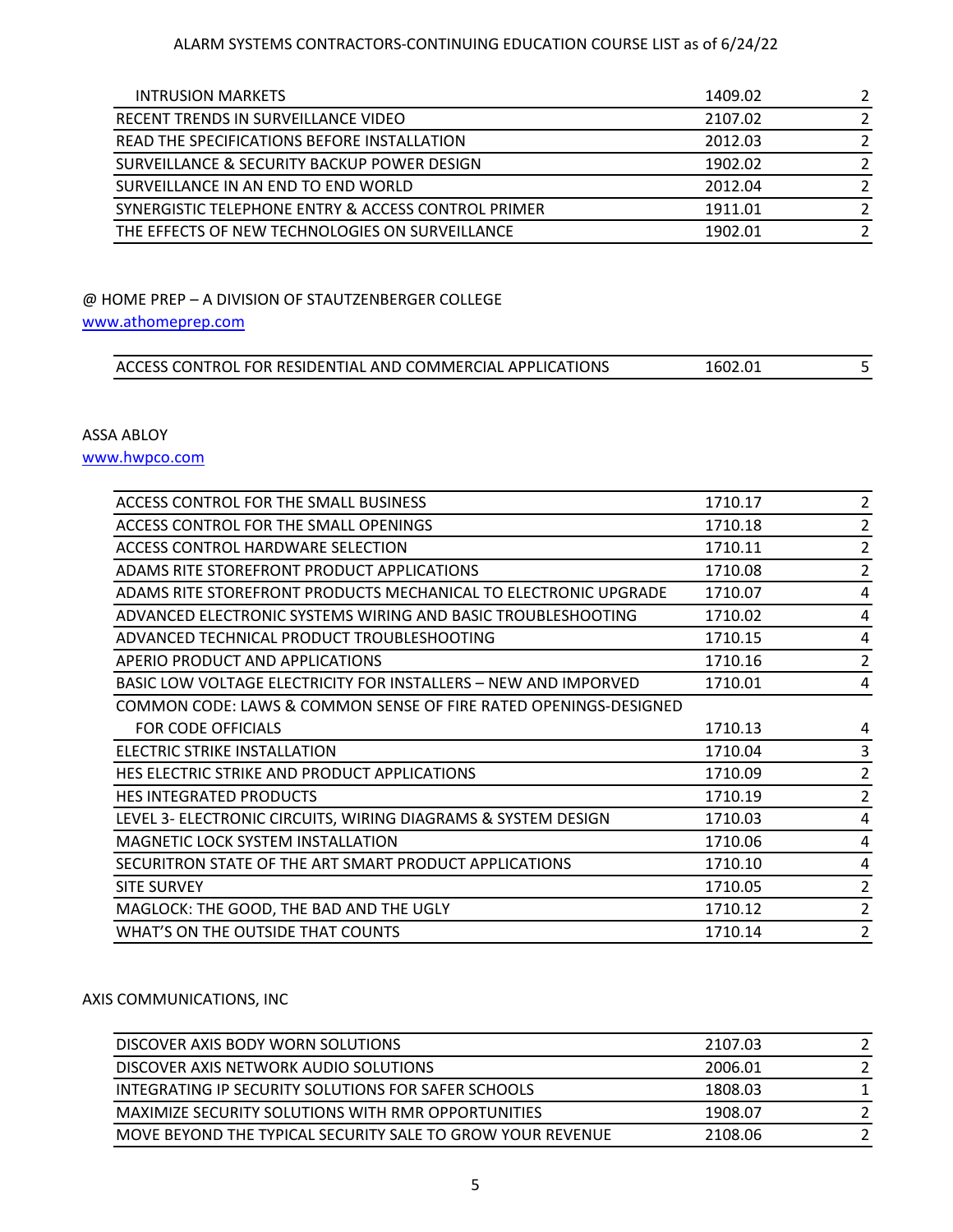### NETWORK VIDEO FUNDAMENTALS, AXIS BOOT CAMP & HANDS ON WITH AXIS

| END TO END SOLUTIONS                                               | 1910.18 |    |
|--------------------------------------------------------------------|---------|----|
| NETWORK VIDEO FUNDAMENTALS & CERTIFICATION                         | 1806.02 | 21 |
| OPEN DOORS & REVENUE STREAMS WITH INTERCOM SOLUTIONS               | 2002.11 |    |
| VIRTUAL NETWORK VIDEO FUNDAMENTALS & CERTIFICATION (online course) | 2105.04 | 16 |

## BOSCH BUILDING TECHNOLOGIES/BOSCH SECURITY SYSTEMS

## [www.boschsecurity.com](http://www.boschsecurity.com/)

| BOSCH G SERIES EXPERT LEVEL CERTIFICATION - ONLINE                | 2102.08 | 2.5 |
|-------------------------------------------------------------------|---------|-----|
| BOSCH VIDEO MANAGEMENT SYSTEM EXPERT LEVEL CERTIFICATION - ONLINE | 2102.09 |     |
| BVMS EXPERT APPLIANCE STORAGE -ONLINE/CLASSROOM                   | 2005.30 | 4   |
| <b>BVMS PROFESSIONAL LEVEL</b>                                    | 2005.29 | 4   |
| FPD-7024 EXPERT - ONLINE                                          | 2102.10 | 14  |
| FPD-7024 PROFESSIONAL ONLINE                                      | 1906.02 | 4   |
| G SERIES/B SERIES EXPERT CERTIFICATION - ONLINE/CLASSROOM         | 2005.31 | 14  |
| G SERIES/B SERIES PROFESSIONAL TRAINING                           | 2005.32 |     |
| SELLING INTRUSION INTO COMMERCIAL APPLICATIONS                    | 1906.03 | 1   |

## BEDROCK LEARNING, INC.

[www.bedrocklearning.com](http://www.bedrocklearning.com/)

| FUNDAMENTAL FOR ELECTRONICS SYSTEMS TECHNICIANS | 1706.00 | -8 |
|-------------------------------------------------|---------|----|
| HOME NETWORKING FOR TECHNICIANS                 | 1706.05 | 8  |
| HOME THEATER TECHNOLOGIES EXPLAINED             | 1706.01 | 4  |
| MULTI-ROOM AUDIO TECHNOLOGY AND DISTRIBUTION    | 1706.07 | 6  |
| PROJECT MANAGEMENT FOR RESIDENTAL INSTALLATION  | 1706.06 | 6  |
| RESIDENTIAL LIGHTING CONTROL                    | 1706.02 | 8  |
| SECURITY AND ACCESS CONTROL                     | 1706.04 | 8  |
| THE CONNECTED HOME                              | 1706.03 | 4  |

### CENTRAL STATION UNIVERSITY, LLC SIA-APCO

| SIA-APCO CENTRAL STATION OPERATOR INSTRUCTOR COURSE | 1503.01 | 40 |
|-----------------------------------------------------|---------|----|
| SIA-APCO CENTRAL STATION OPERATOR INSTRUCTOR COURSE | 1503.02 | 40 |

## THE CMOOR GROUP/SECURITYCEU.COM

[www.securityceu.com](http://www.securityceu.com/)

| ACCESS CONTROL LEVEL 1: ACCESS CONTROL OVERVIEW      | 1403.26 | 2022 |  |
|------------------------------------------------------|---------|------|--|
| ACCESS CONTROL LEVEL 1: BINARY AND CARD DATA FORMATS | 1403.27 | 2022 |  |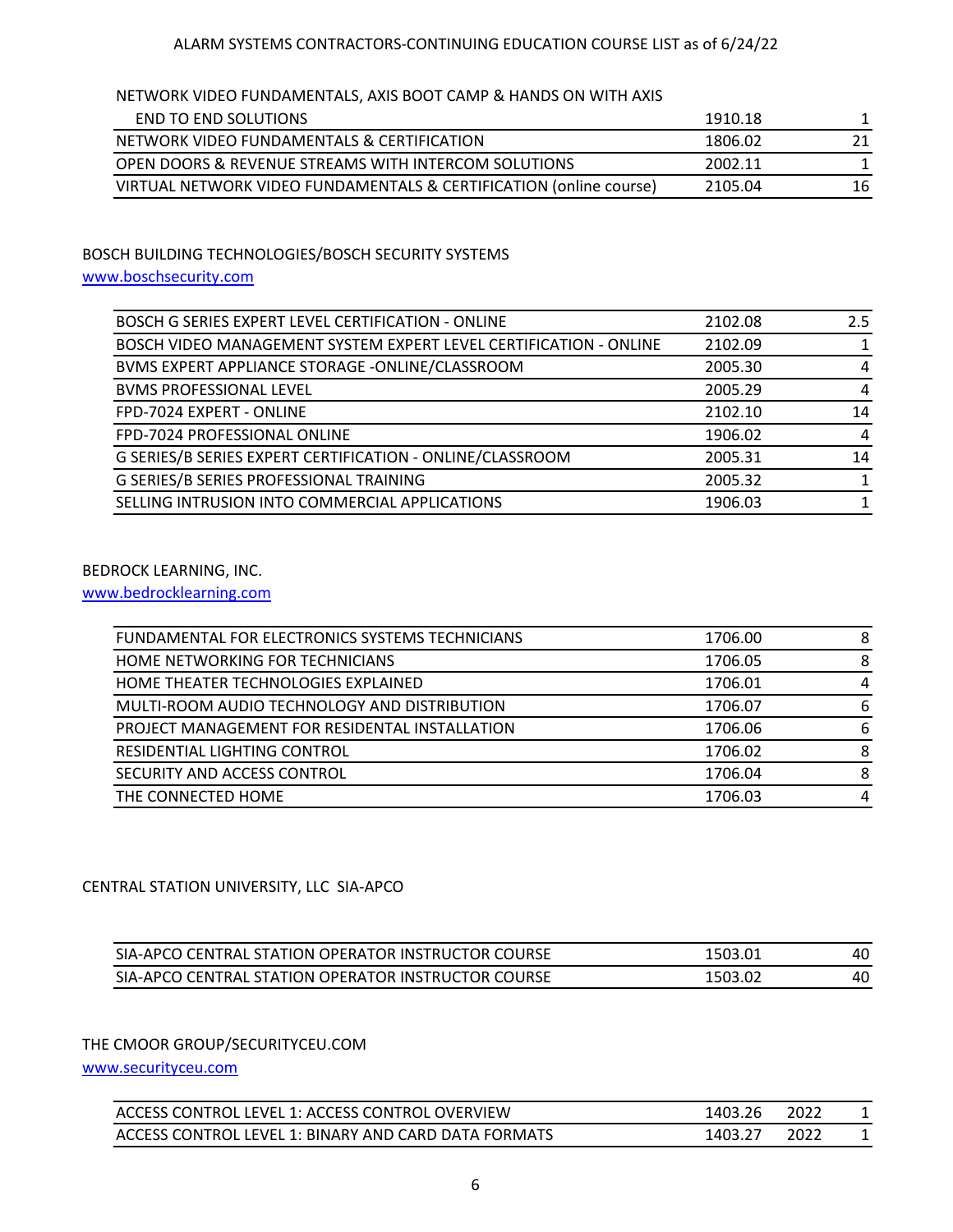| <b>ACCESS CONTROL LEVEL 1: BIOMETRICS</b>                     | 1403.28 | 2022 | $\mathbf{1}$   |
|---------------------------------------------------------------|---------|------|----------------|
| <b>ACCESS CONTROL LEVEL 1: CREDENTIALS</b>                    | 1403.29 | 2022 | $\mathbf{1}$   |
| ACCESS CONTROL LEVEL 1: IP CONVERSION AND CCTV INTEGRATION    | 1403.30 | 2022 | $\mathbf{1}$   |
| <b>ACCESS CONTROL LEVEL 1: SMARTCARDS</b>                     | 1403.31 | 2022 | $\mathbf{1}$   |
| BASIC ELECTRICITY IN THE LOW VOLTAGE INDUSTRY                 | 1403.32 | 2022 | $\mathbf{1}$   |
| <b>BASIC FIRST AID</b>                                        | 1403.33 | 2022 | $\mathbf{1}$   |
| <b>BASIC INDIVIDUAL SAFETY</b>                                | 1412.01 | 2022 | $\mathbf{1}$   |
| <b>BASIC MATHEMATICS</b>                                      | 1403.34 | 2022 | $\mathbf{1}$   |
| <b>BASIC PHYSICAL SCIENCE</b>                                 | 1403.35 | 2022 | $\mathbf{1}$   |
| <b>CUSTOMER SERVICE IN THE SECURITY INDUSTRY</b>              | 1403.36 | 2022 | 3              |
| <b>FALSE ALARM REDUCTION</b>                                  | 1412.02 | 2022 | $\overline{2}$ |
| FUNCTIONS OF AN ALARM SYSTEM                                  | 1503.03 |      | $\mathbf{1}$   |
| FUNDAMENTALS OF ACCESS CONTROL                                | 1503.04 |      | $\mathbf{1}$   |
| FUNDAMENTALS OF DOCUMENTATION, INSPECTING AND TESTING         | 1503.05 |      | $\mathbf{1}$   |
| IP NETWORKING - BASIC NETWORKING                              | 1403.37 | 2022 | $\mathbf{1}$   |
| IP NETWORKING - INSTALLATION                                  | 1506.02 | 2022 | $\mathbf{1}$   |
| IP NETWORKING - NETWORK ADMINISTRATION AND SECURITY           | 1403.38 | 2022 | $\mathbf{1}$   |
| IP NETWORKING - NETWORK HARDWARE                              | 1403.39 | 2022 | $\mathbf{1}$   |
| IP NETWORKING - NETWORK PROTOCOLS                             | 1403.40 | 2022 | $\mathbf{1}$   |
| IP NETWORKING - NETWORK TRANSMISSION MEDIUMS                  | 1403.41 | 2022 | $\mathbf{1}$   |
| IP NETWORKING - TERMINATIONS                                  | 1506.03 | 2022 | $\mathbf{1}$   |
| IP VIDEO MODULE 1: OVERVIEW                                   | 1403.42 | 2022 | $\mathbf{1}$   |
| IP VIDEO MODULE 2: NETWORKING                                 | 1403.43 | 2022 | $\mathbf{1}$   |
| IP VIDEO MODULE 3: VIDEO COMPRESSION & TRANSMISSION           | 1403.44 | 2022 | $\mathbf{1}$   |
| IP VIDEO MODULE 4: IP CAMERAS                                 | 1403.45 | 2022 | $\mathbf{1}$   |
| IP VIDEO MODULE 5: LENSES AND LIGHTING                        | 1403.46 | 2022 | $\mathbf{1}$   |
| IP VIDEO MODULE 6: DIGITAL MONITORS AND STORAGE DEVICES       | 1403.47 | 2022 | $\mathbf{1}$   |
| IP VIDEO MODULE 7: SOFTWARE APPLICATIONS                      | 1403.48 | 2022 | $\mathbf{1}$   |
| IP VIDEO MODULE 8: IP VIDEO INTEGRATION                       | 1403.49 | 2022 | $\mathbf{1}$   |
| IP VIDEO MODULE 9: LEGAL ISSUES                               | 1403.50 | 2022 | $\mathbf{1}$   |
| NICET FIRE LEVEL I: FIRE ALARM CODES AND STANDARDS            | 1403.51 | 2022 | $\mathbf{1}$   |
| NICET FIRE LEVEL I: FIRE ALARM INSTALLATION TECHNIQUES        | 1403.52 | 2022 | $\mathbf{1}$   |
| NICET FIRE LEVEL I: FIRE ALARM SYSTEM DEVICES                 | 1403.53 | 2022 | $\mathbf{1}$   |
| NICET FIRE LEVEL I: FIRE ALARM SYSTEM WIRING METHODS          | 1403.54 | 2022 | $\mathbf{1}$   |
| NICET FIRE LEVEL I: INTERPRETING THE NATIONAL FIRE ALARM CODE | 1403.55 | 2022 | $\mathbf{1}$   |
| NICET FIRE LEVEL I: INTRODUCTION TO NICET FIRE ALARM SYS CERT | 1403.56 | 2022 | $\mathbf{1}$   |
| NICET LEVEL II: BASIC ELECTRICITY AND POWER SUPPLIES          | 1412.03 | 2022 | $\mathbf{1}$   |
| NICET LEVEL II: COMMISSIONING AND TESTING                     | 1412.04 | 2022 | $\mathbf{1}$   |
| NICET LEVEL II: INSTALLATIONS                                 | 1412.05 | 2022 | $\mathbf{1}$   |
| NICET LEVEL II: OCCUPANCY CLASSIFICATIONS                     | 1412.06 | 2022 | $\overline{2}$ |
| NICET LEVEL II: PLANS AND DRAWINGS                            | 1412.07 | 2022 | $\mathbf{1}$   |
| NICET LEVEL II: SITE CONDITIONS                               | 1412.08 | 2022 | $\mathbf{1}$   |
| NICET LEVEL II: STARTUP AND PROGRAMMING                       | 1412.09 | 2022 | $\mathbf{1}$   |
| NICET LEVEL II: TROUBLESHOOTING                               | 1412.10 | 2022 | $\mathbf{1}$   |
| OFF PREMISES REPORTING                                        | 1503.06 |      | $\mathbf{1}$   |
| OSHA AND JOB SAFETY                                           | 1503.07 |      | $\mathbf{1}$   |
| <b>OUTPUT DEVICES</b>                                         | 1503.08 |      | $\mathbf{1}$   |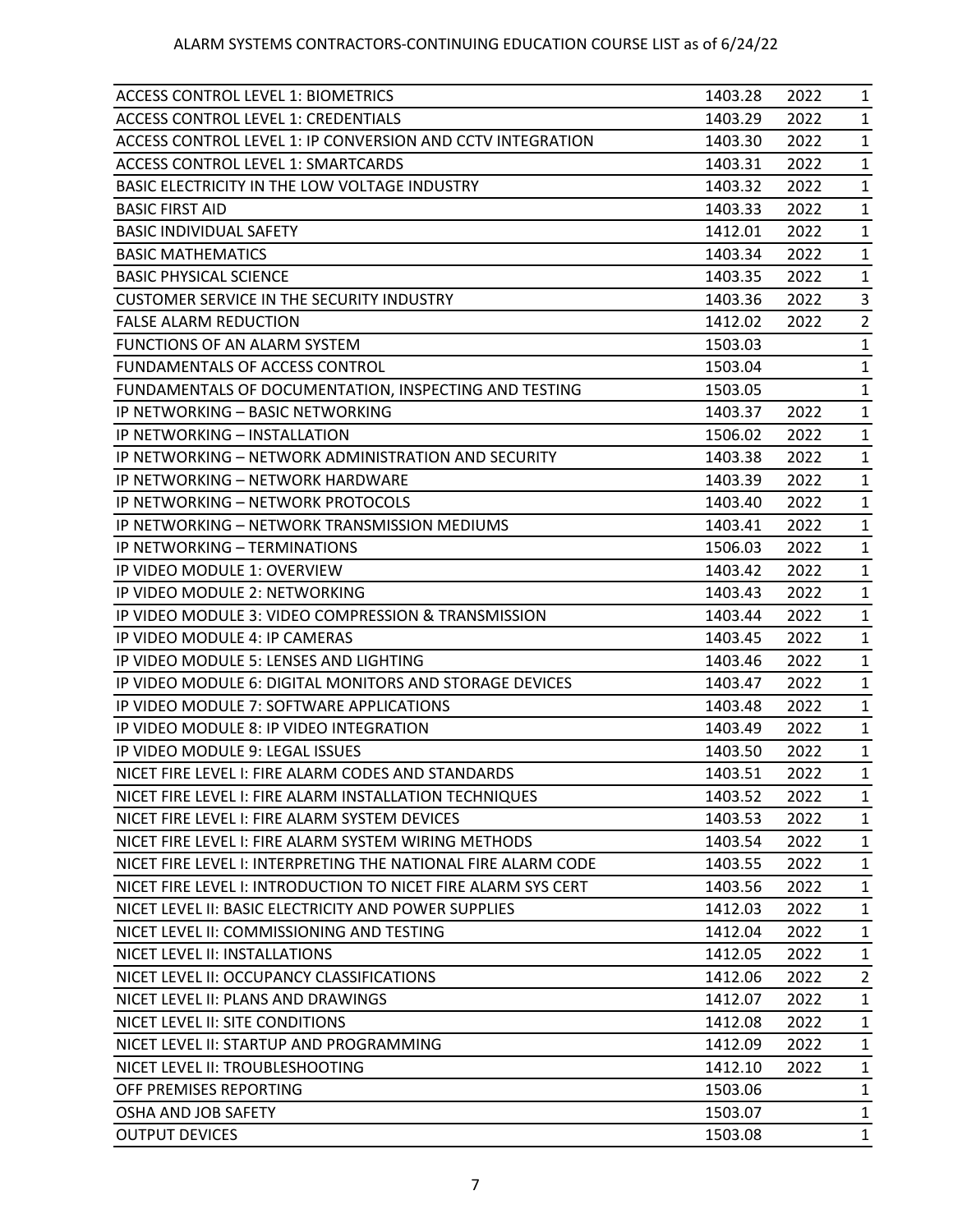| <b>OVERVIEW OF ALARM BASICS</b>                           | 1503.09 |      | $\mathbf{1}$   |
|-----------------------------------------------------------|---------|------|----------------|
| OVERVIEW OF NEC WIRING METHODS                            | 1503.10 |      | 1              |
| PERIMETER AND INTERIOR DETECTION                          | 1503.11 | 2022 | 2              |
| PROJECT MANAGEMENT IN THE SECURITY INDUSTRY               | 1412.11 | 2022 | 3              |
| PROVEN CUSTOMER CARE PROGRAMS: TIPS FOR GETTING STARTED   | 1804.29 |      | 1              |
| SALES IN THE SECURITY INDUSTRY                            | 1412.12 | 2022 | 4              |
| STRUCTURED WIRING AND TERMINATION TECHNICIAN              | 1403.57 | 2022 | 6              |
| STRUCTURED WIRING: COMPONENTS AND TOOLS                   | 1602.18 | 2022 | $\mathbf{1}$   |
| STRUCTIRED WIRING: INSTALLATIONS                          | 1602.19 | 2022 | $\mathbf{1}$   |
| STRUCTURED WIRING: INTRODUCTION TO STRUCTURED WIRING      | 1602.20 | 2022 | $\mathbf{1}$   |
| STRUCTURED WIRING: TERMINATIONS                           | 1602.21 | 2022 | $\mathbf{1}$   |
| STRUCTURED WIRING: TESTING                                | 1602.22 | 2022 | $\mathbf{1}$   |
| TOOLS AND TECHNIQUES FOR LOW VOLTAGE                      | 1503.12 |      | $\overline{2}$ |
| TROUBLESHOOTING: BASIC ELECTRICITY AND CIRCUITS           | 1403.58 | 2022 | 1              |
| TROUBLESHOOTING: BASIC TOOLS AND TECHNIQUES               | 1403.59 | 2022 | 1              |
| TROUBLESHOOTING: IP NETWORKS                              | 1403.60 | 2022 | 1              |
| TROUBLESHOOTING WIRELESS SYSTEMS                          | 1412.13 | 2022 | $\mathbf{1}$   |
| UNDERSTANDING CODES AND STANDARDS NAT'L FIRE ALARM CODE B | 1403.61 | 2022 | $\mathbf{1}$   |
| UNDERSTANDING CODES AND STANDARDS NEC BASICS              | 1403.62 | 2022 | $\mathbf{1}$   |
| UNDERSTANDING CODES AND STANDARDS OVERVIEW                | 1403.63 | 2022 | 1              |
| WIRELESS COMPONENTS AND PHYSICS                           | 1412.14 | 2022 | 1              |
| <b>WIRELESS STANDARDS</b>                                 | 1412.15 | 2022 | $\mathbf{1}$   |
| <b>WRITING EFFECTIVE INCIDENT REPORTS</b>                 | 1403.64 | 2022 | $\mathbf{1}$   |
|                                                           |         |      |                |

## COMCAST UNIVERSITY

| 21st CENTURY COMMUNICATIONS FROM POTS TO MFVN (ONLINE & CLASSROOM) | 1908.15 |      | 2  |
|--------------------------------------------------------------------|---------|------|----|
| UNDERSTANDING THE LOW VOLTAGE REQUIREMENTS OF THE NATIONAL         |         |      |    |
| ELECTRICAL CODE (NEC) 2017 (ONLINE & CLASSROOM)                    | 1908.16 |      | 8  |
| XFINITY HOME GREENFIELD COURSE                                     | 1512.01 | 2019 | 35 |
| XFINITY HOME PANEL SWAP & UPGRADE TRAINING                         | 1810.07 |      | 4  |
| XFINITY HOME SYSTEM UPGRADE AND PANEL SWAP                         | 1512.02 | 2019 | 8  |
|                                                                    |         |      |    |

## COMPLETE ELECTRICAL ACADEMY (The Alarm Academy-Name change 12-17-19)

[www.completeelectricalacademy.com](http://www.completeelectricalacademy.com/)

| <b>TECHNICIAN TRAINING</b> | 1902.0 | ΙЛ. |
|----------------------------|--------|-----|
| <b>ELECTRONIC SECURITY</b> | ົດ 7   |     |
|                            |        |     |

## DAHUA TECHNOLOGY USA

[www.dahuasecurity.com](http://www.dahuasecurity.com/)

| ANALOG HD VIDEO OVER COAX                | 1810.03 |  |
|------------------------------------------|---------|--|
| <b>ePoE SOLUTIONS</b>                    | 1810.04 |  |
| ESTABLISHING YOUR CYBERSECURITY BASELINE | 1808.04 |  |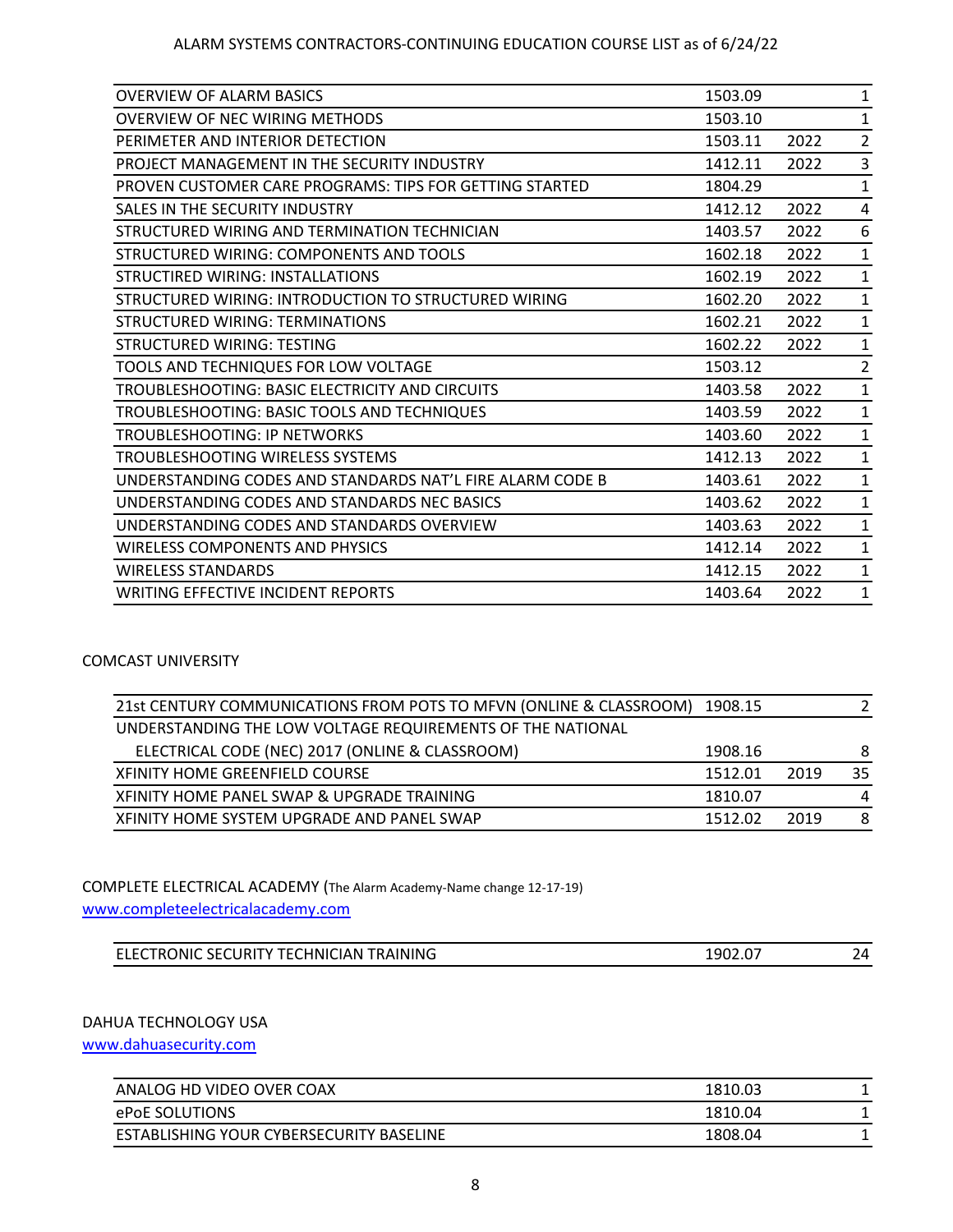| LEVERAGING YOUR SURVEILLANCE SYSTEM WITH VIDEO ANALYTICS | 2005.35 |  |
|----------------------------------------------------------|---------|--|
| LOW LIGHT VIDEO SOLUTIONS                                | 2005.36 |  |

DEi SECURITY SOLUTIONS, LLC, dba SECURITY 101 [jbouldin@security101.com](mailto:jbouldin@security101.com)

| ELECTRICALLY LOCKED EGRESS DOORS IN PUBLIC BUILDINGS<br>1908.01 |  |
|-----------------------------------------------------------------|--|

# DITEK SURGE PROTECTION

[www.ditekcorp.com](http://www.ditekcorp.com/)

ECOBEE, INC support.ecobee.com

| ECOBEE SMART THERMOSTAT PROFESSIONAL TRAINING | 2005.27 |  |
|-----------------------------------------------|---------|--|
|                                               |         |  |

## EDWARDS/KIDDE

[https://learning.edwardsfire.com](https://learning.edwardsfire.com/)

| KIDDE FX-64 & FX-1000 INTELLIGENT ADDRESSABLE PANEL CERTIFICATION | 1908.01 |  |
|-------------------------------------------------------------------|---------|--|
|                                                                   |         |  |

ElectricalLicenseRenewal.com

[www.electricallicenserenewal.com](http://www.electricallicenserenewal.com/)

| INSTALLING CODE COMPLIANT SECURITY SYSTEMS PART 1 | 1910.90 |  |
|---------------------------------------------------|---------|--|
| INSTALLING CODE COMPLAINT SECURITY SYSTEMS PART 2 | 1910.91 |  |

## ELECTRONIC SECURITY ASSOCIATION - NTS(ESA)

[www.esaweb.org](http://www.esaweb.org/)

| 3 GREAT WAYS TO BUILD RMR WITH VIDEO MONITORING             | 1804.17 |              |
|-------------------------------------------------------------|---------|--------------|
| 4 PITFALLS OF LAUNCHING A NEW PRODUCT-AND HOW TO AVOID THEM | 1804.31 | 1            |
| 5 COMMERCIAL VERTICALS YOU SHOULD BE TAKING ADVANTAGE O     | 1804.28 | 1.           |
| 5 FASTER, SMARTER WAYS TO IMPROVE CASH FLOW                 | 1904.06 | $\mathbf{1}$ |
| 5 HOT MARKETS FOR VIDEO SURVEILLANCE                        | 1904.20 | 1            |
| 5 PROVEN WAYS TO REDUCE SERVICE TRUCK ROLLS                 | 1904.13 | 1            |
| 5 TIPS FOR EFFECTIVE EMPLOYEE PERFORMANCE EVALUATIONS       | 1904.15 | 1            |
| 7 IDEAS TO BEAT LOW-COST PROVIDERS                          | 1904.17 | 1.           |
| 7 POWERFUL WAYS TO MARKET YOUR BUSINESS ON A LIMITED BUDGET | 1904.21 | 1            |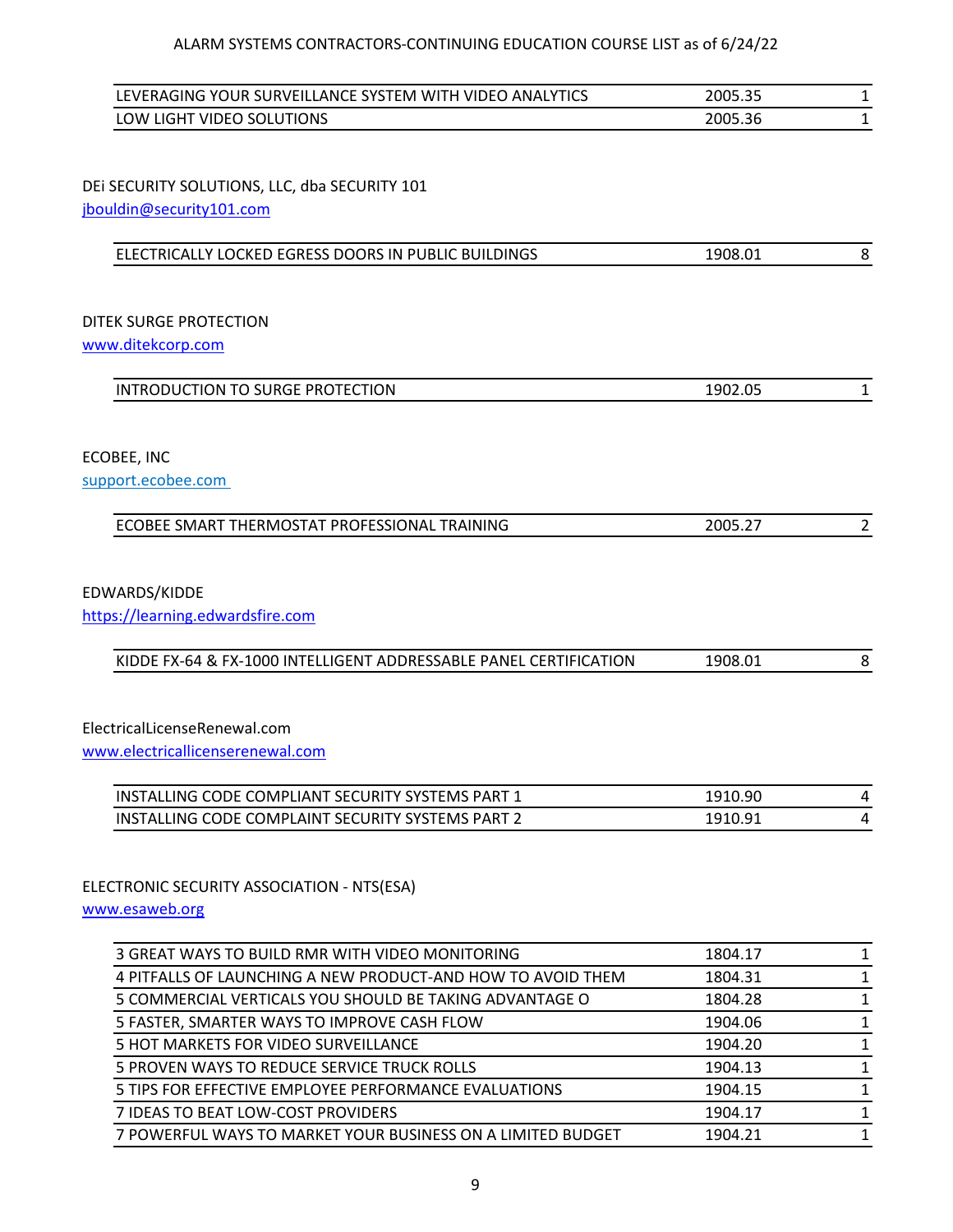| 7 WAYS TO SUCCESSFULLY PARTNER WITH RESIDENTIAL BUILDERS & REALTORS      | 1804.03 |      | $\mathbf{1}$   |
|--------------------------------------------------------------------------|---------|------|----------------|
| A VIEW FROM THE PORCH-HOW TO DRIVE PROFIT WITH DOORBELLS, CAMERAS        |         |      |                |
| & DOOR LOCKS                                                             | 1804.16 |      | $\mathbf{1}$   |
| A SMARTER HOME OPPORTUNITY: HOW TO MAKE MONEY IN HOME AUTOMATION 1904.23 |         |      | $\mathbf{1}$   |
| ACCESS CONTROL-PRATICAL APPLICATION OF ELECTRONICS AND CONTROL           |         |      |                |
| <b>PANELS - ONLINE</b>                                                   | 2105.03 |      | $\overline{2}$ |
| ADAMS RITE STOREFRONT PRODUCT APPLICATIONS                               | 1712.03 |      | $\mathbf{1}$   |
| <b>ADVANCED INTRUSION SYSTEMS</b>                                        | 1606.67 | 2020 | 16             |
| ADVANCED DATABASE MANAGEMENT FOR THE MONITORING CERTER-GETTING           |         |      |                |
| APPROACHING A NEW CLIENT - LAYING THE GROUNDWORK                         | 1910.53 | 2021 | $\mathbf{1}$   |
| ADVANCES IN FIRE ALARM TECHNOLOGY - WHAT DOES THE FUTURE HOLD            | 1904.22 |      | $\mathbf{1}$   |
| AND THEN SOME: THE ART OF EXCEEDING EXPECTATIONS                         | 1712.12 |      | $\mathbf{1}$   |
| ASKING THE RIGHT QUESTIONS TO IDENTIFY YOUR CLIENT NEEDS                 | 1910.54 | 2021 | $\mathbf{1}$   |
| BASIC CIRCUIT TROUBLESHOOTING AND TESTING ONLINE                         | 1606.43 | 2020 | $\overline{2}$ |
| BASIC MATH FOR SECURITY PROFESSIONALS - ONLINE                           | 2005.01 |      | $\mathbf{1}$   |
| <b>BASICS OF CUSTOMER SERVICE - ONLINE</b>                               | 2005.02 |      | 3              |
| BEYOND PHYSICAL SECURITY - WHAT YOU NEED TO KNOW IN CONSUMER             |         |      |                |
| <b>PRIVACY &amp; DATA RISK</b>                                           | 1904.28 |      | $\mathbf{1}$   |
| <b>BUILDING &amp; TAILORING SALES TEAMS TO FIT YOUR STRATEGY</b>         | 1804.04 |      | $\mathbf{1}$   |
| <b>BUSINESS VALUE OVER LOW PRICE</b>                                     | 1701.02 |      | $\mathbf{1}$   |
| CERTIFIED ALARM TECHNICIAN LEVEL 1- ONLINE/INSTRUCTOR LED                | 1606.68 | 2020 | 24             |
| CERTIFIED FIRE ALARM DESIGNER LEVEL III FIRE - ONLINE/INSTRUCTOR LED     | 1606.68 | 2020 | 64             |
| CLOSING TECHNIQUES TO EFFECTIVELY CLOSE THE DEAL                         | 1801.03 |      | $\mathbf{1}$   |
| CODES AND STANDARDS REFRESHER ONLINE                                     | 1606.44 | 2020 | $\mathbf{1}$   |
| COMMERCIAL ACCESS CONTROL 101: UNLOCKING PROFITS                         | 1804.02 |      | $\mathbf{1}$   |
| <b>CONFLICT RESOLUTION - ONLINE</b>                                      | 2008.01 |      | $\overline{2}$ |
| COUNTERPOINT - IS GOOD ENOUGH THE NEW PERFECTION FOR PROTECTION?         | 1904.24 |      | $\mathbf{1}$   |
| COUNTERPOINT - FALSE ALARM DISPATCHES - A REAL THREAT OR A NUISANCE      |         |      |                |
| TO THE INDUSTRY?                                                         | 1904.26 |      | $\mathbf{1}$   |
| COUNTERPOINT OF THE DAY: NEW TAX LAW EXPLAINED & ENLIGHTENED             | 1804.18 |      | $\mathbf{1}$   |
| COUNTERPOINT OF THE DAY: DIY SECURITY - PASSING FAD OR A REAL            |         |      |                |
| <b>OPPORTUNITY (RE 1)</b>                                                | 1704.02 |      | $\mathbf{1}$   |
| COUNTERPOINT OF THE DAY: CABLE SERVICE COMPANIES ARE HERE TO STAY        |         |      |                |
| WHAT IMPACT ARE THEY HAVING ON THE INDUSTRY (RE 3)                       | 1704.03 |      | $\mathbf{1}$   |
| COUNTERPOINT OF THE DAY: SHOULD YOU SELL YOUR COMPANY (RE 6)             | 1704.04 |      | $\mathbf{1}$   |
| COUNTERPOINT OF THE DAY: UNLICENSED ACTIVITY-FAKE NEWS OR REAL ISSUE     | 1804.25 |      | $\mathbf{1}$   |
| CREATING YOUR BUSINESS METRICS DASHBOARD: METRICS BOOT CAMP              | 1704.05 |      | $\mathbf{1}$   |
| <b>CREATIVE PROBLEM SOLVING - ONLINE</b>                                 | 2005.03 |      | $\overline{2}$ |
| CRITICAL DO'S & DONT'S OF TEST, INSPECTION & MAIINTENANCE PROGRAMS       |         |      |                |
| FOR FIRE ACCESS CONTROL & VIDEO SYSTEMS                                  | 1804.24 |      | $\mathbf{1}$   |
| CRITICAL STEPS TO UNDERSTAND & COMBAT THE GROWING CYBER                  |         |      |                |
| THREATS TO YOUR MONITORING CENTER DATA                                   | 1704.06 |      | $\mathbf{1}$   |
| <b>CUSTOMER SUPPORT - ONLINE</b>                                         | 2008.02 |      | $\overline{2}$ |
| <b>CYBER SECURITY TRENDS FOR 2018</b>                                    | 1712.19 |      | $\mathbf{1}$   |
| CYBER THREAT PREPAREDNESS - ONLINE                                       | 2005.04 |      | $\overline{2}$ |
| DATA THAT DRIVES A PERSONALIZED CUSTOMER EXPERIENCE                      | 1904.11 |      | $\mathbf{1}$   |
| DINOSAUR WISDOM                                                          | 1712.21 |      | $\mathbf{1}$   |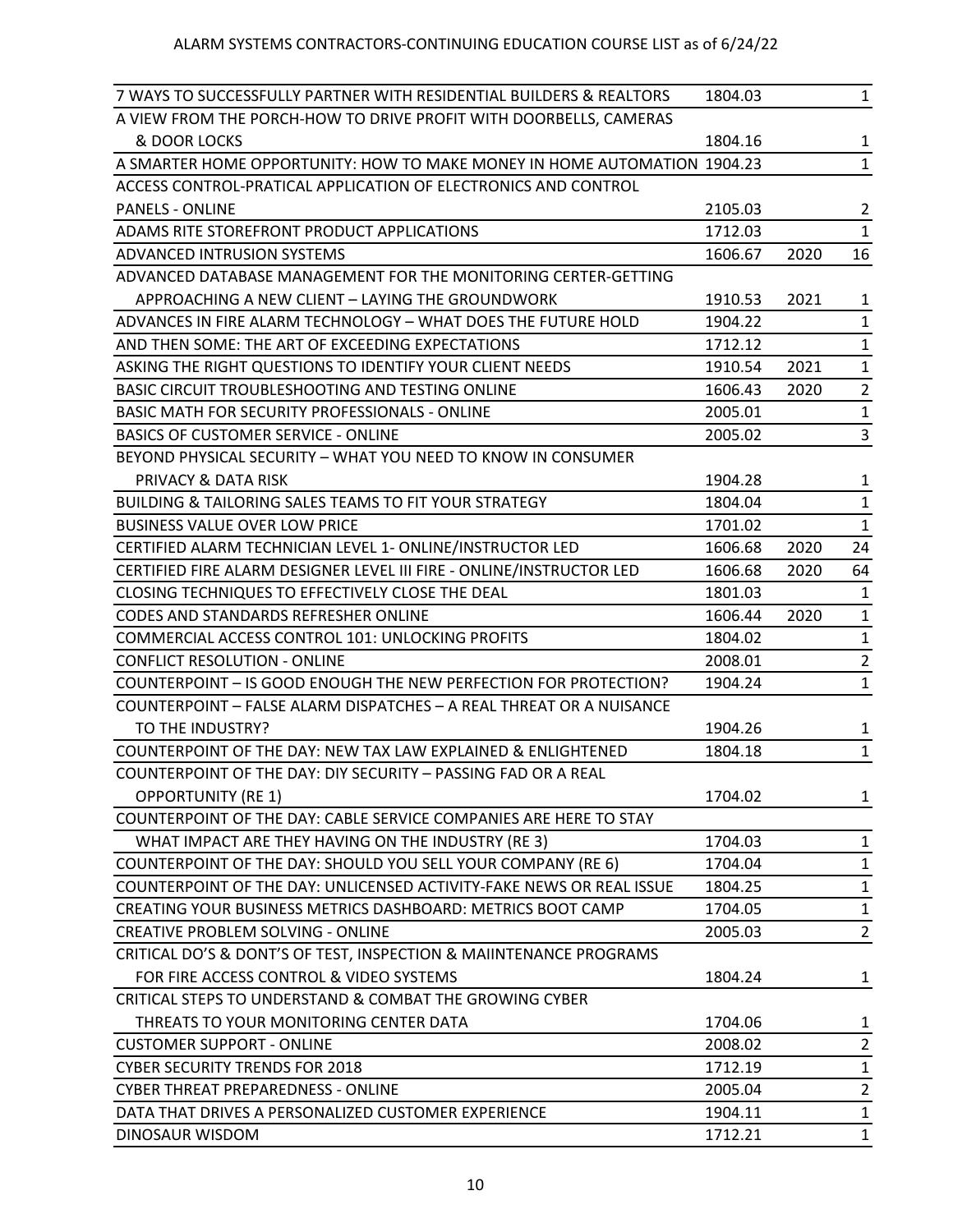| DIVERSITY IN THE WORKPLACE - ONLINE                                          | 2005.05 |      | $\overline{2}$ |
|------------------------------------------------------------------------------|---------|------|----------------|
| DON'T DO IT YOURSELF: THE VALUE & BENEFITS OF CONTRACT MONITORING            | 1704.07 |      | $\mathbf{1}$   |
| <b>EGRESS CONTROL AND EXIT DEVICES</b>                                       | 1910.50 | 2021 | $\overline{2}$ |
| ELECTRONIC ACCESS CONTROL - ONLINE/INSTRUCTOR LED                            | 1606.70 | 2020 | 16             |
| ELECTRONIC SECURITY LITIGATION: THE TOP THREE THINGS THAT                    |         |      |                |
| <b>RESULT IN A LAWSUIT</b>                                                   | 1704.08 |      | 1              |
| ELECTRONIC THEORY REFRESHER - ONLINE                                         | 2005.06 |      | 3              |
| ELIMINATION GO BACKS IN THREE EASY STEPS                                     | 1704.09 |      | $\mathbf{1}$   |
| <b>ESSENTIAL QUESTIONS TO ASK BEFORE SELECTING NEXT -</b>                    |         |      |                |
| <b>GEN PRODUCTS AND SERVICES</b>                                             | 1904.27 |      | $\mathbf{1}$   |
| <b>ESSENTIALS FOR ENGAGING EMPLOYEES: ARE YOU PROMOTING THE</b>              |         |      |                |
| <b>RIGHT PEOPLE</b>                                                          | 1704.10 |      | $\mathbf{1}$   |
| ETHICAL CLIENT RELATIONS ONLINE                                              | 1606.45 | 2020 | $\mathbf{1}$   |
| FINANCIAL FUNDAMENTALS FOR SECURITY COMPANIES:                               |         |      |                |
| <b>METRICS BOOD CAMP PART 1</b>                                              | 1704.11 |      | $\mathbf{1}$   |
| FIRE ALARM INSTALLATION METHODS - ONLINE/INSTRUCTOR LED                      | 1606.71 | 2020 | 16             |
| FIRE ALARMS-NEW CODES, TECHNOLOGY & PRACTICES THAT WILL KEEP YOU             |         |      |                |
| <b>OUT OF THE RED</b>                                                        | 1804.22 |      | $\mathbf{1}$   |
| FIVE TIPS FOR MANAGING MILLENNIALS                                           | 1704.12 |      | $\mathbf{1}$   |
| FIVE PRODUCTIVITY HACKS                                                      | 1712.17 |      | $\mathbf{1}$   |
| FIVE PROVEN METHODS TO BATTLE ATTRITION                                      | 1704.13 |      | $\mathbf{1}$   |
| <b>FUNDAMENTALS OF NETWORKING - ONLINE</b>                                   | 1606.46 | 2020 | 4              |
| <b>GENERAL SESSION- INNOVATE OR ELSE!</b>                                    | 1708.04 |      | $\mathbf{1}$   |
| GETTING VIDEO RMR FROM RESIDENTIAL CUSTOMERS                                 | 1704.14 |      | $\mathbf{1}$   |
| GOAL SETTING AND GETTING THINGS DONE - ONLINE                                | 2005.07 |      | $\mathbf{1}$   |
| HACKED! IMPORTANT STEPS TO PROTECT YOUR COMPANY (& YOURSELF) AFTER           |         |      |                |
| A CYBERATTACK                                                                | 1804.20 |      | $\mathbf{1}$   |
| HANDLING A DIFFICULT CUSTOMER - ONLINE                                       | 2005.08 |      | $\overline{2}$ |
| HARASSMENT IN THE WORKPLACE - ONLINE                                         | 2005.09 |      | $\overline{2}$ |
| HIRING & ENGAGING VETERANS-WHY IT MAKES BUSINESS SENSE &                     |         |      |                |
| HOW TO DO IT                                                                 | 1712.16 |      | 1              |
| HOW DO I RUN MY SERVICE DEPARTMENT                                           | 1704.15 |      | $\mathbf{1}$   |
| HOW TO BUILD RMR FROM COMMERCIAL FIRE ALARM SALES                            | 1704.16 |      | $\mathbf{1}$   |
| HOW TO DRIVE A CUSTOMER-CENTRIC CULTURE WITHIN YOUR COMPANY                  | 1804.21 |      | 1              |
| HOW TO GET MORE SERVICE CALLS COMPLETED FROM YOUR TECHNICIANS                | 1804.19 |      | $\mathbf{1}$   |
| HOW TO MANAGE THE WORD ON THE STREET:                                        |         |      |                |
| ONLINE REPUTATIONS, GOOD AND BAD                                             | 1904.09 |      | 1              |
| HOW TO PRESENT THE BEST SOLUTIONS FOR YOUR CLIENT'S NEEDS                    | 1712.02 |      | 1              |
| <b>IMPROVING THE CUSTOMER INTERACTION EXPERIENCE: STRATEGIES TO CONSIDER</b> |         |      |                |
| BEFORE IMPLEMENTING IVR IN THE MONITORING CENTER                             | 1804.23 |      | $\mathbf{1}$   |
| INCENTIVES, REWARDS & RECOGNITITON PROGRAMS FOR EMPLOYEES                    |         |      |                |
| THAT DRIVE GROWTH                                                            | 1804.27 |      | 1              |
| INCIDENT REPORTS FOR THE SECURITY PROFESSIONALS - ONLINE                     | 2005.10 |      | 1              |
| INDUSTRY OUTLOOK- WHAT YOU NEED TO KNOW                                      | 1804.01 |      | $\mathbf{1}$   |
| INDUSTRY PERSPECTIVE: UPDATE AND ANALYSIS                                    | 1904.25 |      | $\mathbf{1}$   |
| INSTALLATION PERFORMANCE - ON TIME, ON BUDGET, ON PAR FOR QUALITY            | 1904.07 |      | $\mathbf{1}$   |
| INTERNATIONAL BUILDING CODE                                                  | 1606.72 | 2020 | 8              |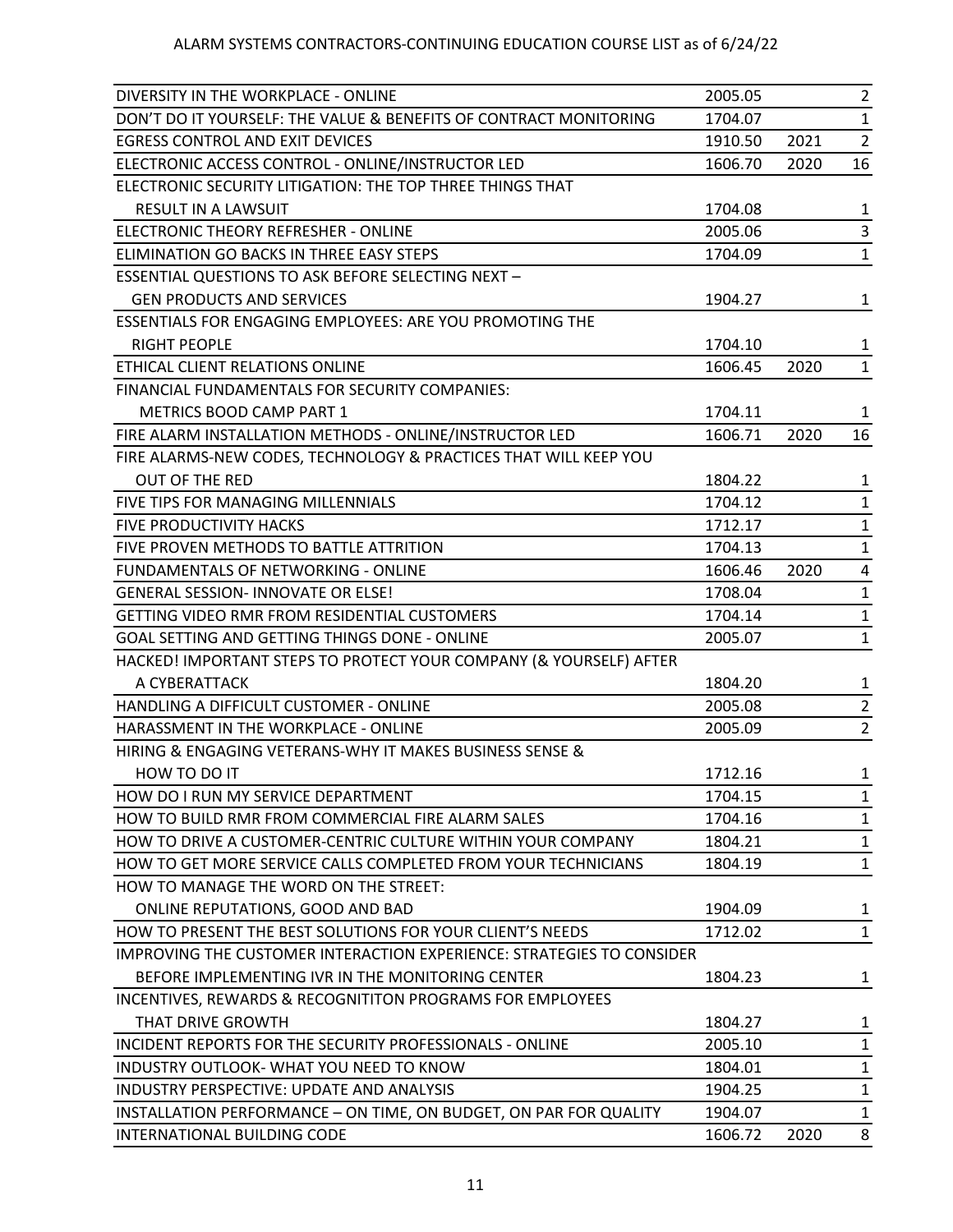| INTRODUCTION TO THE DIGITAL HOME                                        | 1606.47 | 2020 | 4              |
|-------------------------------------------------------------------------|---------|------|----------------|
| INTRODUCTION TO COMMERCIAL SALES                                        | 1712.04 | 2021 | $\mathbf{1}$   |
| JOB SAFETY REMINDERS ONLINE                                             | 1606.48 | 2020 | $\mathbf{1}$   |
| LIFE SAFETY AND FIRE ALARM SYSTEMS                                      | 1910.51 | 2021 | $\mathbf{1}$   |
| LIFE SAFETY AND OCCUPANCIES                                             | 1910.52 | 2021 | 3              |
| LEADERSHIP BOOT CAMP PART 3                                             | 1704.17 |      | $\mathbf{1}$   |
| LEADERSHIP FUNDAMENTALS IN THE MONITORING CENTER: BOOT CAMP             | 1704.18 |      | 1              |
| LEADING CHANGE FOR ANY SIZE BUSINESS: BOOT CAMP PART 1                  | 1704.19 |      | $\mathbf{1}$   |
| LEADING CHANGE FOR ANY SIZE BUSINESS: BOOT CAMP PART 2                  | 1704.20 |      | $\mathbf{1}$   |
| LEARN HOW TO SELL 50% OF YOUR RESIDENTIAL CUSTOMERS DOOR                |         |      |                |
| <b>LOCKS OR DOORBELLS</b>                                               | 1704.21 |      | 1              |
| LEVERAGING DATA: ANALYTICS THAT DRIVE SALES & RMR                       | 1804.05 |      | $\mathbf{1}$   |
| LIFE SAFETY CODE ONLINE OR INSTRUCTOR LED                               | 1606.73 | 2020 | 8              |
| LIFE SAFETY CODE (LSC) ONLINE                                           | 1606.49 | 2020 | $\overline{7}$ |
| LINK TO PROFITABILITY & PART 2: CHECKLIST WORKING SESSION FOR           |         |      |                |
| UL 827 & UL 1981                                                        | 1704.22 |      | 1              |
| MAINTENANCE AND INSPECTION PROCESSES TO AVOID TROUBLE ONLINE            | 1606.50 | 2020 | 1              |
| MANAGING CYBER SECURITY-BRIDGING THE GAP BETWEEN LEADERSHIP             |         |      |                |
| & TECHNOLOGY                                                            | 1712.20 |      | 1              |
| MANAGING PROJECTS EFFECTIVELY - ONLINE                                  | 2005.11 |      | 3              |
| MARKET TRENDS & YOUR OPPORTUNITY: COMMERCIAL VIDEO                      |         |      |                |
| SURVEILLANCE AS A SERVICE AND VIDEO ANALYTICS                           | 1704.21 |      | 1              |
| MAXIMIZE NEW EMPLOYEES- WHY ONBOARDING IS CRITICAL TO THEIR SUCCESS     | 1904.10 |      | 1              |
| <b>METHODS TO REDUCE FALSE ALARMS ONLINE</b>                            | 1606.51 | 2020 | $\mathbf{1}$   |
| METRICS THAT MATTER: CHOOSING & USING THE RIGHT INDUSTRY SPECIFIC KPI'S | 1804.14 |      | 1              |
| MONITORING CENTER DOWN! HOW TO IMPROVE RECOVERY TIME WHEN               |         |      |                |
| NATUARL DIASTERS STRIKE                                                 | 1804.26 |      | 1              |
| MONITORING INDUSTRY UPDATE: PART 1 ASAP TO PSAP: YOU'RE ELECTRONIC      |         |      |                |
| MUST KNOW FUTURE TRENDS OF THE INDUSTRY                                 | 1704.23 |      | 1              |
| NATIONAL ELECTRICAL CODE AS IT APPLIES TO FIRE ALARM SYSTEM             | 1708.01 |      | $\mathbf{1}$   |
| NETWORKING 101 BASICS - ONLINE                                          | 2005.13 |      | $\mathbf{1}$   |
| NETWORKING 102 PROTOCALS - ONLINE                                       | 2005.14 |      | 1              |
| NETWORKING 103 DATA TRANSMISSION - ONLINE                               | 2005.15 |      | 1              |
| NETWORKING 104 HARDWARE - ONLINE                                        | 2005.16 |      | $\mathbf{1}$   |
| NETWORKING 105 ADMINISTRATION OF NETWORKS - ONLINE                      | 2005.17 |      | 1              |
| NETWORKING 106 BASIC NETWORK TROUBLESHOOTING - ONLINE                   | 2005.18 |      | 1              |
|                                                                         |         |      |                |
| NEXT GEN MONITORING-DO MONITORING-ON DEMAND OR PAY-AS-YOU USE           |         |      |                |
| <b>MODELS REALLY WORK?</b>                                              | 1804.15 |      | 1              |
| NOT IN MY HOUSE: UPSELLING BEFORE CUSTOMERS FLIP WITH UPGRADED TECH     | 1904.05 |      | $\mathbf{1}$   |
| <b>ONBOARDING CUSTOMERS-</b>                                            |         |      |                |
| CREATING AMAZING EXPERIENCES THAT DRIVE REFERRALS                       | 1904.08 |      | 1              |
| OPENING DOORS TO NEW SALES: POWERFUL ACCESS CONTROL STRATEGIES          |         |      |                |
| THAT GENERATE PROFITS                                                   | 1904.16 |      | 1              |
| OPENING KEYNOTE: LESSONS IN LEADERSHIP                                  | 1708.03 |      | $\mathbf{1}$   |
| OSHA 10 HR CONSTRUCTION - ONLINE                                        | 2008.03 |      | 10             |
| OSHA 30 HR CONSTRUCTION - ONLINE                                        | 2008.04 |      | 30             |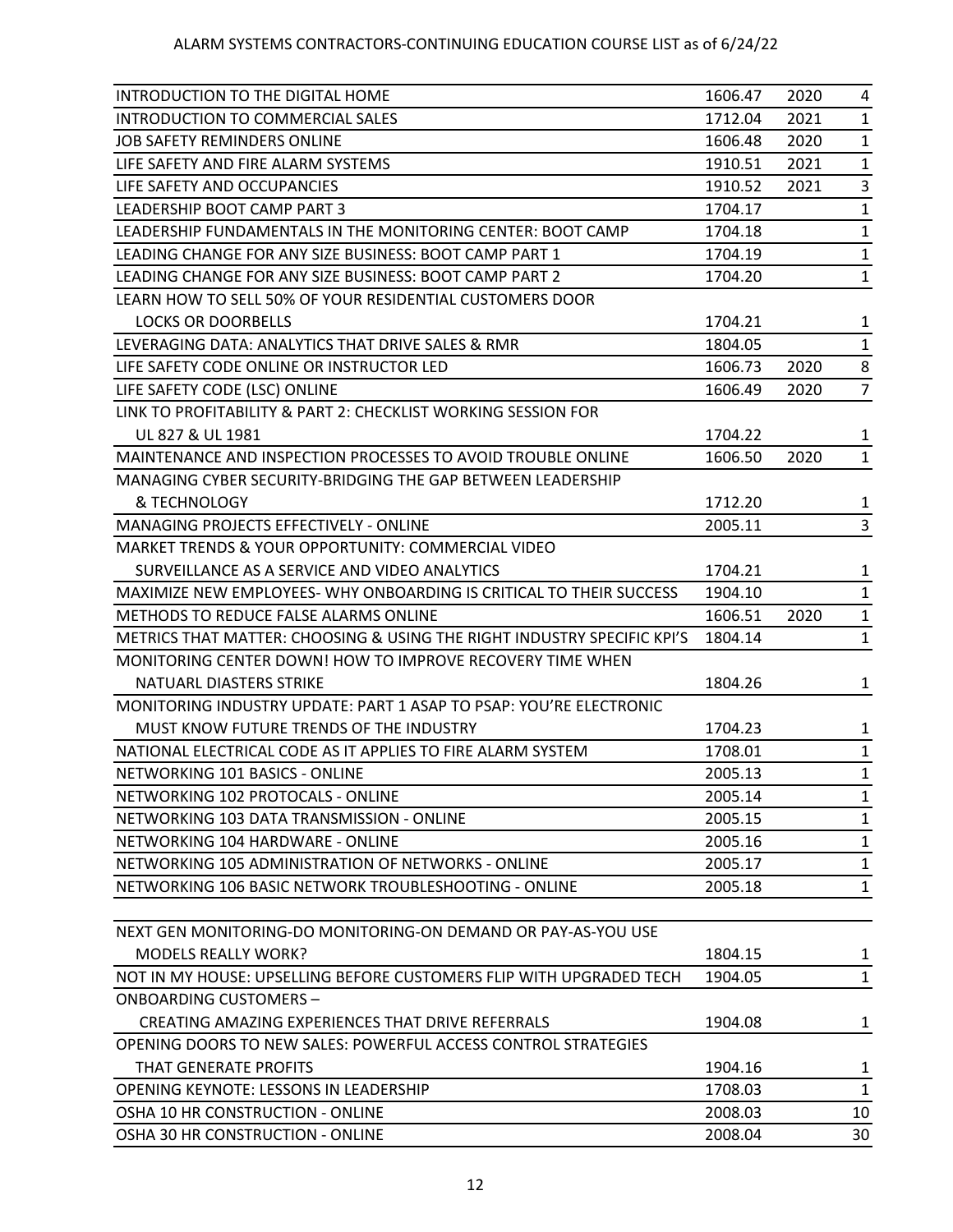| PERS, MPERS, THE SANDWICH GENERATION & WHY IT MATTERS                          | 1704.24 |      | $\mathbf{1}$   |
|--------------------------------------------------------------------------------|---------|------|----------------|
| PHYSICAL SCIENCE & SECURITY PROFESSIONALS - ONLINE                             | 2005.19 |      | $\mathbf{1}$   |
| PLAGUED BY FALSE ALARMS? AUDIO/VIDEO ALARM VERIFICATION BEST PRACTICES 1804.12 |         |      | $\mathbf{1}$   |
| POWER AND ELECTRICITY - ONLINE                                                 | 2105.02 |      | 6              |
| PRACTICAL SENSOR APPLICATIONS - ONLINE                                         | 2105.01 |      | $\overline{2}$ |
| PROSPECTING FOR POTENTIAL CLIENTS                                              | 1712.10 | 2021 | $\mathbf{1}$   |
| PROFESSIONAL FIRE ALARM DESIGN                                                 | 1606.74 | 2020 | 16             |
| PUBLIC SAFETY LUNCHEON: VIDEO SURVEILLANCE FOCUSING ON THE EVIDENCE            | 1708.02 |      | $\mathbf{1}$   |
| RACKING UP RMR WITH COMMERCIALMANAGED ACCESS CONTROL-                          |         |      |                |
| AN INTRODUCTION TO ROLLING OUT THE OFFERING                                    | 1704.25 |      | 1              |
| RAISING THE TALENT BAR: YOUR GUIDE TO FINDING QUALIFIED EMPLOYEES              | 1704.26 |      | $\mathbf{1}$   |
| REBATES, BUY BACKS, & OTHER INCENTIVIES: ENERGIZING YOUR CUSTOMERS             | 1804.08 |      | $\mathbf{1}$   |
| RESIDENTIAL FIRE ALARM                                                         | 1606.75 | 2020 | 8              |
| RESIDENTIAL FIRE ALARM ONLINE                                                  | 1606.52 | 2020 | $\overline{7}$ |
| RESIDENTIAL NETWORKING BASICS                                                  | 2005.20 |      | 4              |
| RESIDENTIAL SECURITY: INNOVATION, COMPETITION & CHANNEL GROWTH                 | 1704.27 |      | $\mathbf{1}$   |
| RESOURCE PLANNING IN THE MONITORING CENTER: BOOT CAMP 2                        | 174.28  |      | $\mathbf{1}$   |
| RMR RATE INCREASE: WHY, WHEN & HOW                                             | 1704.29 |      | $\mathbf{1}$   |
| SALES SUPERCHARGING: FINDING & ONBOARDING SALES TALENT                         | 1704.30 |      | $\mathbf{1}$   |
| SALES VS. OPERATIONS: 6 WAYS TO TURN CONFLICT INTO COLLABORATION               | 1904.04 |      | $\mathbf{1}$   |
| SECURITY SALES ESSENTIALS 1 DAY CLASS                                          | 1207.09 |      | 8              |
| SECURITY SALES ESSENTIALS 2 DAY CLASS                                          | 1606.76 | 2020 | 16             |
| SELLING COMMERCIAL ACCESS CONTROL SYSTEMS                                      | 1712.09 | 2021 | $\mathbf{1}$   |
| SELLING COMMERCIAL INTRUSION SYSTEMS                                           | 1712.07 | 2021 | $\mathbf{1}$   |
| SELLING COMMERCIAL FIRE ALARM SYSTEMS                                          | 1712.08 | 2021 | $\mathbf{1}$   |
| SELLING COMMERCIAL VIDEO SURVELILLANCE SYSTEMS                                 | 1712.06 | 2021 | $\mathbf{1}$   |
| SELLING INTEGRATED SYSTEMS                                                     | 1712.05 | 2021 | $\mathbf{1}$   |
| SELLING COMMERCIAL SYSTEMS EFFECTIVELY: 8 LESSONS IN SELLING YOUR              |         |      |                |
| <b>VIDEO SYSTEM TECHNOLOGIES</b>                                               | 1606.79 |      | 16             |
| SERVANT SELLING                                                                | 1712.14 |      | $\mathbf{1}$   |
| STRUCTURED WIRING & THE SECURITY INDUSTRY                                      | 2005.21 |      | 6              |
| SHHH HOW LISTENING TO EMPLOYEES CAN HAVE A MAJOR IMPACT ON                     |         |      |                |
| <b>CUSTOMER RETENTION</b>                                                      | 1904.14 |      | $\mathbf{1}$   |
| SMART HOME MARKET BECOMING A BRILLIANT OPPORTUNITY                             | 1804.09 |      | $\mathbf{1}$   |
| SOCIAL THAT SELLS: STRATEGIES TO BOOST SALES & INPROVE BRAND                   | 1704.31 |      | $\mathbf{1}$   |
| SUCCESS STORIES OF REFERRAL PROGRAMS THAT WORK                                 | 1704.32 |      | $\mathbf{1}$   |
| SUCCESSFULLY LAUNCHING NEW PRODUCTS WITH EXISTING CUSTOMERS AND                |         |      |                |
| <b>NEW MARKETS</b>                                                             | 1904.19 |      | $\mathbf{1}$   |
| TECHNOLOGY YOU MUST LEVERAGE TO THRIVE                                         | 1804.10 |      | 1              |
| THE DATA YOU NEED TO EFFECTIVELY SELL COMPREHENSIVE SECURITY                   | 1712.11 |      | $\mathbf{1}$   |
| THE EVOLVING CYBER THREAT FOR CONNECTED DEVICES &                              |         |      |                |
| <b>CLOUDBASED SERVICES</b>                                                     | 1804.11 |      | $\mathbf{1}$   |
| THE FUTURE OF CELLULAR - PROMISE, PERILS, PROMOTION                            | 1904.12 |      | $\mathbf{1}$   |
| THE MONITORING CENTER OF THE FUTURE IS HERE NOW!                               |         |      |                |
| THE MOST OUT OF A MAJOR ASSET (M2)                                             | 1704.01 |      | $\mathbf{1}$   |
| THE PERFECT FIT: NEW STRATEGIES FOR ATTRACTING & RETAINING                     |         |      |                |
| THE RIGHT OPERATORS                                                            | 1807.07 |      | $\mathbf{1}$   |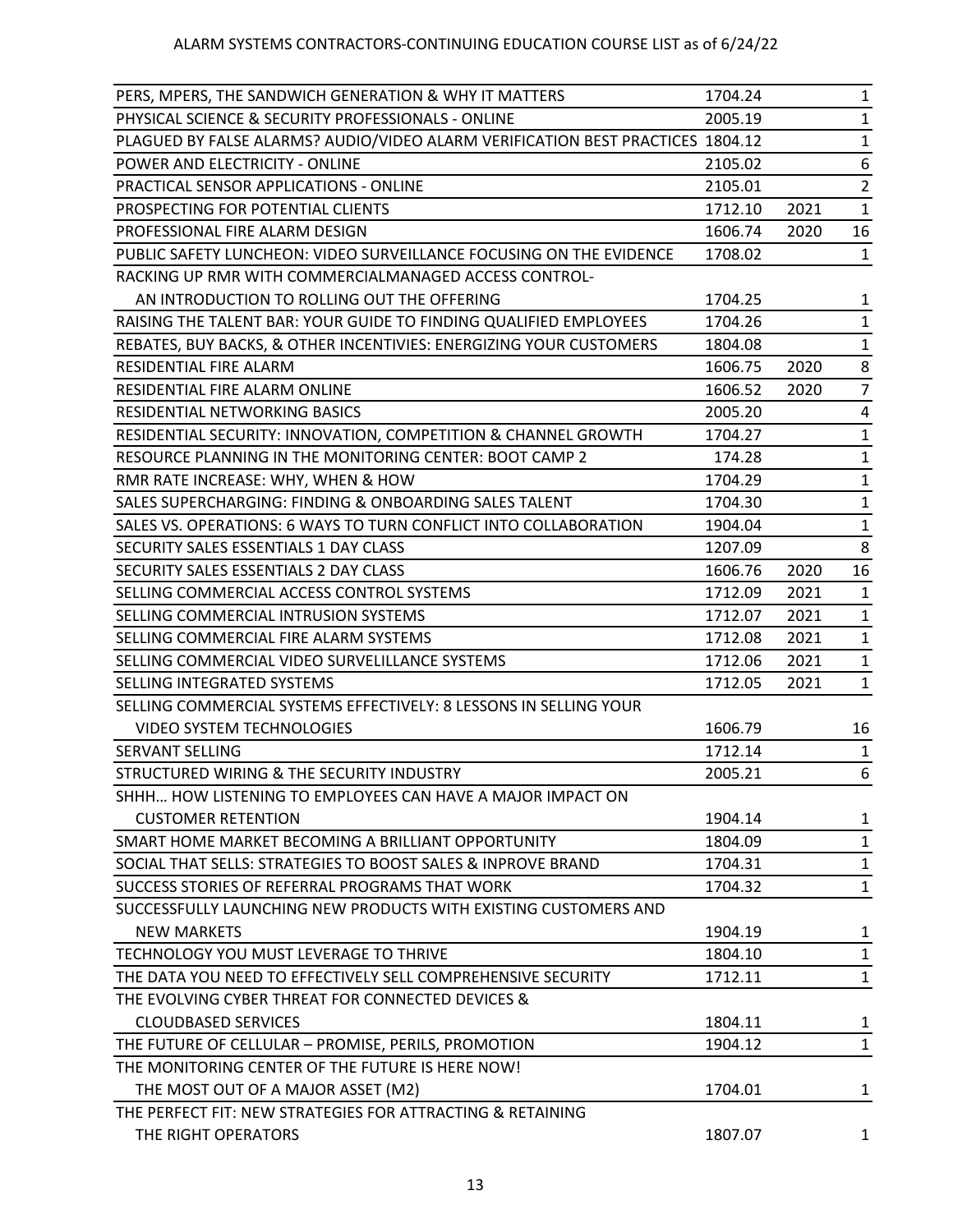| THE SMEALU WAUS PF SELF SABOTAGE                              | 1712.15 |      | 1              |
|---------------------------------------------------------------|---------|------|----------------|
| THINK BEFORE YOU INK: HANDLING CONTRACT MODIFICATION RISKS    | 1804.06 |      | $\mathbf{1}$   |
| THREE MISTAKES IN MEASURING THE CUSTOMER EXPERIENCE & WHY     |         |      |                |
| <b>CUSTOMER ENGAGEMENT MATTERS</b>                            | 1704.33 |      | 1              |
| TIME MANAGEMENT - ONLINE                                      | 2005.22 |      | $\overline{2}$ |
| TOP 3 WAYS TO GROW YOUR VIDEO RMR                             | 1904.18 |      | $\mathbf{1}$   |
| TOP 5 DISRUPTIVE GO-TO MARKET STRATEGIES AFFECTING            |         |      |                |
| THE RESIDENTIAL MARKET                                        | 1804.30 |      | 1              |
| TOP 5 DISRUPTIVE TECHNOLOGIES IMPACTING THE COMMERCIAL MARKET | 1804.32 |      | $\mathbf{1}$   |
| TROUBLESHOOTING CLOSED CIRCUIT VIDEO SYSTEMS ONLINE           | 1606.53 | 2020 | $\mathbf{1}$   |
| TROUBLESHOOTING COMMUNICATION AND NOTIFICATION DEVICES ONLINE | 1606.54 | 2020 | $\mathbf{1}$   |
| TROUBLESHOOTING FIRE ALARM DEVICES ONLINE                     | 1606.55 | 2020 | $\mathbf{1}$   |
| TROUBLESHOOTING INTRUSION ALARM DEVICES ONLINE                | 1606.56 | 2020 | $\mathbf{1}$   |
| TROUBLESHOOTING PANELS AND POWER SUPPLIES                     | 1606.57 | 2020 | $\mathbf{1}$   |
| TROUBLESHOOTING, SERVICE AND MAINTENANCE                      | 1606.77 | 2020 | 16             |
| TROUBLESHOOTING, SERVICE AND MAINTENANCE-ONLINE               | 1801.02 | 2020 | 14             |
| TROUBLESHOOTING USING TEST EQUIPMENT ONLINE                   | 1606.58 | 2020 | $\mathbf{1}$   |
| TROUBLESHOOTING, SERVICE & MAINTENANCE - ONLINE               | 1712.01 |      | $\mathbf{1}$   |
| <b>UNMARKETING</b>                                            | 1712.18 |      | $\mathbf{1}$   |
| UNDERSTANDING ELECTRONIC SECURITY SYSTEMS                     | 1606.78 | 2020 | 8              |
| VIDEO VERIFICATION: CAN YOU SEE ME NOW                        | 1704.34 |      | $\mathbf{1}$   |
| VIOLENCE IN THE WORKPLACE - ONLINE                            | 2005.23 |      | $\mathbf{1}$   |
| WHY BUILDING AN INNOVATIVE CULTURE IS GOOD FOR BUSINESS       | 1904.29 |      | $\mathbf{1}$   |
| WHAT KEEPS YOU UP AT NIGHT 2017                               | 1712.13 |      | $\mathbf{1}$   |
| WIRELESS SYSTEMS 101 STANDARDS - ONLINE                       | 2005.24 |      | $\mathbf{1}$   |
| WIRELESS SYSTEMS 102 COMPONENTS - ONLINE                      | 2005.25 |      | 1              |
| WIRELESS SYSTEMS 103 TROUBLESHOOTING - ONLINE                 | 2005.26 |      | 1              |

ELITE CEU, INC (Online Courses)

[www.eliteceu.com](http://www.eliteceu.com/)

| 2011 NEC - WIRING METHODS AND MATERIALS                       | 1410.01 | 2019 | 4              |
|---------------------------------------------------------------|---------|------|----------------|
| 2014 NEC WIRING METHODS & MATERIALS                           | 1910.30 | 2021 | $\overline{2}$ |
| 2017 NEC WIRING METHODS & MATERIALS                           | 1910.31 | 2021 | $\overline{2}$ |
| 2 GIG TECHNOLOGIES: GO! CONTROL                               | 1509.12 | 2019 | 1              |
| 2 GIG TECHNOLOGIES: THERMOSTAT TRAINING                       | 1509.13 |      | 1              |
| <b>ACCESS CONTROL FOR BEGINNERS</b>                           | 1403.11 | 2019 | 4              |
| ADVANCED ACCESS CONTROL SOLUTIONS                             | 1403.12 |      | $\overline{2}$ |
| ADVANCED BURGLAR ALARMS                                       | 1302.01 | 2019 | $\overline{2}$ |
| ADVANCED ELECTRONIC INTRUSION TECHNICIAN                      | 1509.01 |      | 16             |
| <b>ALARM LEVEL ONE</b>                                        | 1406.03 |      | 27             |
| ALARM SENSORS IN REVIEW                                       | 1203.01 |      | 3              |
| AN ADVANCED PERSPECTIVE OF COMMERCIAL APPLICATION AND LAYOUT  | 1602.02 |      | 1              |
| AN ADVANCED PERSPECTIVE OF RESIDENTIAL APPLICATION AND LAYOUT | 1602.03 |      | 1              |
| AN ADVANCED PERSPECTIVE OF SYSTEM PROGRAMMING                 | 1602.04 |      | 1              |
| AN EXPERT APPROACH TO COMMERCIAL INTERIOR DETECTION           | 1602.05 |      | 1              |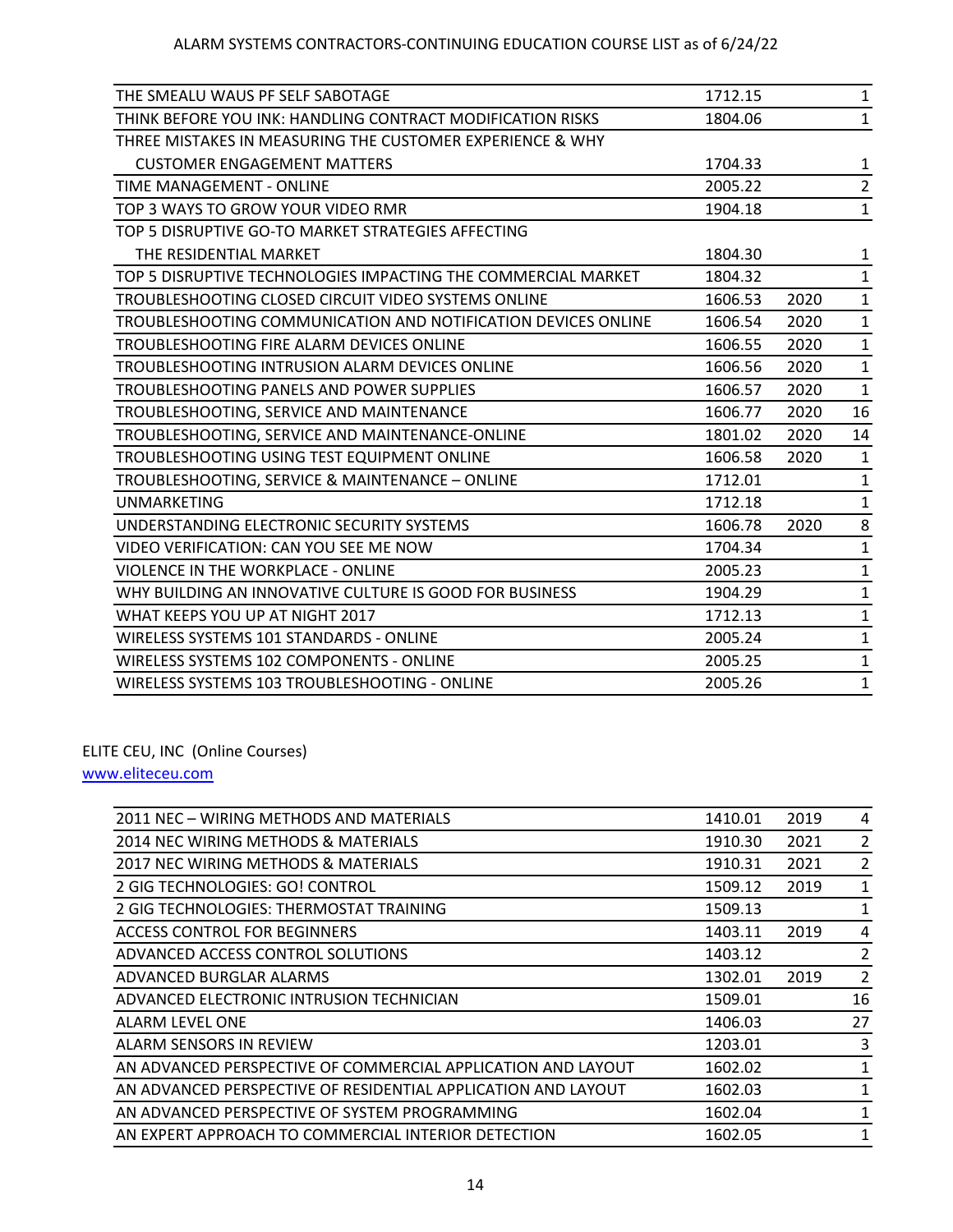| AN EXPERT APPROACH TO COMMERCIAL PERIMETER DETECTION       | 1602.06 |      | $\mathbf{1}$   |
|------------------------------------------------------------|---------|------|----------------|
| APPLICATIONS OF ELECTRICAL THEORY FOR ALARM PROFESSIONALS  | 1602.07 |      | $\mathbf{1}$   |
| <b>AUXILIARY CCTV COMPONENTS</b>                           | 1806.04 |      | $\mathbf{1}$   |
| <b>BASIC ELECTRONICS FOR SECURITY REVIEW</b>               | 1604.01 |      | $\mathbf{1}$   |
| BASIC ELEMENTS OF THE NEC                                  | 1910.32 | 2021 | $\overline{2}$ |
| BEST PRACTICES IN TROUBLESHOOTING BURGLAR ALARM SYSTEMS    | 1602.08 |      | 1              |
| <b>BURGLAR ALARM BASICS</b>                                | 1302.02 | 2019 | $\overline{2}$ |
| <b>BURGLAR ALARM COMMUNICATIONS</b>                        | 1910.29 | 2021 | $\mathbf{1}$   |
| <b>BURGLAR ALARM INDUSTRY RESEARCH</b>                     | 1403.13 | 2019 | $\mathbf{1}$   |
| <b>CCTV BASIC DESIGN</b>                                   | 1302.03 | 2019 | $\overline{2}$ |
| <b>CCTV CAMERA TYPES</b>                                   | 1806.05 |      | $\mathbf{1}$   |
| <b>CCTV LENSES</b>                                         | 1806.06 |      | $\mathbf{1}$   |
| <b>CCTV RECORDING DEVICES</b>                              | 1406.10 | 2019 | $\overline{2}$ |
| <b>CCTV TESTING PROCEDURES</b>                             | 1806.07 |      | $\mathbf{1}$   |
| <b>CLIENT RELATIONS</b>                                    | 1806.15 |      | $\mathbf{1}$   |
| <b>COMMERCIAL FIRE ALARM SALES</b>                         | 1910.33 | 2021 | $\overline{2}$ |
| <b>COMMON NETWORK PROBLEMS &amp; SOLUTIONS</b>             | 1302.19 | 2019 | $\mathbf{1}$   |
| COMMON SENSE APPROACH TO OSHA SAFETY                       | 1302.04 | 2019 | $\overline{2}$ |
| <b>COMMUNICATION SKILLS</b>                                | 2110.01 | 2021 | $\mathbf{1}$   |
| <b>COMPTENCIES</b>                                         | 2110.02 | 2021 | $\mathbf{1}$   |
| <b>CREATIVE PROBLEM SOLVING</b>                            | 2110.03 | 2021 | $\mathbf{1}$   |
| <b>CRITICAL THINKING</b>                                   | 2110.04 | 2021 | $\overline{2}$ |
| <b>DECISION MAKING</b>                                     | 2110.05 | 2021 | $\mathbf{1}$   |
| DESIGNING A FUNCTIONAL AND RELIABLE INTRUSION ALARM SYSTEM | 1604.02 |      | $\mathbf{1}$   |
| DESIGNING A VIDEO SURVEILLANCE SYSTEM                      | 1806.08 |      | 1              |
| DETECTION DEVICES IN SPECIALIZED APPLICATIONS              | 1602.09 |      | $\mathbf{1}$   |
| DIGITAL TECHNOLOGY AND NETWORKING BASICS                   | 1302.05 |      | $\overline{2}$ |
| DYNAMICS OF A BUSINESS ENTITY                              | 2110.06 | 2021 | $\mathbf{1}$   |
| <b>EMOTIONAL INTELLIGENCE</b>                              | 2110.07 | 2021 | $\overline{2}$ |
| <b>EMPLOYEE MOTIVATION</b>                                 | 2110.08 | 2021 | $\overline{2}$ |
| ENHANCING PERSONAL EFFECTIVENESS                           | 2110.09 | 2021 | $\overline{2}$ |
| ETHICS FOR THE SECURITY INDUSTRY                           | 1302.07 | 2019 | 2              |
| EVERYTHING YOU WANTED TO KNOW ABOUT FIRE ALARMS BUT WERE   |         |      |                |
| AFRAID TO ASK                                              | 1403.14 | 2019 | $\overline{2}$ |
| FALSE ALARM REDUCTION 101-CAUSES AND IMPACTS               | 1604.30 |      | $\mathbf{1}$   |
| FIRE ALARM & SIGNALING CODES & STANDARDS OVERVIEW          | 1910.37 | 2021 | $\mathbf{1}$   |
| FIRE ALARM INSTALLATION TECHNIQUES                         | 1509.02 |      | 16             |
| FIRE CONTROL STANDARDS FOR HVAC AND VENTILATING SYSTEMS    | 1403.15 |      | $\overline{2}$ |
| FIRE EXTINGUISHING SYSTEMS - DRY CHEMICALS                 | 1910.45 |      | $\mathbf{1}$   |
| FIRE EXTINGUISHING SYSTEMS - FIXED WATER SPRAYS            | 1910.46 |      | $\mathbf{1}$   |
| FIRE SPRINKLER SYSTEMS                                     | 1403.16 | 2019 | $\mathbf{1}$   |
| FOAM - WATER SPRINKLER & SPRAY SYSTEMS                     | 1910.47 |      | $\mathbf{1}$   |
| <b>FUNCTIONS OF AN ALARM SYSTEM</b>                        | 1509.03 | 2019 | $\mathbf{1}$   |
| FUNDAMENTALS OF DOCUMENTATION, INSPECTING AND TESTING      | 1509.04 | 2019 | $\mathbf{1}$   |
| FUNDAMENTALS OF FIRE SYSTEMS                               | 1910.48 | 2021 | $\overline{2}$ |
| <b>GUIDE TO CCTV LIGHTING</b>                              | 1910.26 | 2021 | $\overline{2}$ |
| HOW TO MANAGE YOUR COMPANY                                 | 1910.25 | 2021 | $\mathbf{1}$   |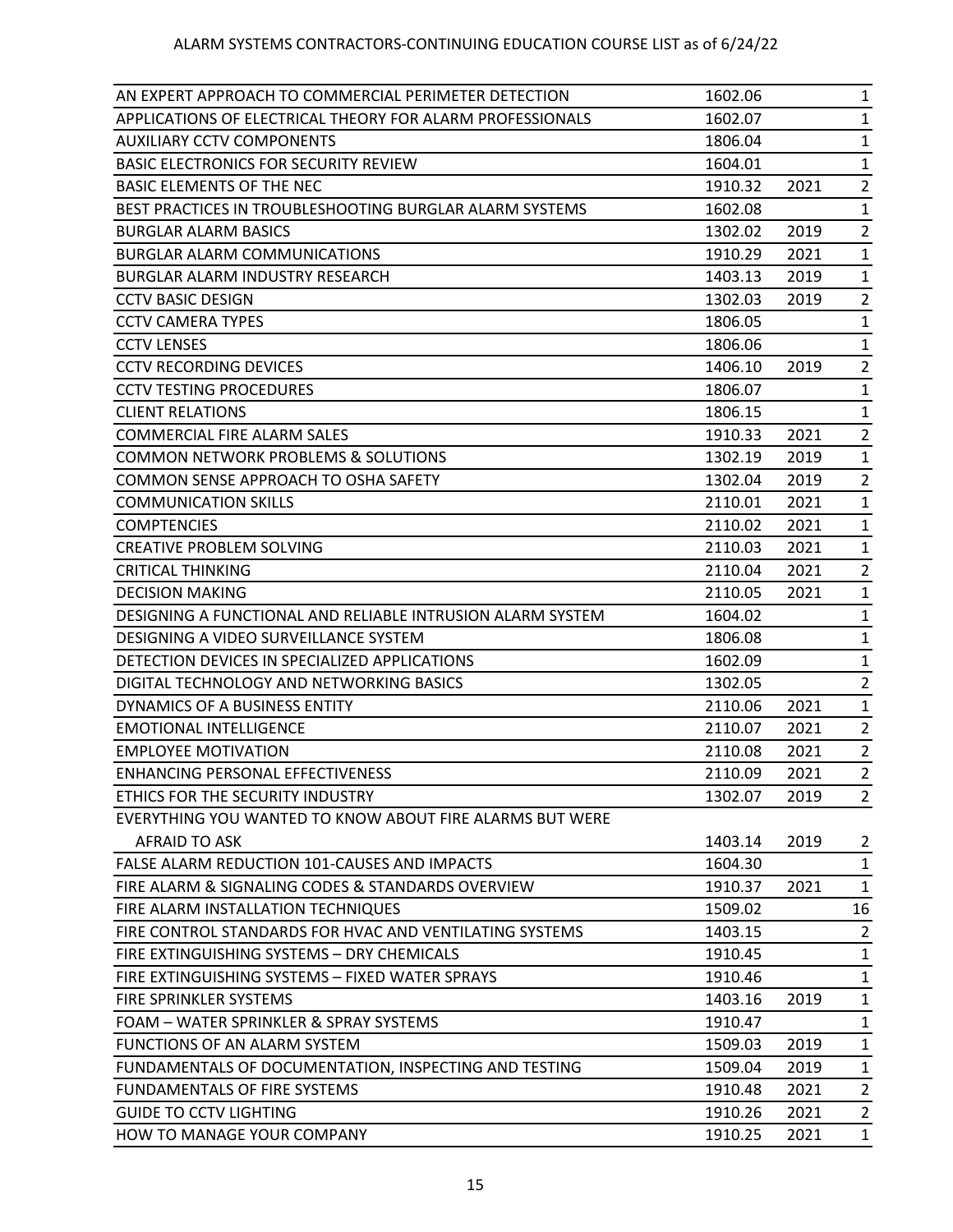| INFLUENCING AND COMMUNICATION<br>2021<br>2110.10<br>$\mathbf{1}$<br>INITIATING DEVICES<br>1806.16<br>$\mathbf{1}$<br><b>INSPECTION &amp; TESTING OF FIRE ALARM SYSTEMS</b><br>2021<br>1910.42<br>$\mathbf{1}$<br>INSPECT, MAINTAIN AND TEST FIRE SYSTEMS<br>1910.43<br>$\mathbf{1}$<br>INTERNET CONNECTIONS FOR PHYSICAL SECURITY DEVICES<br>$\mathbf{1}$<br>1302.16<br>2019<br>INTERIOR ENVIRONMENTS - WIRING EXISTING BUILDINGS<br>1203.04<br>$\mathbf{1}$<br>$\overline{2}$<br>2021<br>INTERPERSONAL SKILLS<br>2110.11<br>INTRODUCTION TO ACCESS CONTROL<br>1302.08<br>2019<br>$\overline{2}$<br>INTRODUCTION TO FIRE SUPPRESSION<br>1910.49<br>2021<br>$\mathbf{1}$<br>INTRODUCTION TO IP NETWORKING FOR PHYSICAL SECURITY<br>1604.04<br>(IP SERIES PART 1)<br>$\mathbf{1}$<br>INTRODUCTION TO THE AMERICANS WITH DISABILTIIES ACT<br>1403.17<br>2019<br>$\overline{2}$<br><b>INTRODUCTION TO LOCKSMITHING</b><br>2019<br>$\overline{2}$<br>1302.09<br><b>INTRUSION ALARM SYSTEMS: INSTALLATION TECHNIQUES &amp; BEST PRACTICES</b><br>1910.22<br>2021<br>$\mathbf{1}$<br>IP ADDRESSING FOR LANS AND THE INTERNET (IP SERIES PART 2)<br>1604.05<br>$\mathbf{1}$<br>1302.20<br>IP COMMUNICATIONS<br>$\mathbf{1}$<br>IP SURVIVAL KIT<br>$\overline{2}$<br>1602.10<br>LIFE SAFETY FUNCTIONS: SMOKE CONTROL<br>1910.94<br>$\mathbf{1}$<br>LIGHTING: SURVEILLANCE SYSTEMS<br>1806.09<br>$\mathbf{1}$<br>MEETING SECURITY SYSTEM CODES<br>1910.95<br>$\mathbf{1}$<br><b>MONITORS FOR CCTV SYSTEMS</b><br>1406.14<br>2019<br>$\mathbf{1}$<br><b>NEGOTIATION SKILLS</b><br>2110.12<br>2021<br>$\mathbf{1}$<br>NETWORK SWITCHES AND PHYSICAL SECURITY DEVICES<br>2019<br>1302.17<br>$\mathbf{1}$<br>NETWORK TESTING AND CABLE TROUBLESHOOTING<br>1302.18<br>2019<br>$\mathbf{1}$<br>NFPA 70E STANDARD FOR ELECTRICAL SAFETY IN THE WORKPLACE<br>1602.11<br>$\mathbf{1}$<br>2019<br>$\overline{2}$<br>NOTIFICATION DEVICES<br>1403.18<br>OFF-PREMISES REPORTING<br>1509.06<br>2019<br>$\mathbf{1}$<br>ON THE JOB SAFETY<br>1604.06<br>1<br>$\mathbf{1}$<br><b>OUTPUT DEVICE PROFICIENCY</b><br>1602.12<br><b>OUTPUT DEVICES</b><br>1509.07<br>2019<br>$\mathbf{1}$<br><b>OVERVIEW OF ALARM BASICS</b><br>1509.08<br>2019<br>$\mathbf{1}$<br><b>OVERVIEW OF LIMITED ACCESS GATES</b><br>1910.93<br>1<br>OVERVIEW OF NEC WIRING METHODS<br>1509.09<br>2019<br>$\mathbf{1}$<br>OVERVIEW OF THE LIFE SAFETY CODES MODULE ONE<br>1806.17<br>3<br>1403.19<br>3<br>OVERVIEW OF THE LIFE SAFETY CODES MODULE TWO<br><b>PANEL TESTING</b><br>$\mathbf{1}$<br>1604.07<br>PERIMETER AND INTERIOR DETECTION<br>1509.10<br>$\overline{2}$<br>PERIMETER & INTERIOR SENSORS<br>1403.20<br>2019<br>$\mathbf{1}$<br>POWER OVER ETHERNET<br>1910.28<br>$\overline{2}$<br>2021<br>POWERING A SURVEILLANCE SYSTEM<br>1806.10<br>$\mathbf{1}$<br>POWERING YOUR ALARM SYSTEM<br>1403.21<br>2019<br>$\mathbf{1}$<br>1602.13<br>PRACTICAL GUIDE TO CONTROL PANELS<br>$\mathbf{1}$<br>PRESENTATION SKILLS<br>2110.13<br>2021<br>$\mathbf{1}$<br>PROFESSIONAL CUSTOMER SERVICE FOR ALARM TECHNICIANS<br>1602.14<br>$\overline{2}$<br>PROPER WIRING TECHNIQUES<br>1403.11<br>2019<br>$\mathbf{1}$<br>PROVEN APPROACHES TO SYSTEM POWER NEEDS<br>1602.15<br>$\mathbf{1}$ | HOW TO SELL TODAY'S WIRELESS SECURITY TECHNOLOGY | 1910.20 | 2021 | $\mathbf{1}$ |
|----------------------------------------------------------------------------------------------------------------------------------------------------------------------------------------------------------------------------------------------------------------------------------------------------------------------------------------------------------------------------------------------------------------------------------------------------------------------------------------------------------------------------------------------------------------------------------------------------------------------------------------------------------------------------------------------------------------------------------------------------------------------------------------------------------------------------------------------------------------------------------------------------------------------------------------------------------------------------------------------------------------------------------------------------------------------------------------------------------------------------------------------------------------------------------------------------------------------------------------------------------------------------------------------------------------------------------------------------------------------------------------------------------------------------------------------------------------------------------------------------------------------------------------------------------------------------------------------------------------------------------------------------------------------------------------------------------------------------------------------------------------------------------------------------------------------------------------------------------------------------------------------------------------------------------------------------------------------------------------------------------------------------------------------------------------------------------------------------------------------------------------------------------------------------------------------------------------------------------------------------------------------------------------------------------------------------------------------------------------------------------------------------------------------------------------------------------------------------------------------------------------------------------------------------------------------------------------------------------------------------------------------------------------------------------------------------------------------------------------------------------------------------------------------------------------------------------------------------------------------------------------------------------------------------------------------------------------------------------------------------------------------------------------------------------------------------------------------------------------------------------------------------------------------------------------------------------------------------------------|--------------------------------------------------|---------|------|--------------|
|                                                                                                                                                                                                                                                                                                                                                                                                                                                                                                                                                                                                                                                                                                                                                                                                                                                                                                                                                                                                                                                                                                                                                                                                                                                                                                                                                                                                                                                                                                                                                                                                                                                                                                                                                                                                                                                                                                                                                                                                                                                                                                                                                                                                                                                                                                                                                                                                                                                                                                                                                                                                                                                                                                                                                                                                                                                                                                                                                                                                                                                                                                                                                                                                                                        |                                                  |         |      |              |
|                                                                                                                                                                                                                                                                                                                                                                                                                                                                                                                                                                                                                                                                                                                                                                                                                                                                                                                                                                                                                                                                                                                                                                                                                                                                                                                                                                                                                                                                                                                                                                                                                                                                                                                                                                                                                                                                                                                                                                                                                                                                                                                                                                                                                                                                                                                                                                                                                                                                                                                                                                                                                                                                                                                                                                                                                                                                                                                                                                                                                                                                                                                                                                                                                                        |                                                  |         |      |              |
|                                                                                                                                                                                                                                                                                                                                                                                                                                                                                                                                                                                                                                                                                                                                                                                                                                                                                                                                                                                                                                                                                                                                                                                                                                                                                                                                                                                                                                                                                                                                                                                                                                                                                                                                                                                                                                                                                                                                                                                                                                                                                                                                                                                                                                                                                                                                                                                                                                                                                                                                                                                                                                                                                                                                                                                                                                                                                                                                                                                                                                                                                                                                                                                                                                        |                                                  |         |      |              |
|                                                                                                                                                                                                                                                                                                                                                                                                                                                                                                                                                                                                                                                                                                                                                                                                                                                                                                                                                                                                                                                                                                                                                                                                                                                                                                                                                                                                                                                                                                                                                                                                                                                                                                                                                                                                                                                                                                                                                                                                                                                                                                                                                                                                                                                                                                                                                                                                                                                                                                                                                                                                                                                                                                                                                                                                                                                                                                                                                                                                                                                                                                                                                                                                                                        |                                                  |         |      |              |
|                                                                                                                                                                                                                                                                                                                                                                                                                                                                                                                                                                                                                                                                                                                                                                                                                                                                                                                                                                                                                                                                                                                                                                                                                                                                                                                                                                                                                                                                                                                                                                                                                                                                                                                                                                                                                                                                                                                                                                                                                                                                                                                                                                                                                                                                                                                                                                                                                                                                                                                                                                                                                                                                                                                                                                                                                                                                                                                                                                                                                                                                                                                                                                                                                                        |                                                  |         |      |              |
|                                                                                                                                                                                                                                                                                                                                                                                                                                                                                                                                                                                                                                                                                                                                                                                                                                                                                                                                                                                                                                                                                                                                                                                                                                                                                                                                                                                                                                                                                                                                                                                                                                                                                                                                                                                                                                                                                                                                                                                                                                                                                                                                                                                                                                                                                                                                                                                                                                                                                                                                                                                                                                                                                                                                                                                                                                                                                                                                                                                                                                                                                                                                                                                                                                        |                                                  |         |      |              |
|                                                                                                                                                                                                                                                                                                                                                                                                                                                                                                                                                                                                                                                                                                                                                                                                                                                                                                                                                                                                                                                                                                                                                                                                                                                                                                                                                                                                                                                                                                                                                                                                                                                                                                                                                                                                                                                                                                                                                                                                                                                                                                                                                                                                                                                                                                                                                                                                                                                                                                                                                                                                                                                                                                                                                                                                                                                                                                                                                                                                                                                                                                                                                                                                                                        |                                                  |         |      |              |
|                                                                                                                                                                                                                                                                                                                                                                                                                                                                                                                                                                                                                                                                                                                                                                                                                                                                                                                                                                                                                                                                                                                                                                                                                                                                                                                                                                                                                                                                                                                                                                                                                                                                                                                                                                                                                                                                                                                                                                                                                                                                                                                                                                                                                                                                                                                                                                                                                                                                                                                                                                                                                                                                                                                                                                                                                                                                                                                                                                                                                                                                                                                                                                                                                                        |                                                  |         |      |              |
|                                                                                                                                                                                                                                                                                                                                                                                                                                                                                                                                                                                                                                                                                                                                                                                                                                                                                                                                                                                                                                                                                                                                                                                                                                                                                                                                                                                                                                                                                                                                                                                                                                                                                                                                                                                                                                                                                                                                                                                                                                                                                                                                                                                                                                                                                                                                                                                                                                                                                                                                                                                                                                                                                                                                                                                                                                                                                                                                                                                                                                                                                                                                                                                                                                        |                                                  |         |      |              |
|                                                                                                                                                                                                                                                                                                                                                                                                                                                                                                                                                                                                                                                                                                                                                                                                                                                                                                                                                                                                                                                                                                                                                                                                                                                                                                                                                                                                                                                                                                                                                                                                                                                                                                                                                                                                                                                                                                                                                                                                                                                                                                                                                                                                                                                                                                                                                                                                                                                                                                                                                                                                                                                                                                                                                                                                                                                                                                                                                                                                                                                                                                                                                                                                                                        |                                                  |         |      |              |
|                                                                                                                                                                                                                                                                                                                                                                                                                                                                                                                                                                                                                                                                                                                                                                                                                                                                                                                                                                                                                                                                                                                                                                                                                                                                                                                                                                                                                                                                                                                                                                                                                                                                                                                                                                                                                                                                                                                                                                                                                                                                                                                                                                                                                                                                                                                                                                                                                                                                                                                                                                                                                                                                                                                                                                                                                                                                                                                                                                                                                                                                                                                                                                                                                                        |                                                  |         |      |              |
|                                                                                                                                                                                                                                                                                                                                                                                                                                                                                                                                                                                                                                                                                                                                                                                                                                                                                                                                                                                                                                                                                                                                                                                                                                                                                                                                                                                                                                                                                                                                                                                                                                                                                                                                                                                                                                                                                                                                                                                                                                                                                                                                                                                                                                                                                                                                                                                                                                                                                                                                                                                                                                                                                                                                                                                                                                                                                                                                                                                                                                                                                                                                                                                                                                        |                                                  |         |      |              |
|                                                                                                                                                                                                                                                                                                                                                                                                                                                                                                                                                                                                                                                                                                                                                                                                                                                                                                                                                                                                                                                                                                                                                                                                                                                                                                                                                                                                                                                                                                                                                                                                                                                                                                                                                                                                                                                                                                                                                                                                                                                                                                                                                                                                                                                                                                                                                                                                                                                                                                                                                                                                                                                                                                                                                                                                                                                                                                                                                                                                                                                                                                                                                                                                                                        |                                                  |         |      |              |
|                                                                                                                                                                                                                                                                                                                                                                                                                                                                                                                                                                                                                                                                                                                                                                                                                                                                                                                                                                                                                                                                                                                                                                                                                                                                                                                                                                                                                                                                                                                                                                                                                                                                                                                                                                                                                                                                                                                                                                                                                                                                                                                                                                                                                                                                                                                                                                                                                                                                                                                                                                                                                                                                                                                                                                                                                                                                                                                                                                                                                                                                                                                                                                                                                                        |                                                  |         |      |              |
|                                                                                                                                                                                                                                                                                                                                                                                                                                                                                                                                                                                                                                                                                                                                                                                                                                                                                                                                                                                                                                                                                                                                                                                                                                                                                                                                                                                                                                                                                                                                                                                                                                                                                                                                                                                                                                                                                                                                                                                                                                                                                                                                                                                                                                                                                                                                                                                                                                                                                                                                                                                                                                                                                                                                                                                                                                                                                                                                                                                                                                                                                                                                                                                                                                        |                                                  |         |      |              |
|                                                                                                                                                                                                                                                                                                                                                                                                                                                                                                                                                                                                                                                                                                                                                                                                                                                                                                                                                                                                                                                                                                                                                                                                                                                                                                                                                                                                                                                                                                                                                                                                                                                                                                                                                                                                                                                                                                                                                                                                                                                                                                                                                                                                                                                                                                                                                                                                                                                                                                                                                                                                                                                                                                                                                                                                                                                                                                                                                                                                                                                                                                                                                                                                                                        |                                                  |         |      |              |
|                                                                                                                                                                                                                                                                                                                                                                                                                                                                                                                                                                                                                                                                                                                                                                                                                                                                                                                                                                                                                                                                                                                                                                                                                                                                                                                                                                                                                                                                                                                                                                                                                                                                                                                                                                                                                                                                                                                                                                                                                                                                                                                                                                                                                                                                                                                                                                                                                                                                                                                                                                                                                                                                                                                                                                                                                                                                                                                                                                                                                                                                                                                                                                                                                                        |                                                  |         |      |              |
|                                                                                                                                                                                                                                                                                                                                                                                                                                                                                                                                                                                                                                                                                                                                                                                                                                                                                                                                                                                                                                                                                                                                                                                                                                                                                                                                                                                                                                                                                                                                                                                                                                                                                                                                                                                                                                                                                                                                                                                                                                                                                                                                                                                                                                                                                                                                                                                                                                                                                                                                                                                                                                                                                                                                                                                                                                                                                                                                                                                                                                                                                                                                                                                                                                        |                                                  |         |      |              |
|                                                                                                                                                                                                                                                                                                                                                                                                                                                                                                                                                                                                                                                                                                                                                                                                                                                                                                                                                                                                                                                                                                                                                                                                                                                                                                                                                                                                                                                                                                                                                                                                                                                                                                                                                                                                                                                                                                                                                                                                                                                                                                                                                                                                                                                                                                                                                                                                                                                                                                                                                                                                                                                                                                                                                                                                                                                                                                                                                                                                                                                                                                                                                                                                                                        |                                                  |         |      |              |
|                                                                                                                                                                                                                                                                                                                                                                                                                                                                                                                                                                                                                                                                                                                                                                                                                                                                                                                                                                                                                                                                                                                                                                                                                                                                                                                                                                                                                                                                                                                                                                                                                                                                                                                                                                                                                                                                                                                                                                                                                                                                                                                                                                                                                                                                                                                                                                                                                                                                                                                                                                                                                                                                                                                                                                                                                                                                                                                                                                                                                                                                                                                                                                                                                                        |                                                  |         |      |              |
|                                                                                                                                                                                                                                                                                                                                                                                                                                                                                                                                                                                                                                                                                                                                                                                                                                                                                                                                                                                                                                                                                                                                                                                                                                                                                                                                                                                                                                                                                                                                                                                                                                                                                                                                                                                                                                                                                                                                                                                                                                                                                                                                                                                                                                                                                                                                                                                                                                                                                                                                                                                                                                                                                                                                                                                                                                                                                                                                                                                                                                                                                                                                                                                                                                        |                                                  |         |      |              |
|                                                                                                                                                                                                                                                                                                                                                                                                                                                                                                                                                                                                                                                                                                                                                                                                                                                                                                                                                                                                                                                                                                                                                                                                                                                                                                                                                                                                                                                                                                                                                                                                                                                                                                                                                                                                                                                                                                                                                                                                                                                                                                                                                                                                                                                                                                                                                                                                                                                                                                                                                                                                                                                                                                                                                                                                                                                                                                                                                                                                                                                                                                                                                                                                                                        |                                                  |         |      |              |
|                                                                                                                                                                                                                                                                                                                                                                                                                                                                                                                                                                                                                                                                                                                                                                                                                                                                                                                                                                                                                                                                                                                                                                                                                                                                                                                                                                                                                                                                                                                                                                                                                                                                                                                                                                                                                                                                                                                                                                                                                                                                                                                                                                                                                                                                                                                                                                                                                                                                                                                                                                                                                                                                                                                                                                                                                                                                                                                                                                                                                                                                                                                                                                                                                                        |                                                  |         |      |              |
|                                                                                                                                                                                                                                                                                                                                                                                                                                                                                                                                                                                                                                                                                                                                                                                                                                                                                                                                                                                                                                                                                                                                                                                                                                                                                                                                                                                                                                                                                                                                                                                                                                                                                                                                                                                                                                                                                                                                                                                                                                                                                                                                                                                                                                                                                                                                                                                                                                                                                                                                                                                                                                                                                                                                                                                                                                                                                                                                                                                                                                                                                                                                                                                                                                        |                                                  |         |      |              |
|                                                                                                                                                                                                                                                                                                                                                                                                                                                                                                                                                                                                                                                                                                                                                                                                                                                                                                                                                                                                                                                                                                                                                                                                                                                                                                                                                                                                                                                                                                                                                                                                                                                                                                                                                                                                                                                                                                                                                                                                                                                                                                                                                                                                                                                                                                                                                                                                                                                                                                                                                                                                                                                                                                                                                                                                                                                                                                                                                                                                                                                                                                                                                                                                                                        |                                                  |         |      |              |
|                                                                                                                                                                                                                                                                                                                                                                                                                                                                                                                                                                                                                                                                                                                                                                                                                                                                                                                                                                                                                                                                                                                                                                                                                                                                                                                                                                                                                                                                                                                                                                                                                                                                                                                                                                                                                                                                                                                                                                                                                                                                                                                                                                                                                                                                                                                                                                                                                                                                                                                                                                                                                                                                                                                                                                                                                                                                                                                                                                                                                                                                                                                                                                                                                                        |                                                  |         |      |              |
|                                                                                                                                                                                                                                                                                                                                                                                                                                                                                                                                                                                                                                                                                                                                                                                                                                                                                                                                                                                                                                                                                                                                                                                                                                                                                                                                                                                                                                                                                                                                                                                                                                                                                                                                                                                                                                                                                                                                                                                                                                                                                                                                                                                                                                                                                                                                                                                                                                                                                                                                                                                                                                                                                                                                                                                                                                                                                                                                                                                                                                                                                                                                                                                                                                        |                                                  |         |      |              |
|                                                                                                                                                                                                                                                                                                                                                                                                                                                                                                                                                                                                                                                                                                                                                                                                                                                                                                                                                                                                                                                                                                                                                                                                                                                                                                                                                                                                                                                                                                                                                                                                                                                                                                                                                                                                                                                                                                                                                                                                                                                                                                                                                                                                                                                                                                                                                                                                                                                                                                                                                                                                                                                                                                                                                                                                                                                                                                                                                                                                                                                                                                                                                                                                                                        |                                                  |         |      |              |
|                                                                                                                                                                                                                                                                                                                                                                                                                                                                                                                                                                                                                                                                                                                                                                                                                                                                                                                                                                                                                                                                                                                                                                                                                                                                                                                                                                                                                                                                                                                                                                                                                                                                                                                                                                                                                                                                                                                                                                                                                                                                                                                                                                                                                                                                                                                                                                                                                                                                                                                                                                                                                                                                                                                                                                                                                                                                                                                                                                                                                                                                                                                                                                                                                                        |                                                  |         |      |              |
|                                                                                                                                                                                                                                                                                                                                                                                                                                                                                                                                                                                                                                                                                                                                                                                                                                                                                                                                                                                                                                                                                                                                                                                                                                                                                                                                                                                                                                                                                                                                                                                                                                                                                                                                                                                                                                                                                                                                                                                                                                                                                                                                                                                                                                                                                                                                                                                                                                                                                                                                                                                                                                                                                                                                                                                                                                                                                                                                                                                                                                                                                                                                                                                                                                        |                                                  |         |      |              |
|                                                                                                                                                                                                                                                                                                                                                                                                                                                                                                                                                                                                                                                                                                                                                                                                                                                                                                                                                                                                                                                                                                                                                                                                                                                                                                                                                                                                                                                                                                                                                                                                                                                                                                                                                                                                                                                                                                                                                                                                                                                                                                                                                                                                                                                                                                                                                                                                                                                                                                                                                                                                                                                                                                                                                                                                                                                                                                                                                                                                                                                                                                                                                                                                                                        |                                                  |         |      |              |
|                                                                                                                                                                                                                                                                                                                                                                                                                                                                                                                                                                                                                                                                                                                                                                                                                                                                                                                                                                                                                                                                                                                                                                                                                                                                                                                                                                                                                                                                                                                                                                                                                                                                                                                                                                                                                                                                                                                                                                                                                                                                                                                                                                                                                                                                                                                                                                                                                                                                                                                                                                                                                                                                                                                                                                                                                                                                                                                                                                                                                                                                                                                                                                                                                                        |                                                  |         |      |              |
|                                                                                                                                                                                                                                                                                                                                                                                                                                                                                                                                                                                                                                                                                                                                                                                                                                                                                                                                                                                                                                                                                                                                                                                                                                                                                                                                                                                                                                                                                                                                                                                                                                                                                                                                                                                                                                                                                                                                                                                                                                                                                                                                                                                                                                                                                                                                                                                                                                                                                                                                                                                                                                                                                                                                                                                                                                                                                                                                                                                                                                                                                                                                                                                                                                        |                                                  |         |      |              |
|                                                                                                                                                                                                                                                                                                                                                                                                                                                                                                                                                                                                                                                                                                                                                                                                                                                                                                                                                                                                                                                                                                                                                                                                                                                                                                                                                                                                                                                                                                                                                                                                                                                                                                                                                                                                                                                                                                                                                                                                                                                                                                                                                                                                                                                                                                                                                                                                                                                                                                                                                                                                                                                                                                                                                                                                                                                                                                                                                                                                                                                                                                                                                                                                                                        |                                                  |         |      |              |
|                                                                                                                                                                                                                                                                                                                                                                                                                                                                                                                                                                                                                                                                                                                                                                                                                                                                                                                                                                                                                                                                                                                                                                                                                                                                                                                                                                                                                                                                                                                                                                                                                                                                                                                                                                                                                                                                                                                                                                                                                                                                                                                                                                                                                                                                                                                                                                                                                                                                                                                                                                                                                                                                                                                                                                                                                                                                                                                                                                                                                                                                                                                                                                                                                                        |                                                  |         |      |              |
|                                                                                                                                                                                                                                                                                                                                                                                                                                                                                                                                                                                                                                                                                                                                                                                                                                                                                                                                                                                                                                                                                                                                                                                                                                                                                                                                                                                                                                                                                                                                                                                                                                                                                                                                                                                                                                                                                                                                                                                                                                                                                                                                                                                                                                                                                                                                                                                                                                                                                                                                                                                                                                                                                                                                                                                                                                                                                                                                                                                                                                                                                                                                                                                                                                        |                                                  |         |      |              |
|                                                                                                                                                                                                                                                                                                                                                                                                                                                                                                                                                                                                                                                                                                                                                                                                                                                                                                                                                                                                                                                                                                                                                                                                                                                                                                                                                                                                                                                                                                                                                                                                                                                                                                                                                                                                                                                                                                                                                                                                                                                                                                                                                                                                                                                                                                                                                                                                                                                                                                                                                                                                                                                                                                                                                                                                                                                                                                                                                                                                                                                                                                                                                                                                                                        |                                                  |         |      |              |
|                                                                                                                                                                                                                                                                                                                                                                                                                                                                                                                                                                                                                                                                                                                                                                                                                                                                                                                                                                                                                                                                                                                                                                                                                                                                                                                                                                                                                                                                                                                                                                                                                                                                                                                                                                                                                                                                                                                                                                                                                                                                                                                                                                                                                                                                                                                                                                                                                                                                                                                                                                                                                                                                                                                                                                                                                                                                                                                                                                                                                                                                                                                                                                                                                                        |                                                  |         |      |              |
|                                                                                                                                                                                                                                                                                                                                                                                                                                                                                                                                                                                                                                                                                                                                                                                                                                                                                                                                                                                                                                                                                                                                                                                                                                                                                                                                                                                                                                                                                                                                                                                                                                                                                                                                                                                                                                                                                                                                                                                                                                                                                                                                                                                                                                                                                                                                                                                                                                                                                                                                                                                                                                                                                                                                                                                                                                                                                                                                                                                                                                                                                                                                                                                                                                        |                                                  |         |      |              |
|                                                                                                                                                                                                                                                                                                                                                                                                                                                                                                                                                                                                                                                                                                                                                                                                                                                                                                                                                                                                                                                                                                                                                                                                                                                                                                                                                                                                                                                                                                                                                                                                                                                                                                                                                                                                                                                                                                                                                                                                                                                                                                                                                                                                                                                                                                                                                                                                                                                                                                                                                                                                                                                                                                                                                                                                                                                                                                                                                                                                                                                                                                                                                                                                                                        |                                                  |         |      |              |
|                                                                                                                                                                                                                                                                                                                                                                                                                                                                                                                                                                                                                                                                                                                                                                                                                                                                                                                                                                                                                                                                                                                                                                                                                                                                                                                                                                                                                                                                                                                                                                                                                                                                                                                                                                                                                                                                                                                                                                                                                                                                                                                                                                                                                                                                                                                                                                                                                                                                                                                                                                                                                                                                                                                                                                                                                                                                                                                                                                                                                                                                                                                                                                                                                                        |                                                  |         |      |              |
|                                                                                                                                                                                                                                                                                                                                                                                                                                                                                                                                                                                                                                                                                                                                                                                                                                                                                                                                                                                                                                                                                                                                                                                                                                                                                                                                                                                                                                                                                                                                                                                                                                                                                                                                                                                                                                                                                                                                                                                                                                                                                                                                                                                                                                                                                                                                                                                                                                                                                                                                                                                                                                                                                                                                                                                                                                                                                                                                                                                                                                                                                                                                                                                                                                        |                                                  |         |      |              |
|                                                                                                                                                                                                                                                                                                                                                                                                                                                                                                                                                                                                                                                                                                                                                                                                                                                                                                                                                                                                                                                                                                                                                                                                                                                                                                                                                                                                                                                                                                                                                                                                                                                                                                                                                                                                                                                                                                                                                                                                                                                                                                                                                                                                                                                                                                                                                                                                                                                                                                                                                                                                                                                                                                                                                                                                                                                                                                                                                                                                                                                                                                                                                                                                                                        |                                                  |         |      |              |
|                                                                                                                                                                                                                                                                                                                                                                                                                                                                                                                                                                                                                                                                                                                                                                                                                                                                                                                                                                                                                                                                                                                                                                                                                                                                                                                                                                                                                                                                                                                                                                                                                                                                                                                                                                                                                                                                                                                                                                                                                                                                                                                                                                                                                                                                                                                                                                                                                                                                                                                                                                                                                                                                                                                                                                                                                                                                                                                                                                                                                                                                                                                                                                                                                                        |                                                  |         |      |              |
|                                                                                                                                                                                                                                                                                                                                                                                                                                                                                                                                                                                                                                                                                                                                                                                                                                                                                                                                                                                                                                                                                                                                                                                                                                                                                                                                                                                                                                                                                                                                                                                                                                                                                                                                                                                                                                                                                                                                                                                                                                                                                                                                                                                                                                                                                                                                                                                                                                                                                                                                                                                                                                                                                                                                                                                                                                                                                                                                                                                                                                                                                                                                                                                                                                        |                                                  |         |      |              |
|                                                                                                                                                                                                                                                                                                                                                                                                                                                                                                                                                                                                                                                                                                                                                                                                                                                                                                                                                                                                                                                                                                                                                                                                                                                                                                                                                                                                                                                                                                                                                                                                                                                                                                                                                                                                                                                                                                                                                                                                                                                                                                                                                                                                                                                                                                                                                                                                                                                                                                                                                                                                                                                                                                                                                                                                                                                                                                                                                                                                                                                                                                                                                                                                                                        |                                                  |         |      |              |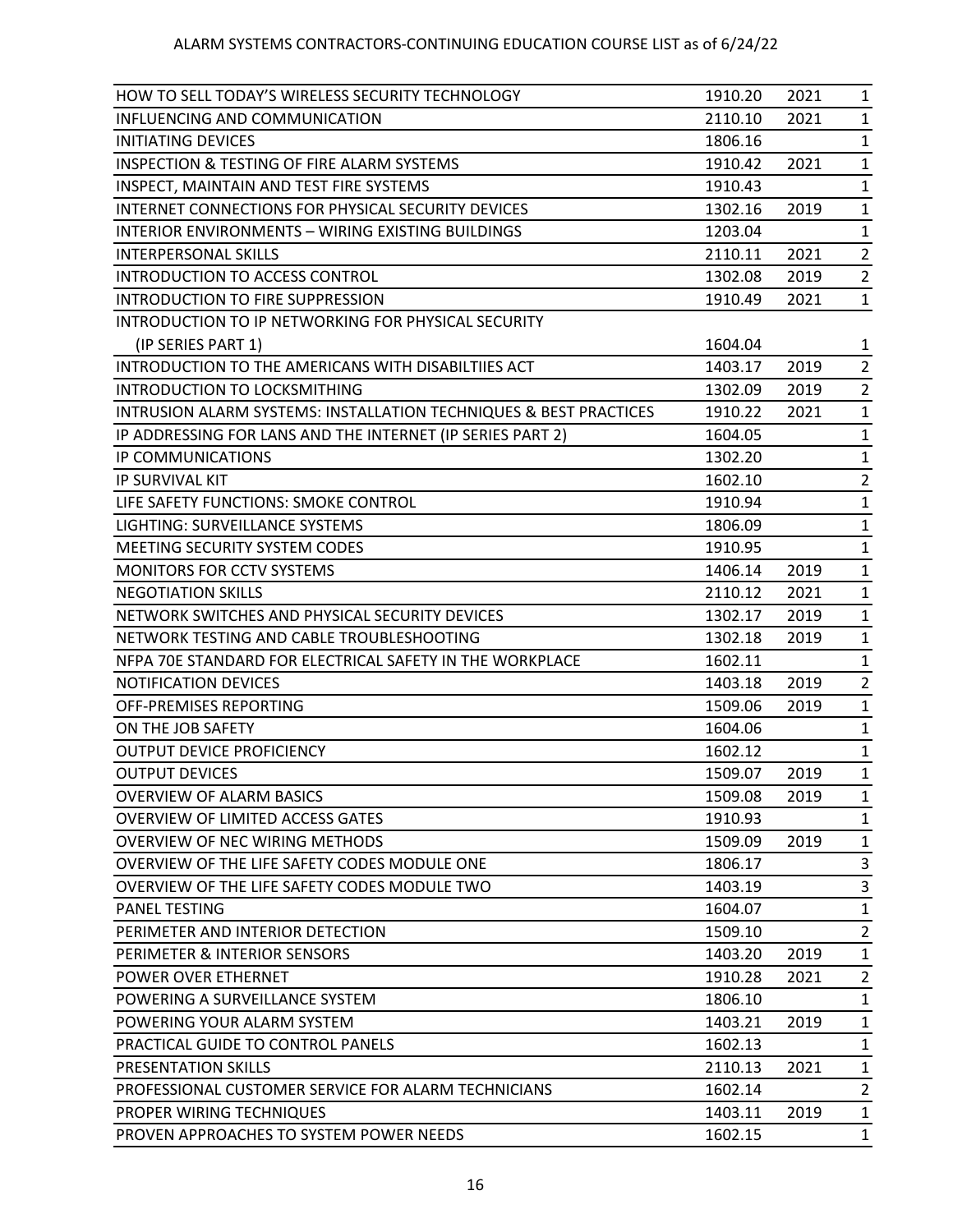| RESIDENTIAL FIRE SYSTEMS                                             | 1403.23 |      | 4              |
|----------------------------------------------------------------------|---------|------|----------------|
| ROUTER FUNCTIONS & PROGRAMMING OPTIONS FOR SECURITY DEVICE           |         |      |                |
| IP COMMUNICATIONS                                                    | 1302.20 |      | 1              |
| SALES PROCESSES FOR SECURITY PROFESSIONALS                           | 1910.24 | 2021 | $\mathbf{1}$   |
| SECURITY SYSTEM FUNDAMENTALS FOR SALES PROFESSIONALS                 | 1910.21 |      | $\overline{2}$ |
| SECURITY SYSTEM SALES COORDINATION: INTERNAL & EXTERNAL              | 1910.19 | 2021 | $\mathbf{1}$   |
| SELECTING THE RIGHT CAMERA AND LENS                                  | 1302.11 | 2019 | $\overline{2}$ |
| SELLING PROFESSIONAL SERVICES                                        | 2110.14 | 2021 | $\overline{2}$ |
| SIMPLE NETWORKING FOR CCTV                                           | 1806.11 |      | $\mathbf{1}$   |
| SITE SURVEY: MEETING CLIENT'S CCTV NEEDS                             | 1806.12 |      | $\mathbf{1}$   |
| SPECIAL HAZARD FIRE PROTECTION - COMBUSTION PRINCIPLES               | 1910.39 | 2021 | $\mathbf{1}$   |
| SPECIAL HAZARD FIRE PROTECTION - COMMISSIONING                       | 1910.41 | 2021 | $\mathbf{1}$   |
| SPECIAL HAZARD FIRE PROTECTION - CYLINDERS & VESSELS                 | 1910.34 | 2021 | $\mathbf{1}$   |
| SPECIAL HAZARD FIRE PROTECTION - EXTINGUISHING AGENTS                | 1910.40 | 2021 | $\mathbf{1}$   |
| SPECIAL HAZARD FIRE PROTECTION - FIRE PROTECTION FUNDAMENTALS        | 1910.35 | 2021 | $\mathbf{1}$   |
| SPECIAL HAZARD FIRE PROTECTION - NFPA CODE 4S & STANDARDS            | 1910.36 | 2021 | $\mathbf{1}$   |
| <b>STRUCTURED CABLING</b>                                            | 1302.12 |      | $\overline{2}$ |
| SWGIT/FBI GUIDELINES FOR CCTV SYSTEMS                                | 1806.13 |      | $\overline{2}$ |
| TELEPHONE AND TELESALES SKILLS                                       | 2110.15 | 2021 | $\mathbf{1}$   |
| THE SYSTEM, USING ALL OF THE COMPONENTS TOGETHER                     | 1203.08 |      | 4              |
| TIME MANAGEMENT                                                      | 1302.13 | 2019 | $\overline{2}$ |
| TOOLS & TECHNIQUES FOR LOW VOLTAGE INSTALLATIONS                     | 1509.11 |      | $\overline{2}$ |
| TRANSMISSION METHODS FOR VIDEO SURVEILLANCE SYSTEMS AND CCTV         | 1403.24 | 2019 | $\mathbf{1}$   |
| TROUBLESHOOTING A CCTV SYSTEM                                        | 1806.14 |      | $\mathbf{1}$   |
| TROUBLESHOOTING AN ALARM SYSTEM                                      | 1403.25 | 2019 | $\mathbf{1}$   |
| TYPES OF FIRE ALARM & SIGNALING SYSTEMS                              | 1910.38 | 2021 | $\mathbf{1}$   |
| TYPES OF FIRE SUPPRESSION                                            | 1910.44 | 2021 | $\mathbf{1}$   |
| UNDERSTANDING & APPLYING SECURITY CONCEPTS                           | 1910.23 | 2021 | $\overline{2}$ |
| UNDERSTANDING DIGITAL VIDEO RECORDERS                                | 1302.40 | 2019 | $\overline{2}$ |
| <b>VIDEO FORENSICS</b>                                               | 1910.27 | 2020 | $\mathbf{1}$   |
| VIDEO SURVEILLANCE SYSTEMS & CLOSED CIRCUIT TELEVISION CERTIFICATION | 1406.04 |      | 15             |
| VOM (VOLT OHM METER) OPERATION & TEST EQUIPMENT                      | 1604.08 |      | 2              |
| WIRED AND WIRELESS CONNECTION OF DEVICES (IP SERIES PART 3)          | 1604.09 |      | $\mathbf{1}$   |
| WRITTEN AND VERBAL COMMUNICATION SKILLS                              | 1302.15 | 2019 | $\overline{2}$ |
| Z-WAVE WIRELESS BASICS                                               | 1602.16 |      | $\mathbf{1}$   |
| Z-WAVE WIRELESS IMPLEMENTATION                                       | 1602.17 |      | $\mathbf{1}$   |

## ESP

| NUTS AND BOLTS OF CCTV            | 1910.61 |  |
|-----------------------------------|---------|--|
| NUTS AND BOLTS OF CCTV            | 1910.62 |  |
| NUTS AND BOLTS OF CCTV            | 1910.63 |  |
| ADVANCED BIOMETRIC ACCESS CONTROL | 1910.58 |  |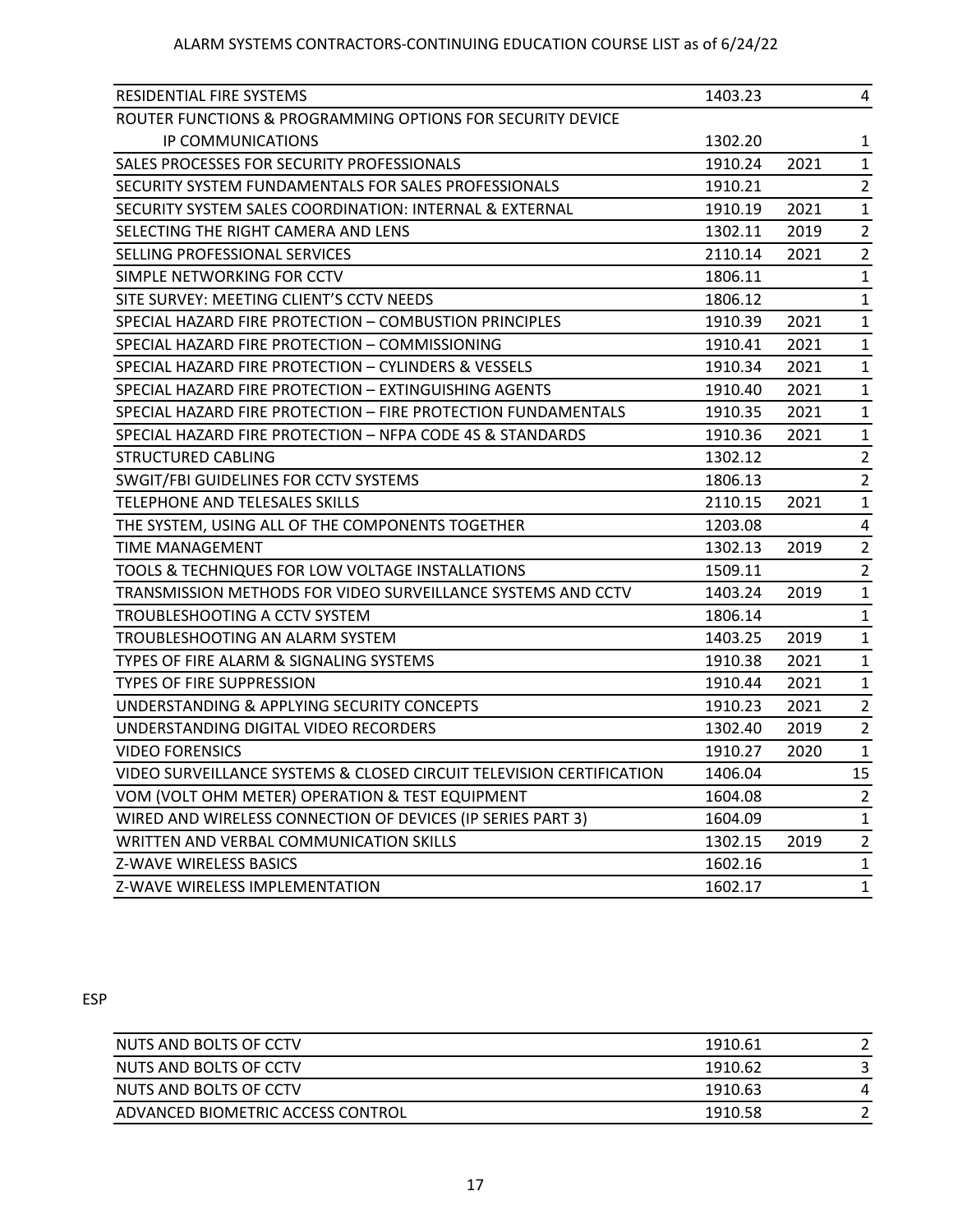#### FED LEARNING CENTER

| $\overline{\phantom{a}}$ ALARM $\overline{\phantom{a}}$<br>፣TEMS<br><b>FIRE</b><br>. cvc- | .012.02<br>----<br>_____ | $\sim$<br>-<br>13.<br>__ |
|-------------------------------------------------------------------------------------------|--------------------------|--------------------------|

GRI/LSDI

[www.grisk.com](http://www.grisk.com/) 

| ADVANCING THE ART OF INSTALLATION                           | 2206.19 | 2022 |  |
|-------------------------------------------------------------|---------|------|--|
| SECURITY CONTACTS AND OTHER WIRED DEVICES FOR PROFESSIONALS | 2206.18 | 2022 |  |

#### GLOBAL SECURITY TRAINING INTIATIVE (Online Course)

## HANWHA TECHWIN AMERICA

[www.hanwhasecurity.com](http://www.hanwhasecurity.com/)

| WISNET PROFESSIONAL CERTIFICATION | 1912 በ2<br>1912.02 | 18 |
|-----------------------------------|--------------------|----|
|-----------------------------------|--------------------|----|

#### HIKVISION USA

[www.hikvision.com](http://www.hikvision.com/)

| ADVANCED THERMAL CAMERAS: THERMOMETRY                         | 1806.27 | 1           |
|---------------------------------------------------------------|---------|-------------|
| <b>BASIC NETWORKING FOR INSTALLING &amp; SHARING RECORDS</b>  | 1910.55 | 2           |
| <b>BASIC THERMAL &amp; PERIMETER PROTECTION</b>               | 2002.04 | 1           |
| <b>BASIC TROUBLESHOOTING &amp; REGULATIONS</b>                | 1806.25 | 1           |
| CYBERSECURITY FOR VIDEO SURVEILLANCE                          | 1806.26 | 1           |
| <b>IP CAMERAS</b>                                             | 1806.22 | 1           |
| IVMS-4200/4500 INTRODUCTORY LEVEL CLASS                       | 1606.60 | 1           |
| <b>NETWORK BASICS</b>                                         | 1806.24 | 1           |
| "NUTS AND BOLTS" TECHNICAL TRAINING                           | 1602.24 | 4           |
| NVR ADVANCED OPERATIONS                                       | 1806.21 | 1           |
| OPTICAL TECHNOLOGY                                            | 1806.18 | 1           |
| PORT FORWARDING FOR CCTV                                      | 1606.61 | $\mathbf 1$ |
| PTZ CAMERAS                                                   | 1806.20 | 1           |
| SETUP AND OPERATIONS OF POE NVR                               | 1606.62 | 1           |
| <b>SMART FUNCTIONS &amp; APPLICATIONS</b>                     | 1806.23 | 1           |
| THERMAL CAMERAS - CONCEPTS & APPLICATIONS                     | 1910.56 | 2           |
| TRANSITIONING FROM LEGACY ANALOG CCTV TO MEGAPIXEL RESOLUTION | 1606.63 | 2           |
| <b>TURBO HD SOLUTION</b>                                      | 1806.19 | 1           |
| UNDERSTANDING NETWORK PROTOCOLS                               | 2002.06 | 1           |
| VIDEO ANALYTICS WITHIN IP CAMERAS, NVRS AND VMS SOFTWARE      | 1606.64 | 2           |
|                                                               |         |             |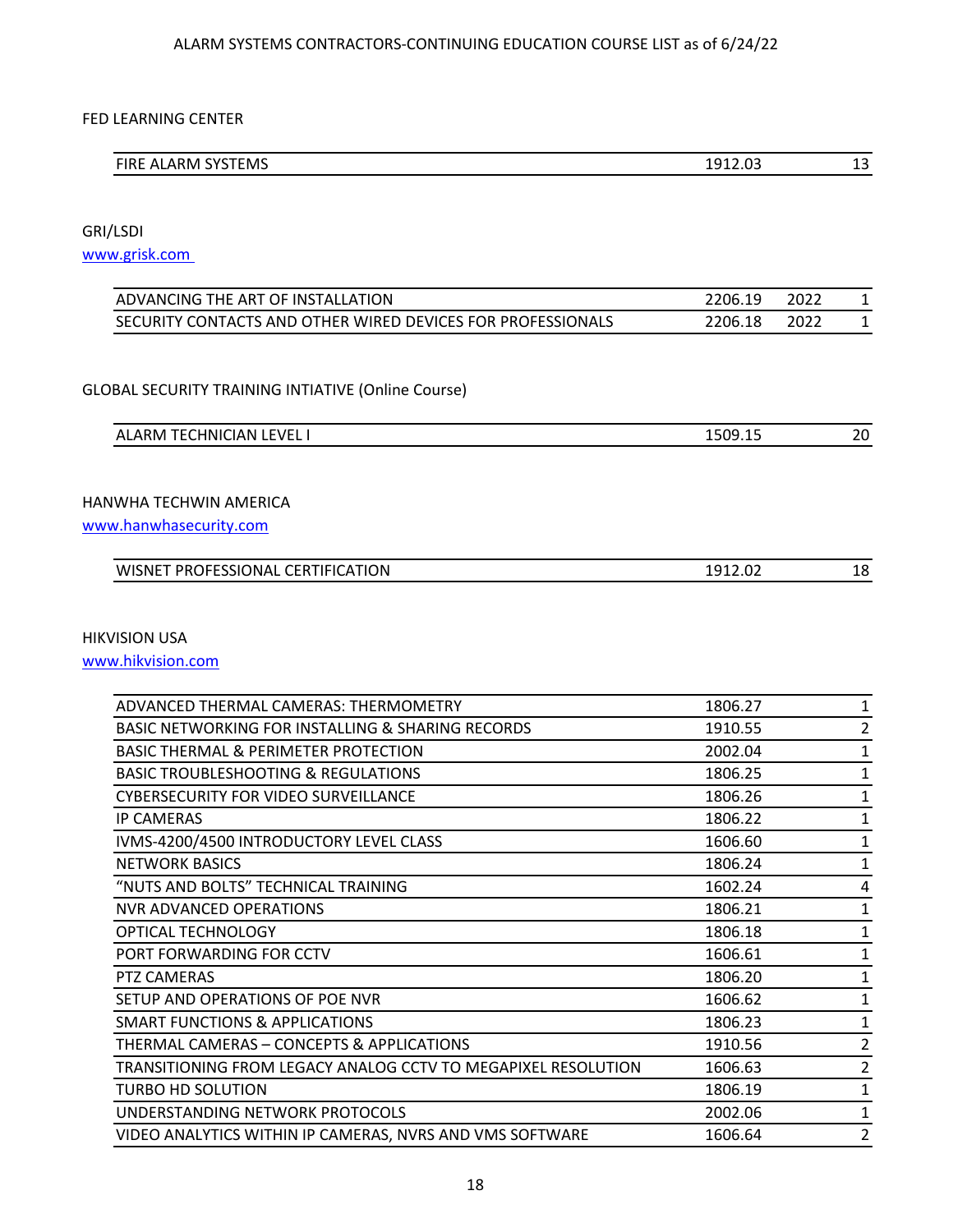#### INTELLIGENT MARKETING, INC.

[www.inmarketing.com](http://www.inmarketing.com/)

## INTERLOGIX [www.interlogix.com](http://www.interlogix.com/)

| COMMERCIAL INTEGRATION                                | 1802.05 |  |
|-------------------------------------------------------|---------|--|
| SECURITY & THE INTERNET OF THINGS                     | 1802.06 |  |
| ACCESS CONTROL & VIDEO INTEGRATION: NETWORK SECURITY, |         |  |
| <b>DESIGN &amp; IMPLEMENTATION</b>                    | 1902.03 |  |

## INOVONICS

[www.inovonics.com](http://www.inovonics.com/)

| ADVANTAGES OF WIRELESS FOR COMMERCIAL SECURITY             | 1804.33 |  |
|------------------------------------------------------------|---------|--|
| A STRUCTURED APPROACH TO CREATING A PHYSICAL SECURITY PLAN | 1810.05 |  |

## JADE LEARNIING (Online Courses) 800.443.5233

[www.jadelearning.com](http://www.jadelearning.com/)

| <b>ACCESS CONTROL</b>                                | 1509.18 |      | 4              |
|------------------------------------------------------|---------|------|----------------|
| ADVANCED ACCESS CONTROL                              | 1509.19 | 2019 | 4              |
| <b>BASIC SECURITY ALARM INSTALLATIONS</b>            | 1806.29 |      | 4              |
| <b>CCTV CONFIGURATION BASICS</b>                     | 1509.17 |      | 4              |
| FALSE ALARM PREVENTION FOR THE ALARM TECHNICIAN      | 1509.20 | 2019 | 4              |
| HOME SECURITY & TECHNOLOGICAL ADVANCES               | 1801.07 | 2021 | 4              |
| <b>INTRODUCTION TO BIOMETRICS</b>                    | 1506.01 |      | $\overline{4}$ |
| <b>INTRODUCTION TO NETWORK SECURITY CAMERAS</b>      | 1806.30 | 2022 | 4              |
| <b>LOCKS AND STRIKES</b>                             | 1706.10 |      | 4              |
| NETWORK & CABLING FOR SECURITY INSTALLATIONS         | 1409.03 | 2022 | 4              |
| REMOTE-CONTROL, SIGNALING & POWER-LIMITED CONDUCTORS | 2102.11 |      | 4              |
| USING DRONES FOR PHYSICAL SECURITY                   | 1509.16 | 2019 | 4              |

## JCI/DSC

[www.dsc.com](http://www.dsc.com/)

| . POWER SERIES<br>i NEO PROGRAMMING<br><b>BASIC</b>     | 2005.33 | $\mathbf{u}$             |
|---------------------------------------------------------|---------|--------------------------|
| TO POWER G<br><b>ION</b><br>IN<br>ጋDUC<br>‴ТI( н.<br>וט | 2005.34 | $\overline{\phantom{0}}$ |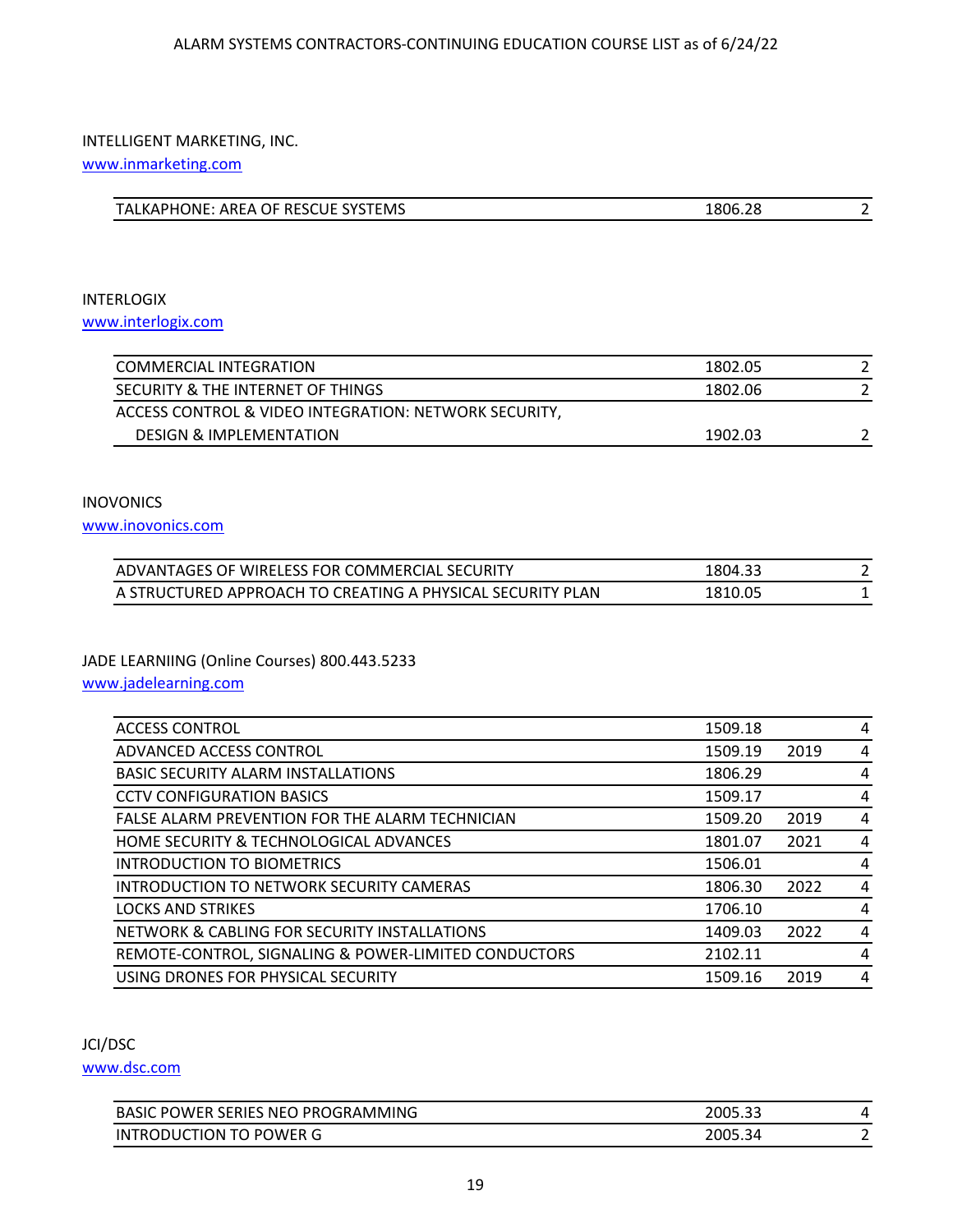| ) (<br>14<br>__<br>--- - | $\sim$<br>າາ∩≏<br>UZ.UJ | ำกาา<br>2022<br>_____ |  |
|--------------------------|-------------------------|-----------------------|--|
|--------------------------|-------------------------|-----------------------|--|

## LIFE SAFETY SERVICES (LSS)

[www.lifesafetyservices.com](http://www.lifesafetyservices.com/)

| INTRODUCTION TO PASSIVE FIRE PROTECTION AND CODE REQUIREMENTS |         |  |
|---------------------------------------------------------------|---------|--|
| FOR ONGOING INSPECTIONS                                       | 1311.06 |  |

## LIMITED ENERGY RESOURCE CENTER (LERC) (Online Courses) [www.lerc.com](http://www.lerc.com/)

| <b>ACCESS CONTROL BASICS</b>                 | 1209.02 | 8  |
|----------------------------------------------|---------|----|
| <b>BURGLAR ALARM BASICS</b>                  | 1209.03 | 8  |
| DATA/TELECOMMUNICATION STANDARDS             | 1209.04 | 8  |
| <b>FIBER OPTIC BASICS PART 1</b>             | 1209.05 | 4  |
| <b>FIBER OPTIC BASICS PART 2</b>             | 1209.06 | 8  |
| FIRE ALARM BASICS 1                          | 1209.07 | 8  |
| FIRE ALARM BASICS 2                          | 1209.08 | 8  |
| FIRE ALARM BASICS 3                          | 1209.09 | 8  |
| TENNESSEE BURGLAR ALARM QUALIFICATION COURSE | 1209.10 | 24 |
| TENNESSEE FIRE ALARM QUALIFICATION COURSE    | 1209.11 | 24 |

### LYDIA SECURITY MONITORING, INC / UNITED CENTRAL CONTROL

[www.teamucc.com](http://www.teamucc.com/)

| ADVANCED BUSINESS DEVELOPMENT FOR THE INDEPENDENT ALARM DEALER | 1904.01 |  |
|----------------------------------------------------------------|---------|--|
|----------------------------------------------------------------|---------|--|

## MONGOTEL

[www.mongotel.com](http://www.mongotel.com/)

| JETWORKING<br>VolP<br>NF<br>____ | 1802.07<br>___ |  |
|----------------------------------|----------------|--|

## NATIONAL FIRE PROTECTION ASSOCIATION (NFPA) [www.nfpa.com](http://www.nfpa.com/)

| 2011 NEC-NATIONAL ELECTRIC CODE ESSENTIALS       | 1305.01 | 21 |
|--------------------------------------------------|---------|----|
| 70E ELECTRICAL SAFETY IN THE WORKPLACE           | 1305.02 | 14 |
| ELECTRICAL SAFETY IN THE WORKPLACE               | 1305.03 | 18 |
| HAZARDOUS [CLASSIFIED] LOCATIONS                 | 1305.04 |    |
| LIFE SAFETY CODE ESSENTIALS                      | 1305.05 | 21 |
| LIFE SAFETY CODE ESSENTIALS FOCUS ON OCCUPANCIES | 1305.06 | 28 |
| NATIONAL FIRE ALARM AND SIGNALING CODE           | 1305.07 | 21 |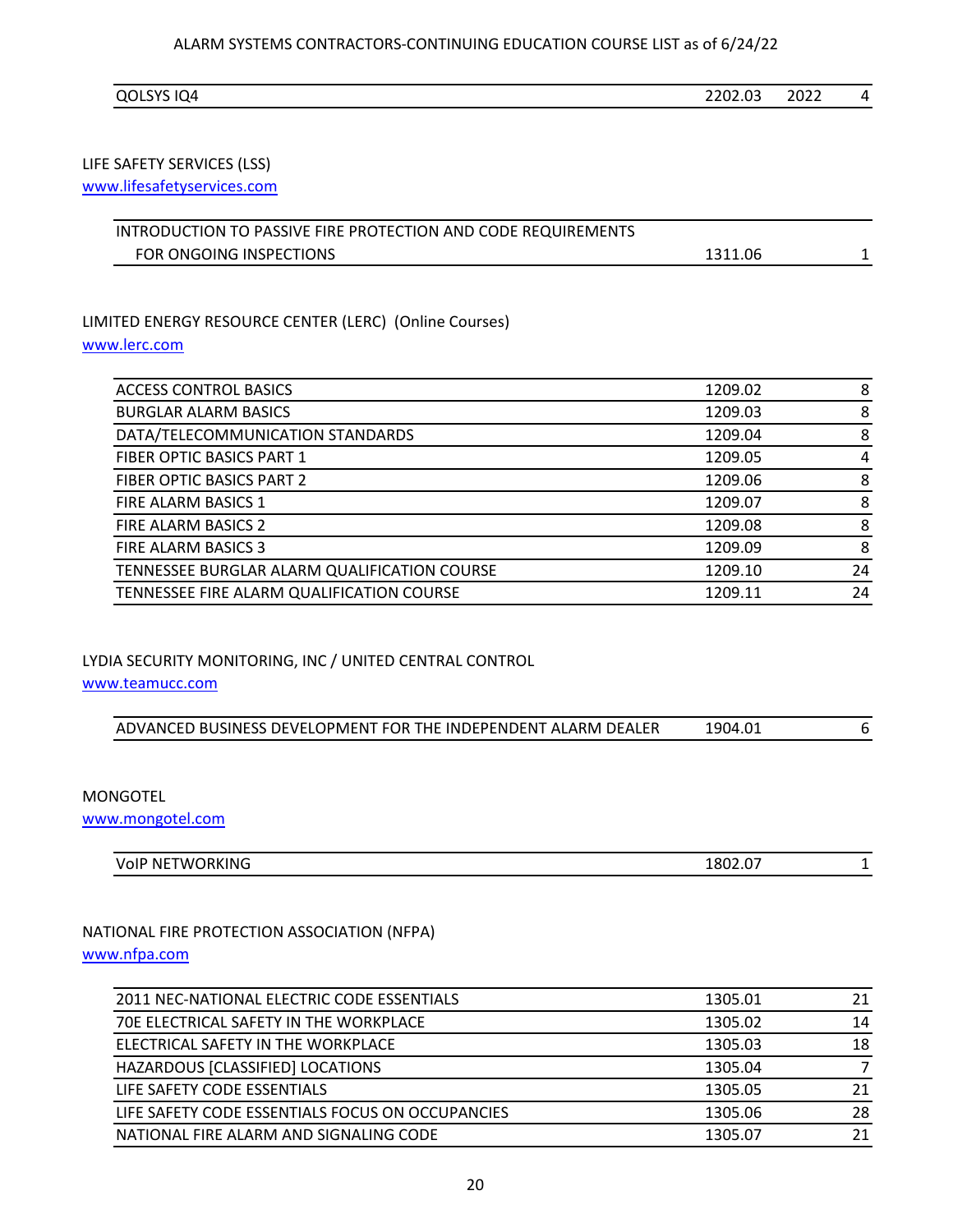## NAPCO SECURITY TECHNOLOGIES

[www.napcosecurity.com](http://www.napcosecurity.com/)

| <b>GEMC-INTEGRATED SYSTEM</b>      | 1908.02 |      |  |
|------------------------------------|---------|------|--|
| GEMC (QL) PROGRAMING AND OPERATION | 1908.03 |      |  |
| <b>ISECURE WIRELESS SYSTEM</b>     | 2202.04 | 2022 |  |
| NAPCO IBRIDGE VIDEO                | 1908.04 |      |  |
| STARLINK SLE/LTE FIRE              | 1908.05 |      |  |
|                                    |         |      |  |

#### NICET

#### [www.nicet.org](http://www.nicet.org/)

| NICET LEVEL I                                     |         | 4  |
|---------------------------------------------------|---------|----|
| NICET LEVEL II                                    |         | 16 |
| NICET LEVEL III                                   |         | 16 |
| NICET LEVEL IV                                    |         | 16 |
| VIDEO SECURITY SYSTEMS DESIGNER (VSSD) LEVEL I    | 1311.03 | 16 |
| VIDEO SECURITY SYSTEMS DESIGNER (VSSD) LEVEL II   | 1311.04 | 16 |
| VIDEO SECURITY SYSTEM TECHNICIAN (VSST) LEVEL II  | 0810.07 | 16 |
| VIDEO SECURITY SYSTEM TECHNICIAN (VSST) LEVEL III | 0810.04 | 16 |
| VIDEO SECURITY SYSTEM TECHNICIAN (VSST) LEVEL IV  | 0810.05 | 16 |

### NORTEK SECURITY & CONTROL

[www.nortekcontrol.com](http://www.nortekcontrol.com/)

| 2GIG EDGE CERTIFIED SALES REP                          | 2107.04 |   |
|--------------------------------------------------------|---------|---|
| 2GIG EDGE CERTIFIED TECH (CONDENSED COURSE)            | 2107.05 | 3 |
| 2GIG EDGE CERTIFIED TECH (FULL COURSE)                 | 2107.06 | 4 |
| <b>2GIG GC2 CERTIFIED TECH</b>                         | 1708.12 | 4 |
| 2GIG GC2 & GC3 CERTIFIED TECH - ONLINE                 | 1708.15 | 6 |
| 2GIG GC3 CERTIFIED TECH - ONLINE                       | 1708.14 | 4 |
| <b>2GIG VARIO CERTIFIED TECH - ONLINE</b>              | 1708.10 | 4 |
| DESIGNING CUSTOMIZED ACCESS CONTROL SOLUTIONS - ONLINE | 1905.01 |   |
| DESIGNING HOME AUTOMATION SOLUTIONS - ONLINE           | 1905.02 | 2 |
| E3 SERIES CERTIFITED TECH - ONLINE                     | 1708.13 | 6 |
| E MERGE E3: QUICK INSTALL - ONLINE                     | 1720.01 | 2 |
| LINEAR PROCONTROL CERTIFIED TECH - ONLINE              | 1708.11 | 6 |
|                                                        |         |   |

#### PAXTON ACCESS, INC.

| INS.<br><b>TRAINING</b><br>(TON 10 ESSENTIAL<br>FR.<br>$PA_{\lambda}$<br>`TAI I | 2002.03 | ь |
|---------------------------------------------------------------------------------|---------|---|
| NET2<br>TRAINING<br>PAX<br>.TON                                                 | 1906.04 |   |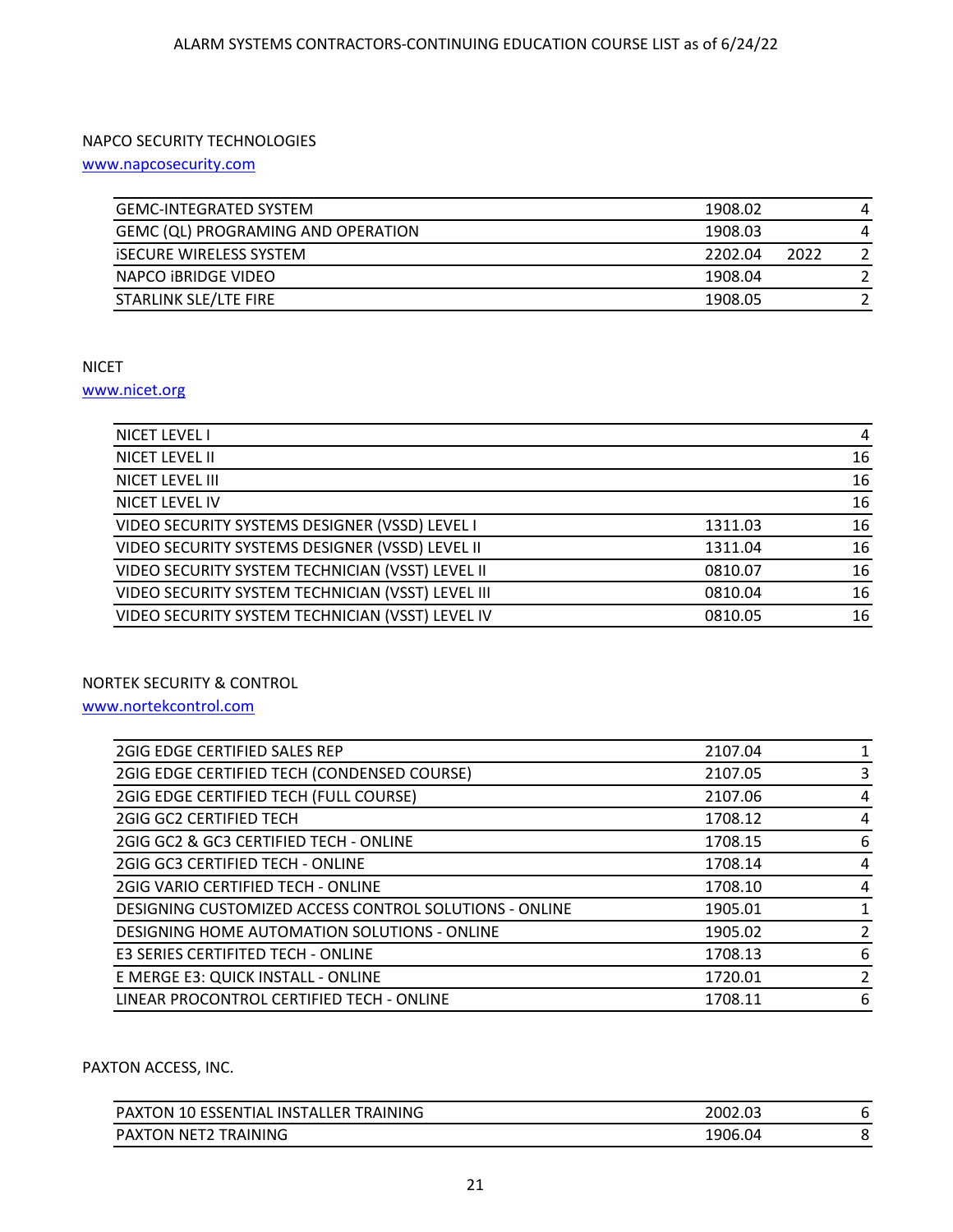## RESIDEO TECHNOLOGIES, INC (HONEYWELL HOME)

[www.resideo.com](http://www.resideo.com/)

| 3G SUNSET AND LTEM-PV (online course)                     | 2106.04 | 3                       |
|-----------------------------------------------------------|---------|-------------------------|
| 300P1                                                     | 1606.02 | 4                       |
| 320P1                                                     | 1603.03 | 4                       |
| 5800 WIRELESS                                             | 1606.04 | $\overline{2}$          |
| 5800C2W                                                   | 1606.05 | 1                       |
| 7847i                                                     | 1606.06 | $\overline{\mathbf{c}}$ |
| ALARMNET 360                                              | 1606.07 | $\overline{2}$          |
| ALARMNET COMMUNICATIONS                                   | 1606.08 | 4                       |
| ALARM NET VAV                                             | 1606.09 | $\overline{2}$          |
| <b>BASIC NETWORKING FOR INTRUSION</b>                     | 1606.10 | 5                       |
| <b>BURGLAR AND FIRE ALARM BASICS</b>                      | 1606.11 | $\overline{\mathbf{c}}$ |
| <b>CCTV</b>                                               | 1606.12 | 4                       |
| COMPASS 2.0                                               | 1606.13 | $\overline{\mathbf{c}}$ |
| CYBER SECURITY: WHAT YOU NEED TO KNOW                     | 1903.01 | $\mathbf{1}$            |
| eSECURE 1.0                                               | 1606.14 | 4                       |
| eSECURE 2.0                                               | 1606.15 | 4                       |
| <b>EVENT DRIVEN MARKETING</b>                             | 2002.13 | 1                       |
| <b>GROWTH THROUGH NEW TECHNOLOGY</b>                      | 1808.05 | 1                       |
| IS AND DT SERIES MOTION DETECTORS                         | 1606.18 | $\mathbf{1}$            |
| <b>LYNX SERIES</b>                                        | 1606.19 | 4                       |
| LYNX TOUCH 5000                                           | 1606.20 | 4                       |
| LYNX TOUCH L5210 ADVANCED                                 | 1606.21 | 3                       |
| LYNX TOUCH L5210 EXPRESS                                  | 1606.22 | 3                       |
| LYNX TOUCH L7000 ADVANCED                                 | 1606.23 | 3                       |
| LYNX TOUCH L7000 EXPRESS                                  | 1606.24 | 3                       |
| LYRIC 1 DAY CERTIFICATION                                 | 1606.25 | 8                       |
| <b>LYRIC EXPRESS</b>                                      | 1701.03 | 4                       |
| <b>LYRIC GATEWAY</b>                                      | 1701.04 | 4                       |
| MAXPRO CLOUD                                              | 1606.26 | $\mathbf{1}$            |
| NETAXS 123                                                | 1606.27 | 4                       |
| PRO SERIES LEVEL 1 (online course)                        | 2106.01 | $\overline{2}$          |
| PRO SERIES LEVEL 2 (online course)                        | 2106.02 | 1                       |
| PRO SERIES LEVEL 3 (online course)                        | 2106.03 | 1                       |
| REINVENT YOUR BUSINESS WITH INTEGRATED SOLUTIONS          | 1903.02 | 1                       |
| SELLING SMART HOME SOLUTIONS: A MUST FOR GROWING YOUR RMR | 1802.01 | 1                       |
| TOTAL CONNECT END USER EXPERIENCE                         | 1910.92 | $\overline{2}$          |
| <b>TOTAL CONNECT 1.0</b>                                  | 1606.28 | 4                       |
| <b>TOTAL CONNECT 2.0</b>                                  | 1606.29 | 2                       |
| TOTAL CONNECT GPS TRACKING                                | 1606.30 | 1                       |
| <b>TUXEDO TOUCH</b>                                       | 1606.31 | 3                       |
| VAM/VISTA AUTOMATION MODULE                               | 1606.32 | 3                       |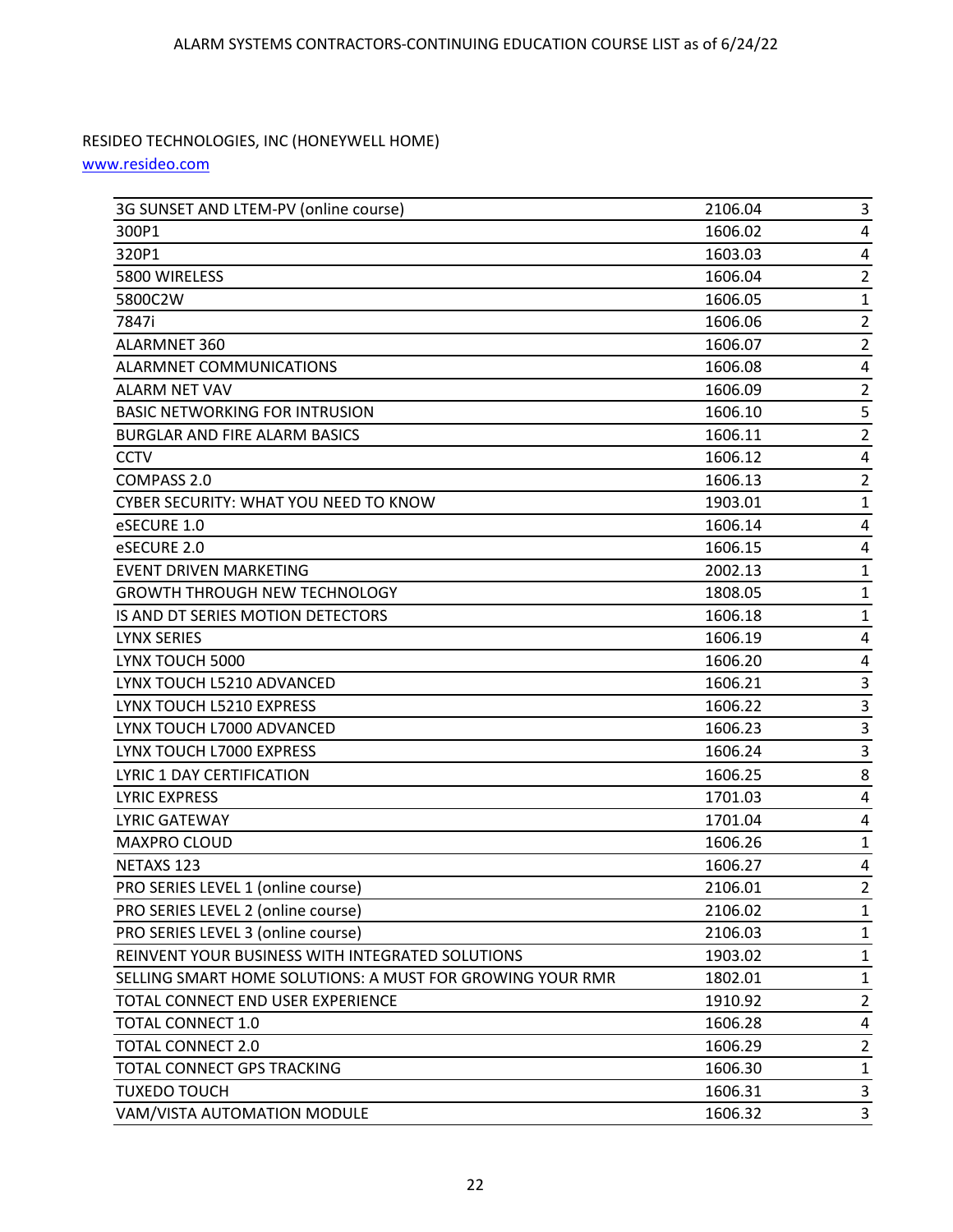| <b>VIDEO SURVEILLANCE 101</b> | 2002.01 |   |
|-------------------------------|---------|---|
| VISTA 15P                     | 1606.33 | 4 |
| VISTA 20P                     | 1606.34 | 4 |
| VISTA 21ip                    | 1606.35 | 6 |
| VISTA 32FBPT                  | 1606.36 | 8 |
| VISTA 128BPT                  | 1606.37 | 8 |
| VISTA 128FBPT                 | 1606.38 | 8 |
| VISTA 250BPT                  | 1606.39 | 8 |
| VISTA 250FBPT                 | 1606.40 | 8 |
| <b>VISTAKEY</b>               | 1606.41 | 4 |
| Z-WAVE                        | 1606.42 | 3 |
|                               |         |   |

## SDC

[www.sdcsecurity.com](http://www.sdcsecurity.com/)

| HOW TO DESIGN & WIN MORE PHYSICAL ELECTRONIC SECURITY JOB BIDS WITH  |         |              |
|----------------------------------------------------------------------|---------|--------------|
| <b>SOLUTIONS SELLING</b>                                             | 1808.06 | 2            |
|                                                                      |         |              |
|                                                                      |         |              |
| SECURITY INDUSTRY ASSOCIATION                                        |         |              |
| www.securityindustry.org                                             |         |              |
|                                                                      |         |              |
| SECURITY PROJECT MANAGEMENT (SPM)                                    | 1912.01 | 1            |
|                                                                      |         |              |
|                                                                      |         |              |
| <b>SECURITY PARTNERS, LLC</b>                                        |         |              |
| www.securitypartners.com                                             |         |              |
| <b>PROSPECTING</b>                                                   | 2002.02 | 1            |
|                                                                      |         |              |
|                                                                      |         |              |
| SECURITY SOLUTIONS, INC.                                             |         |              |
|                                                                      |         |              |
| ADD-ON SAFE ZONE GUNFIRE DETECTION SYSTEM TO YOUR EXISTING SECURITY, |         |              |
| VIDEO, ACCESS CONTROL INSTALLATION - ONLINE                          | 2002.09 | 1            |
| ATRIUM ACCESS CONTROL/ CDVI                                          | 1901.01 | 1            |
| COMMERCIAL A/V - PROVIDING A SOLUTION                                | 1802.02 | 1            |
| DAHUA LEVERAGING YOUR SURVEILLANCE SYSTEM WITH VIDEO ANALYTICS       | 2012.05 | $\mathbf{1}$ |
| DAHUA LOW LIGHT VIDEO SOLUTIONS                                      | 2012.06 | 1            |
| METHOD FOR DEPLOYING POE IN MISSION CRITICAL SYSTEMS - ONLINE        | 2001.01 | 1            |
| SCALABLE ACCESS CONTROL SOLUTIONS - ONLINE                           | 2005.28 | $\mathbf{1}$ |

| TRENDNET: INDOOR & OUTDOOR WIRELESS SOLUTIONS MADE EASY           | 1802.03 |  |
|-------------------------------------------------------------------|---------|--|
| TRENDNET: MAKE THE RIGHT CHOICE; NETWORK SWITCHES FOR IP SECURITY |         |  |
| <b>APPLICATIONS</b>                                               | 1904.02 |  |
| TRENDNET: WI-FI SOLUTIONS & DESIGN FOR THE REAL WORLD - ONLINE    | 2002.07 |  |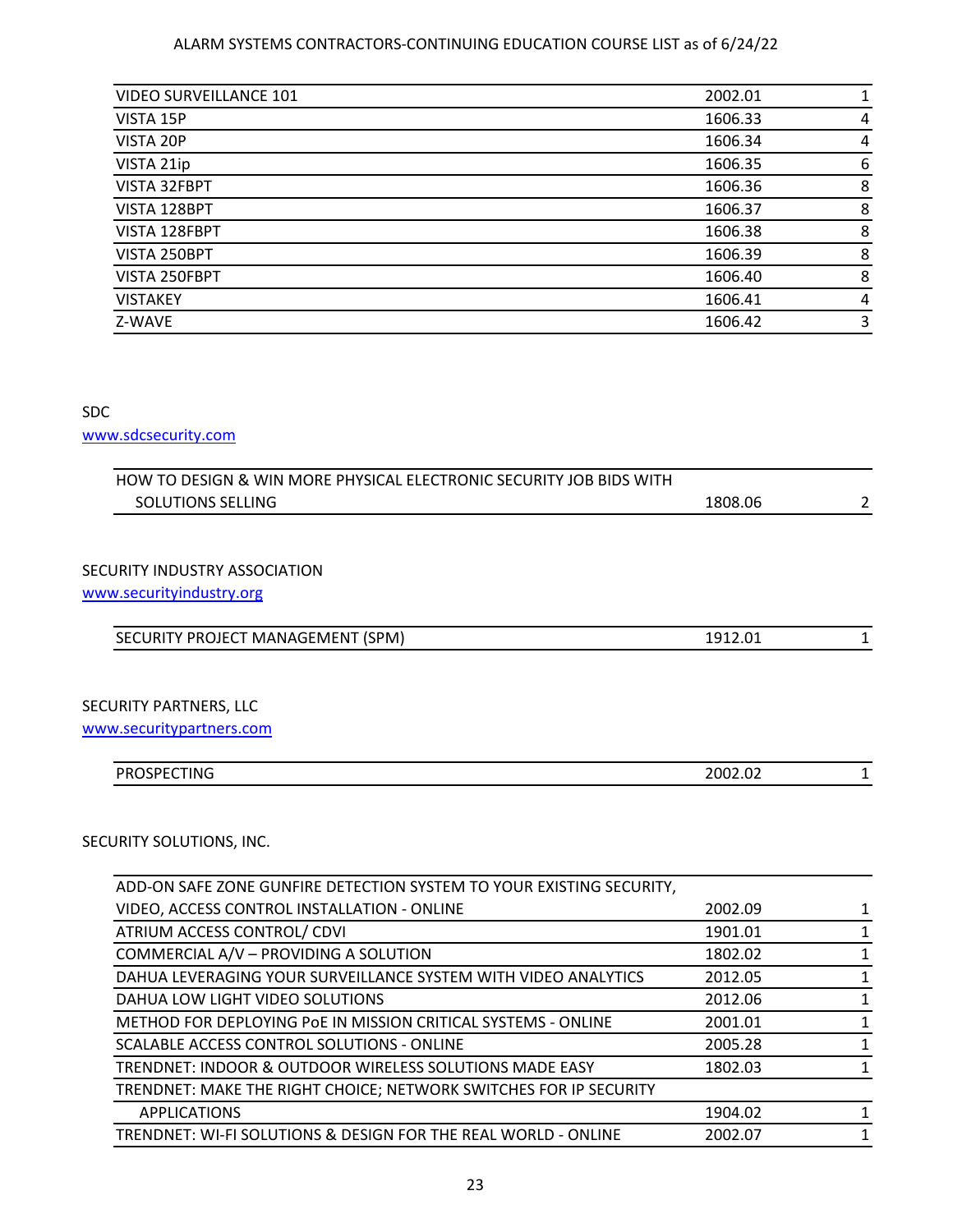| VANCO-HDMI FOCUSING ON 4K                                            | 1802.04 |      |   |
|----------------------------------------------------------------------|---------|------|---|
| VANCO: AN INTRODUCTION TO HDMI OVER IP & HOW TO IMPLEMENT IN A/V     |         |      |   |
| <b>DISTRIBUTION SYSTEMS</b>                                          | 1904.03 |      | 1 |
| VANCO: DISTRIBUTED VIDEO & AUDI FOR COMMERCIAL APPLICATIONS - ONLINE | 2002.08 |      |   |
| VANCO: PROVIDING A COMPLETE A/V SOLUTION: CHOOSING THE RIGHT         |         |      |   |
| SOLUTION FOR DISTRIBUTED VIDEO APPLICATIONS                          | 2110.16 | 2021 | 1 |

## SIEMENS BUILDING TECHNOLOGIES, INC. - EDUCATION SERVICES

[www.buildingtechnologies.usa.siemens.com](http://www.buildingtechnologies.usa.siemens.com/)

| SINORIX 227<br><b>ENGINEERING AND DESIGN</b><br>. <i>.</i> | 0909.1<br>1 D |  |
|------------------------------------------------------------|---------------|--|

## SLAYTON SOLUTIONS LTD

[www.slaytonsolutionsltd.com](http://www.slaytonsolutionsltd.com/)

| <b>IOT CONNECTIVITY: THE SECURITY PROFESSIONAL &amp; SOLUTION SELLING</b> | 1802.08 |  |
|---------------------------------------------------------------------------|---------|--|
| PLAN AHEAD: FIBER OPTIC CONNECTIONS FOR ELECTRONIC SECURITY DEVICES       | 2002.14 |  |
| TESTING WI-FI NETWORKS FOR SECURITY APPLICATIONS                          | 2002.15 |  |
| THE 2020 TECHNICIAN: TOOLS, TRAINING, AND TECHNIQUES                      | 1704.01 |  |

SONOS

| SONOS ANS THE SECURE SMART HOME | 2002.16<br>____ |  |
|---------------------------------|-----------------|--|

### SOUTHEAST SECURITY PRODUCTS

[www.sesproducts.com](http://www.sesproducts.com/)

| DOOR OPENINGS & ACCESS CONTROL HARDWARE CLASS | 1802.11 | 2021 |               |
|-----------------------------------------------|---------|------|---------------|
| ELK M1 ESSENTIALS                             | 1802.13 | 2021 |               |
| IP VIDEO MANAGEMENT ESSENTIALS                | 1802.12 | 2021 |               |
| MEGAPIXEL CRASH COURSE                        | 1802.09 | 2021 |               |
| NETWORKING ESSENTIALS                         | 1802.10 | 2021 | $\mathcal{P}$ |
| VIDEO MANAGEMENT MADE EASY                    | 1908.06 |      |               |

## STANLEY CONVERGENT SECURITY SOLUTIONS, INC (SENTRYNET)

#### [www.stanleysecurity.com](http://www.stanleysecurity.com/)

| ALARM.COM                 | 1804.38 | $1.5\,$ |
|---------------------------|---------|---------|
| ALARMNET 360 INSIGHTS     | 1804.37 | 1.5     |
| BEYOND THE SIGNAL         | 1706.11 |         |
| <b>DEALER DISCUSSION</b>  | 1804.34 |         |
| HOW TO MULTIPLY YOUR TIME | 1804.44 | 1.5     |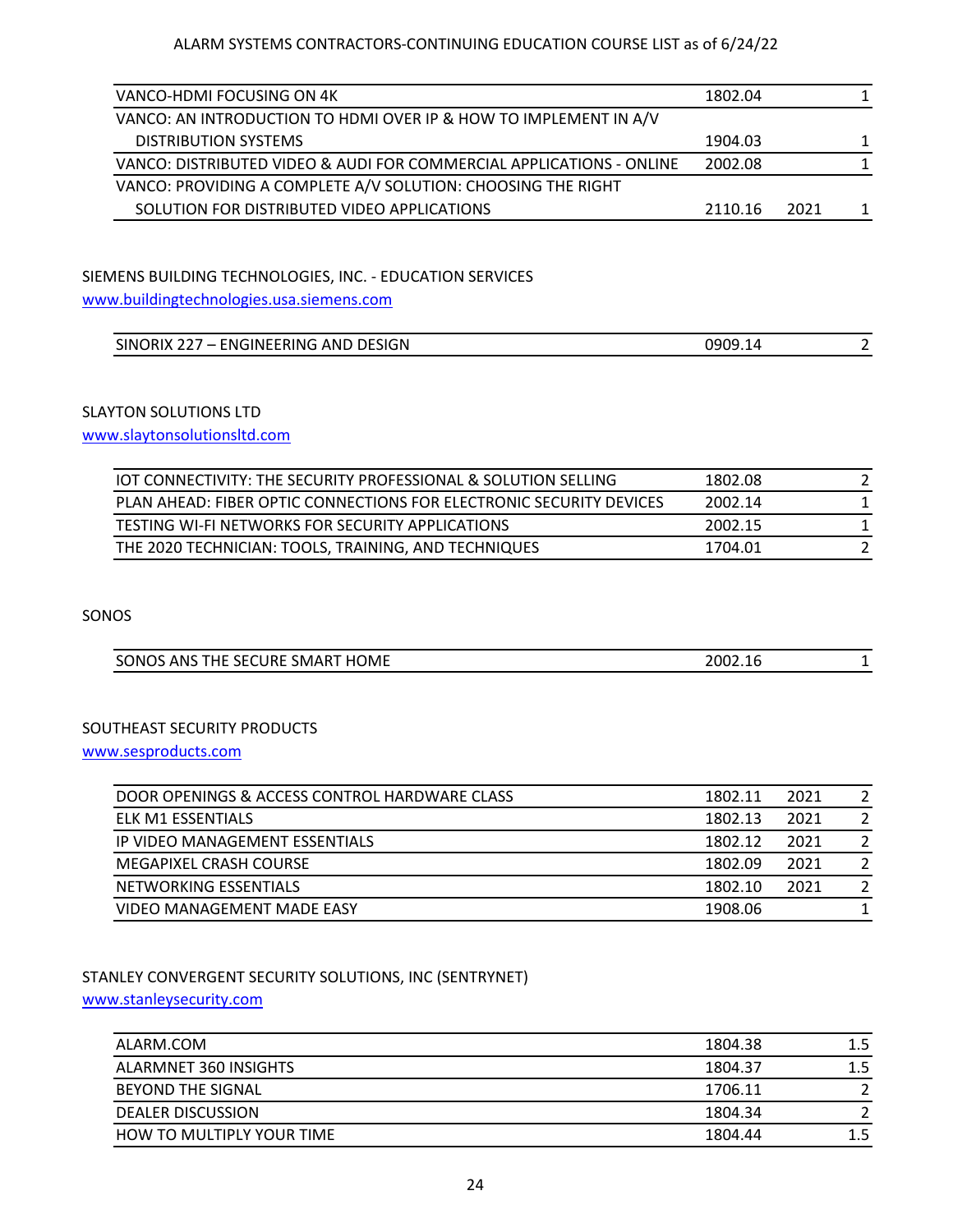| <b>IDENTITY THEFT</b>                                          | 1804.41 | 1.5     |
|----------------------------------------------------------------|---------|---------|
| IF YOURE NOT STANDING OUT, YOU ARE BLENDING IN                 | 1804.35 |         |
| <b>IOTEGA</b>                                                  | 1804.40 | 1.5     |
| <b>NAPCO</b>                                                   | 1804.39 | 1.5     |
| SET UP YOUR BUSINESS FOR SUCCESS                               | 1910.80 |         |
| TAX & JOBS ACT, HOW IT AFFECTS YOU & YOUR COMMERCIAL CUSTOMERS | 1804.42 |         |
| <b>VENDOR DISCUSSION</b>                                       | 1804.45 | $1.5\,$ |
| VIDEO VERIFICATION VS. VIDEO SURVEILLANCE                      | 1606.80 |         |
| WHAT KEEPS YOU UP AT NIGHT                                     | 1804.36 |         |
|                                                                |         |         |

#### STANLEY SECURITY

### [www.stanleymonitor.com](http://www.stanleymonitor.com/)

| FUTURE PROOF SOLUTIONS FOR THE ALARM INDUSTRY                    | 2108.03 |  |
|------------------------------------------------------------------|---------|--|
| SECURITY FOR THE SECURITY DEALER                                 | 2108.05 |  |
| SUCCESS AS THE NEW NORMAL. CRUCIAL MARKETING STRATEGIES FOR 2021 | 2108.01 |  |
| THE BENEFITS OF POWER G AND PANELS                               | 2102.02 |  |
| USING SOFTWARE TO MANAGE YOUR MONITORED ACCOUNTS                 | 2108.04 |  |

#### STAY SAFE ENTERPRISES, LLC

[www.staysafe.com](http://www.staysafe.com/)

| 21ST CENTURY COMMUNICATIONS FROM POTS TO MEVN              |         |      |   |
|------------------------------------------------------------|---------|------|---|
| (ONLINE & CLASSROOM)                                       | 1908.18 |      |   |
| NEC FOR THE LOW VOLTAGE CONTRACTOR                         | 1602.18 | 2019 |   |
| UNDERSTANDING THE LOW VOLTAGE REQUIREMENTS OF THE NEC 2017 |         |      |   |
| (ONLINE & CLASSROOM)                                       | 1908.17 |      | 8 |

## TECH SERVICES USA, INC

615-673-5569

| <b>ELECTRONICS</b><br><b>BASIC</b>                | າດ1າ<br><b>LUIL.UI</b> | 16 |
|---------------------------------------------------|------------------------|----|
| <b>OPTICS</b><br><b>FIBER</b><br><b>BASICS OF</b> | 2012.<br>2012.08       | 16 |

## TEK TONE SOUND & SIGNAL MANUFACTURING, INC.

[www.tektone.com](http://www.tektone.com/)

| TEK-CARE 300II | 1309.01 | 16 |
|----------------|---------|----|
| TEK-CARE 400   | 1309.02 | 16 |
| TEK-CARE 500   | 1309.03 | 4  |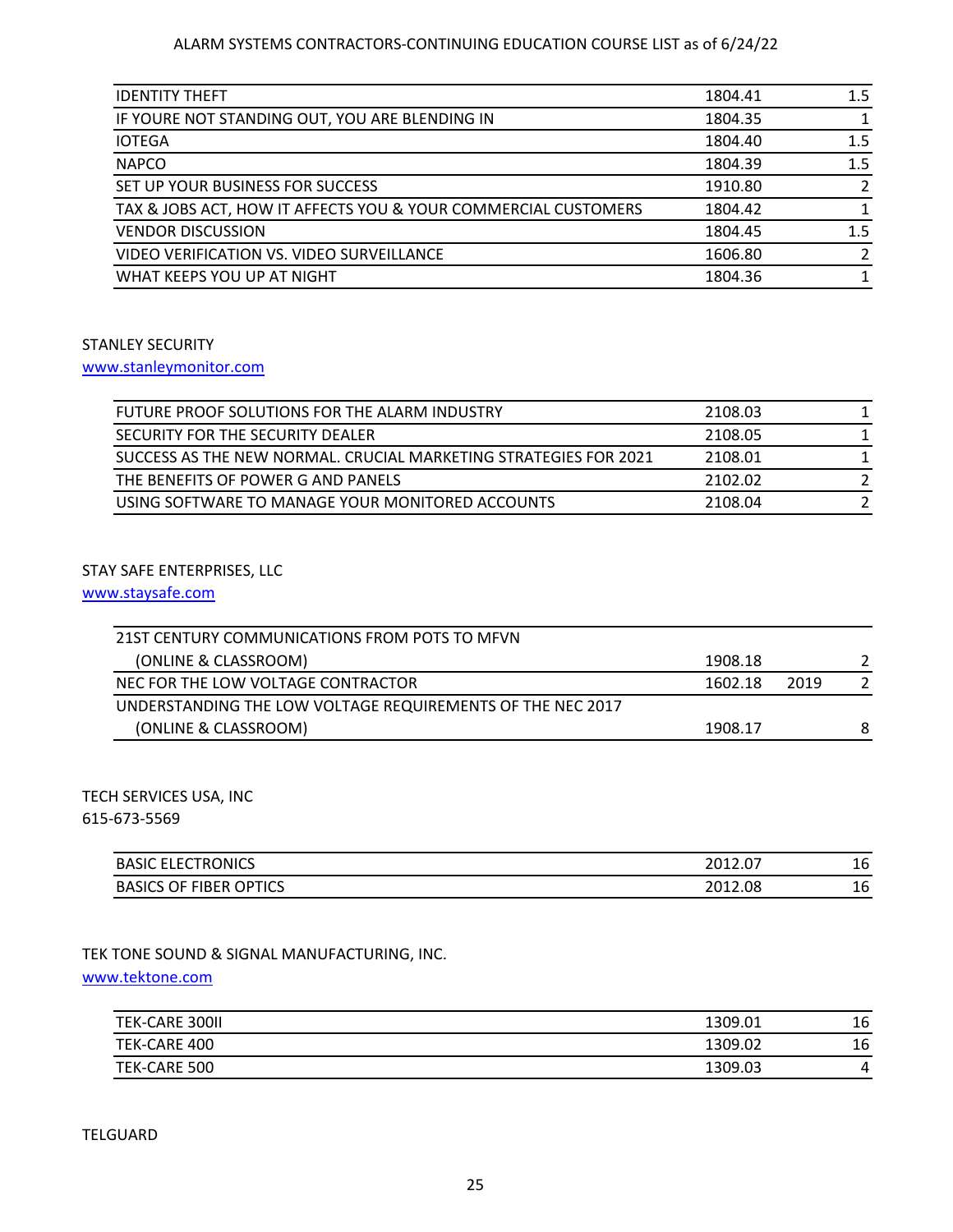| SOLE PATH COMMUNICATIONS FOR FIRE PANELS | .606.66 |  |
|------------------------------------------|---------|--|

## TENNESSEE BUILDING OFFICIALS ASSOCIATION CONFERENCE

| FIRE ALARM INSPECTION & TESTING (BATTERY CALCULATIONS) | 0906.06 |  |
|--------------------------------------------------------|---------|--|

## TENNESSEE NETWORK OF SECURITY INTEGRATORS (TNSI) / TN ELECTRONIC SECURITY ASSOCIATION (TNESA) [www.theTNSI.org](http://www.thetnsi.org/)

| MIDDLE TN ESA REGIONAL LUNCH MTG 04/16/14 B. BELL  | 1403.67 |    |
|----------------------------------------------------|---------|----|
| NETWORKS FOR SECURITY TECHNICIANS                  | 1403.65 | 8  |
| TN FIRE CERTIFICATION                              | 1912.05 | 16 |
| TN SECURITY CERTIFICATION                          | 1912.04 | 24 |
| WEST TN ESA REGIONAL LUNCH MTG M. FREEMAN 02/20/14 | 1403.66 |    |
| WEST TN ESA REGIONAL LUNCH MTG 04/17/14 R. BETHEA  | 1406.01 |    |
| WEST TN ESA REGIONAL LUNCH MTG 07/10/14 B. WHITE   | 1406.20 |    |

#### TERMARK TECHNICAL INSTITUTE

| INTELLIGENT NETWORK VIDEO CAMERA COURSE | 0903.02 | 16 |
|-----------------------------------------|---------|----|
| UNDERSTANDING DIGITAL TECHNOLOGY        | 0903.03 |    |

## TEXAS BURGLAR AND FIRE ALARM ASSOCIATION

[www.tbfaa.org](http://www.tbfaa.org/)

| 1 – CERTIFIED ALARM TECHNICIAN<br><b>TEXAS ALARM LEVEL 1</b> | ຳດາ າ $\cdot$<br>130Z.ZI<br>___ | L6 |
|--------------------------------------------------------------|---------------------------------|----|
|                                                              |                                 |    |

## THE MONITORING ASSOCIATION (TMA) (Online Courses)

[www.tma.us/education](http://www.tma.us/education) 

| CENTRAL STATION OPERATOR LEVEL I                   | 1102.04 | 12 |
|----------------------------------------------------|---------|----|
| <b>CENTRAL STATION OPERATOR LEVEL II</b>           | 1102.05 | 12 |
| MONITORING CENTER OPERATOR LEVEL 1 ONLINE TRAINING | 1806.01 | 6  |
| MONITORING CENTER OPERATOR LEVEL 2 ONLINE TRAINING | 2102.13 | 6  |

UPLINK SECURITY

[www.uplink.com](http://www.uplink.com/)

| CELLULAR AND GPS SOLUTIONS FOR LOSS PREVENTION & SECURITY<br>1806.33 |
|----------------------------------------------------------------------|
|----------------------------------------------------------------------|